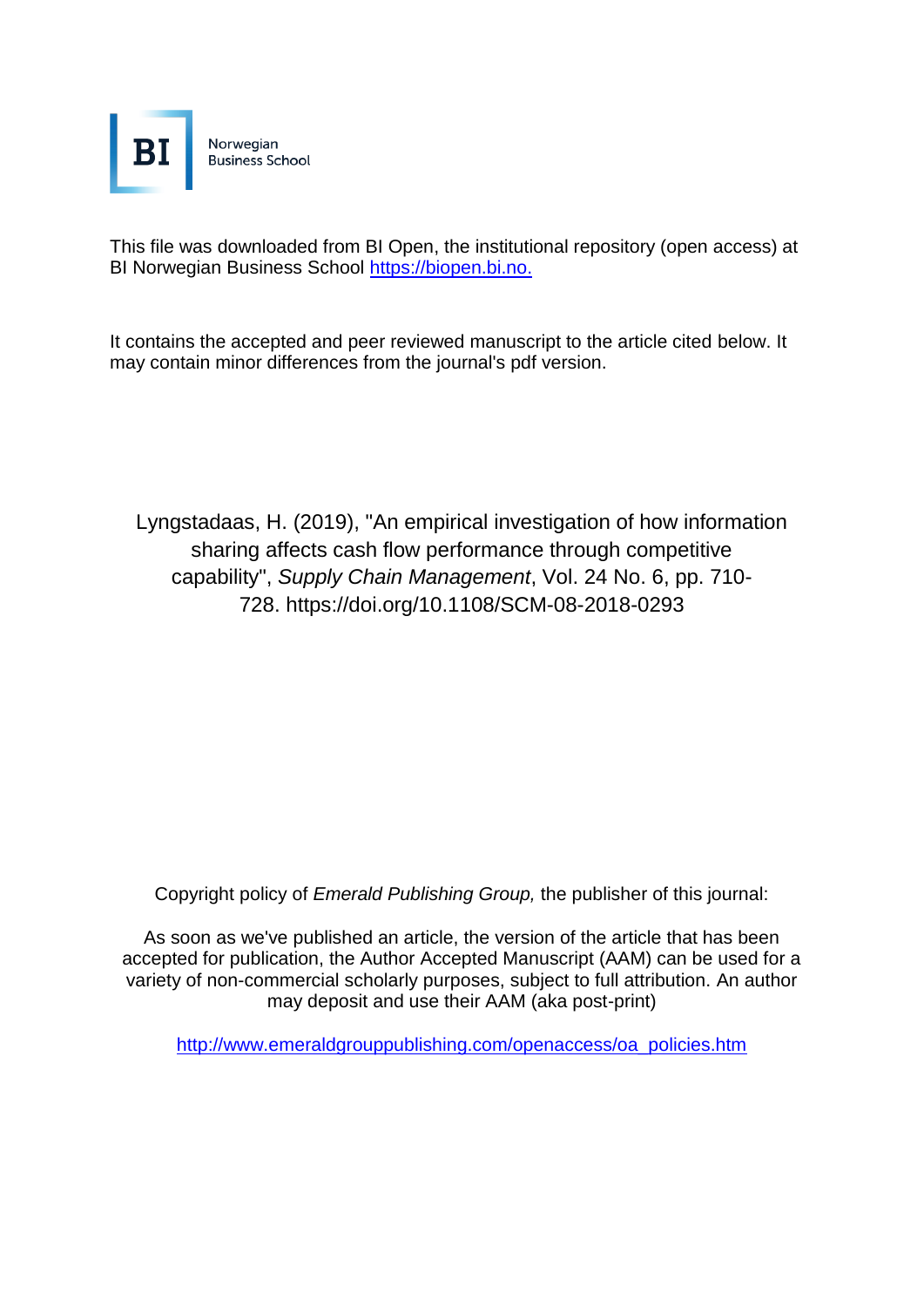# **An empirical investigation of how information sharing affects cash flow performance through competitive capability**

# **Abstract**

# *Purpose*

This paper aims to examine how information sharing affects cash flow performance through the competitive capabilities of low cost or product quality.

# *Design/Methodology/Approach*

159 survey responses were collected from Norwegian manufacturing firms in 2018. Structural equation modelling (SEM) was employed to analyse the data collected.

# *Findings*

Low-cost competitive capability was found to positively mediate the effect of information sharing on cash flow performance. However, product quality competitive capability did not have a significant mediating effect between information sharing and cash flow performance. Rather, customer satisfaction fully mediated the relationship between product quality capability and cash flow performance. The empirical results support how the competitive capabilities can be developed through information sharing, but also illustrate that the competitive capabilities affect cash flow performance through different mediating routes.

# *Originality/Value*

While information sharing and competitive capabilities have previously been studied with regard to financial performance, less emphasis has been placed on how customer satisfaction might explain the mediated relationship between product quality competitive capability and financial performance. In addition, financial performance is measured by the proxy of cash flow. The use of cash flow as a performance measure leads to a more forward-looking financial performance measure. This is especially appropriate for non-listed firms.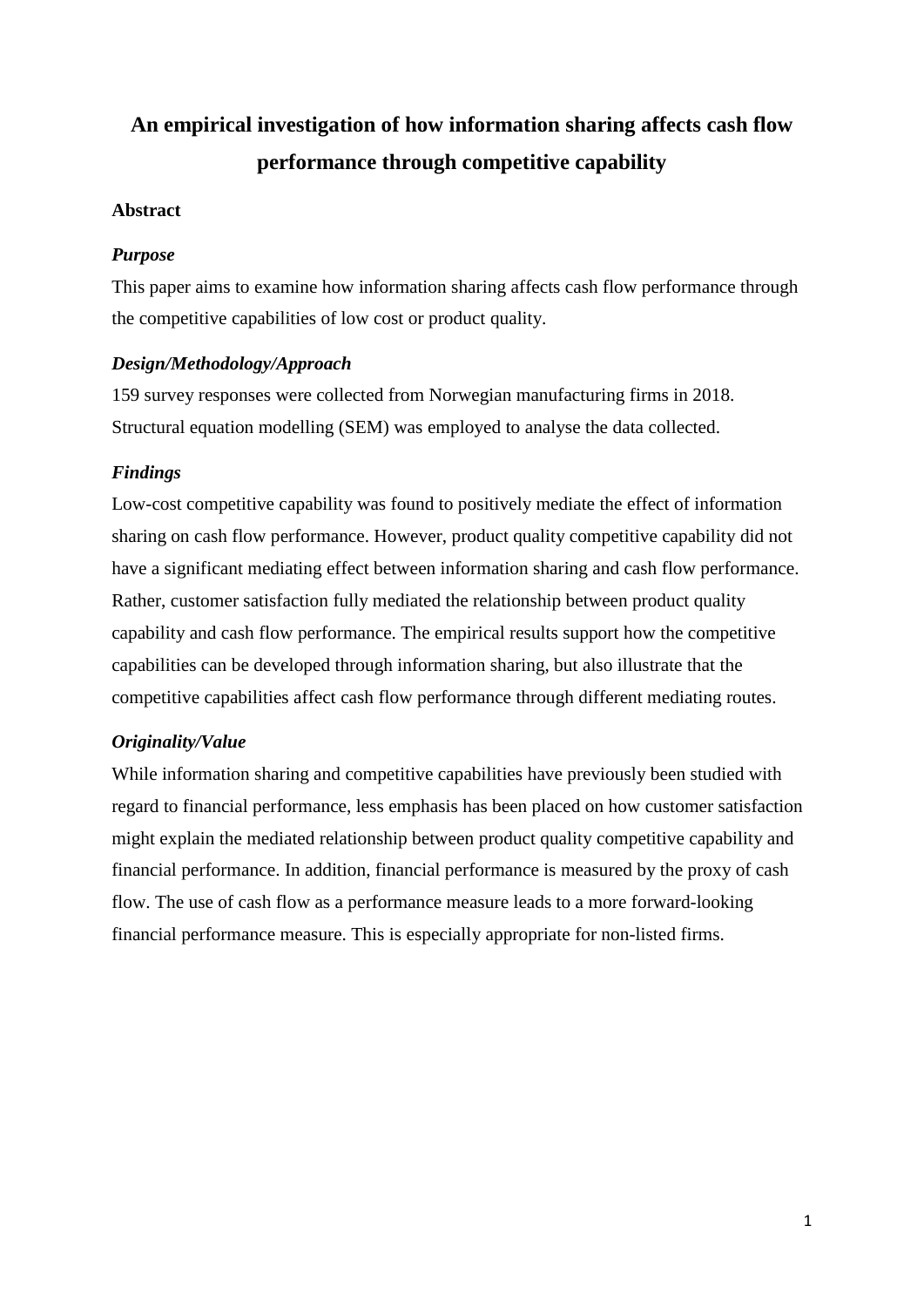## **1. Introduction**

The competitive market is ever changing. Rapid changes in technology (Kapoor and Adner 2012), customer preferences (Jansen, Van Den Bosch, and Volberda 2006), as well as domestic and international market dynamics (Birkinshaw, Hood, and Jonsson 1998), have forced firms to integrate more closely with suppliers in order to increase own competitiveness.

An important dimension of supplier integration is information sharing. Information sharing can according to Olorunniwo and Li (2010: 456) be used as a "competitive weapon". Information sharing may lead to an agile and aligned supply chain, thus positively affecting performance (Lee 2004; Narasimhan and Nair 2005; Carr and Kaynak 2007; Sahin and Robinson 2002; Lee, Padmanabhan, and Whang 1997).

Information sharing between the buying firm and the suppliers is not necessarily easy. For instance, at the beginning of the 2000s Nike blamed its supply chain management system – and more indirectly its vendor – after suffering excessive inventory and order delays due to failures in its demand planning system. When the news hit the market, the financial consequences were an almost 20% decline in Nike share value.<sup>1</sup> Nike is not alone, Apple experienced in 2016 a failure to meet demand for iPhones due to supposed delivery problems from its supplier. Fitbit failed as well, as they did not receive sufficient quality components from its suppliers, resulting in a high proportion of scrapped products. <sup>2</sup> Although this is anecdotal evidence, it might illustrate how information sharing between supply chains can have severe financial consequences when it fails to meet customer expectations.

However, if managed properly, tighter supplier integration may lead to increased competitiveness. This is achieved by reduced production costs and/or value creation for customers (Cooper, Lambert, and Pagh 1997). Competitiveness stems from the capabilities that firms develop over time. Teece and Leih (2016: 6-7) conceptualise capability as "a set of activities the firm performs in a semi-routinized fashion to enable a particular set of tasks to be accomplished in a manner that allows – against the opposition of circumstance – products and services to be made and delivered and profits to be generated". A transition from capabilities to competitive capabilities occurs when the firm is able to match customer expectations to a competitor's ability to do the same on products or services (Koufteros, Vonderembse, and Doll 2002: 259).

1

<sup>1</sup> https://www.itworld.com/article/2798758/nike-says-i2-hurt-its-profits.html

<sup>2</sup> https://www.ft.com/content/d3200d14-a224-11e6-aa83-bcb58d1d2193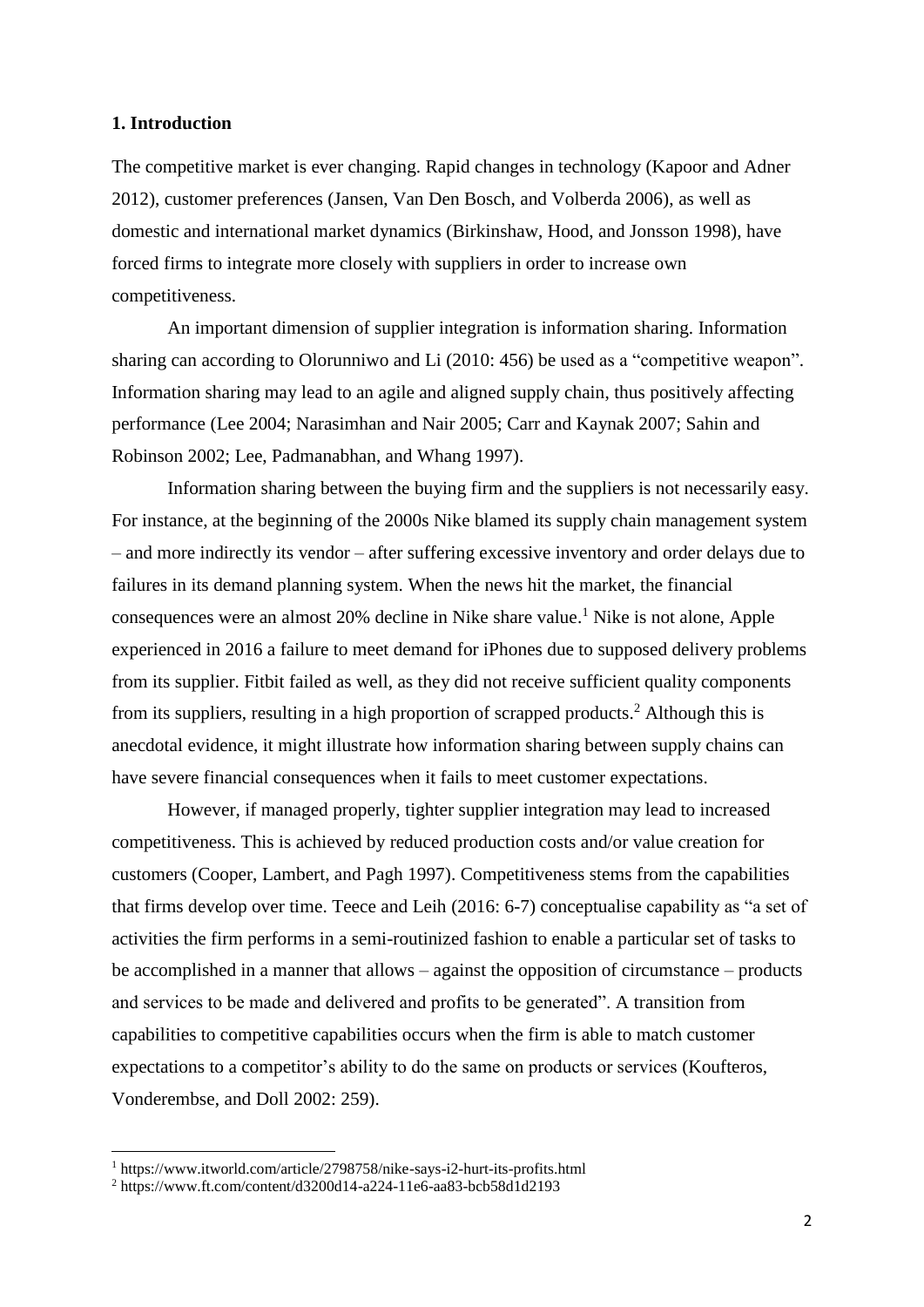Low cost- or product quality competitive capabilities are the two competitive capabilities that have been shown to have the strongest effect on firm performance (Jitpaiboon, Gu, and Truong 2016). Based on trade-off theory logic, a firm primarily focuses on developing one capability at time (Boyer and Lewis 2002; Leong, Snyder, and Ward 1990; Vickery, Droge, and Markland 1993), or at least the firm does not gain any significant improvement in performance by simultaneously pursuing the development of several capabilities (Corbett and Claridge 2002). This may be explained by how different competitive capabilities require different types of investment (Safizadeh, Ritzman, and Mallick 2000), as well as being used to target different customer groups (Miller and Roth 1994).

However, several meta-analyses have illustrated a degree of ambiguity regarding whether supplier integration in general leads to improved financial performance through competitive capabilities. The results are highly contingent on what, who and by whom the integration is studied (Chang et al. 2016; Leuschner, Rogers, and Charvet 2013; Mackelprang et al. 2014). When considering information sharing more specifically (being one aspect of supplier integration), both contextual, structural (Vanpoucke, Boyer, and Vereecke 2009; Barratt 2004), and cultural factors may explain the relationship (or lack of) between information sharing and competitive capabilities (Jungbae Roh, Hong, and Park 2008).

There are two different aspects regarding competitive capabilities that may explain the lack of consistent findings, thus representing the motivation for this study. First, Chang et al. (2016) argue that inconsistent findings may owe to not including more complex mediating routes between supplier integration and financial performance. Consequently, information sharing must be translated into competitive capabilities before it leads to increased financial performance. Here, low-cost and product quality competitive capabilities will be explained as potential mediating routes between information sharing and financial performance.

Product quality is especially interesting to study as it can be conceptualised in two different ways. This is either as i) quality conformance to specifications (Kristal, Huang, and Roth 2010) or ii) perceived production quality as reflected through customer satisfaction (Zeithaml 1988; Anderson, Fornell, and Lehmann 1994). Quality conformance to specifications is the degree to which a product or service functions as expected. This can be determined ex-ante sale (Anderson, Fornell, and Lehmann 1994). For the purpose of this study, quality conformance to specifications is conceptualised as product quality competitive capability. Customer satisfaction is about how a customer perceives the product's quality. This can be determined ex-post sale (Anderson, Fornell, and Lehmann 1994). While Yu *et al.*  (2013) suggest that customer satisfaction is the missing variable in explaining the relationship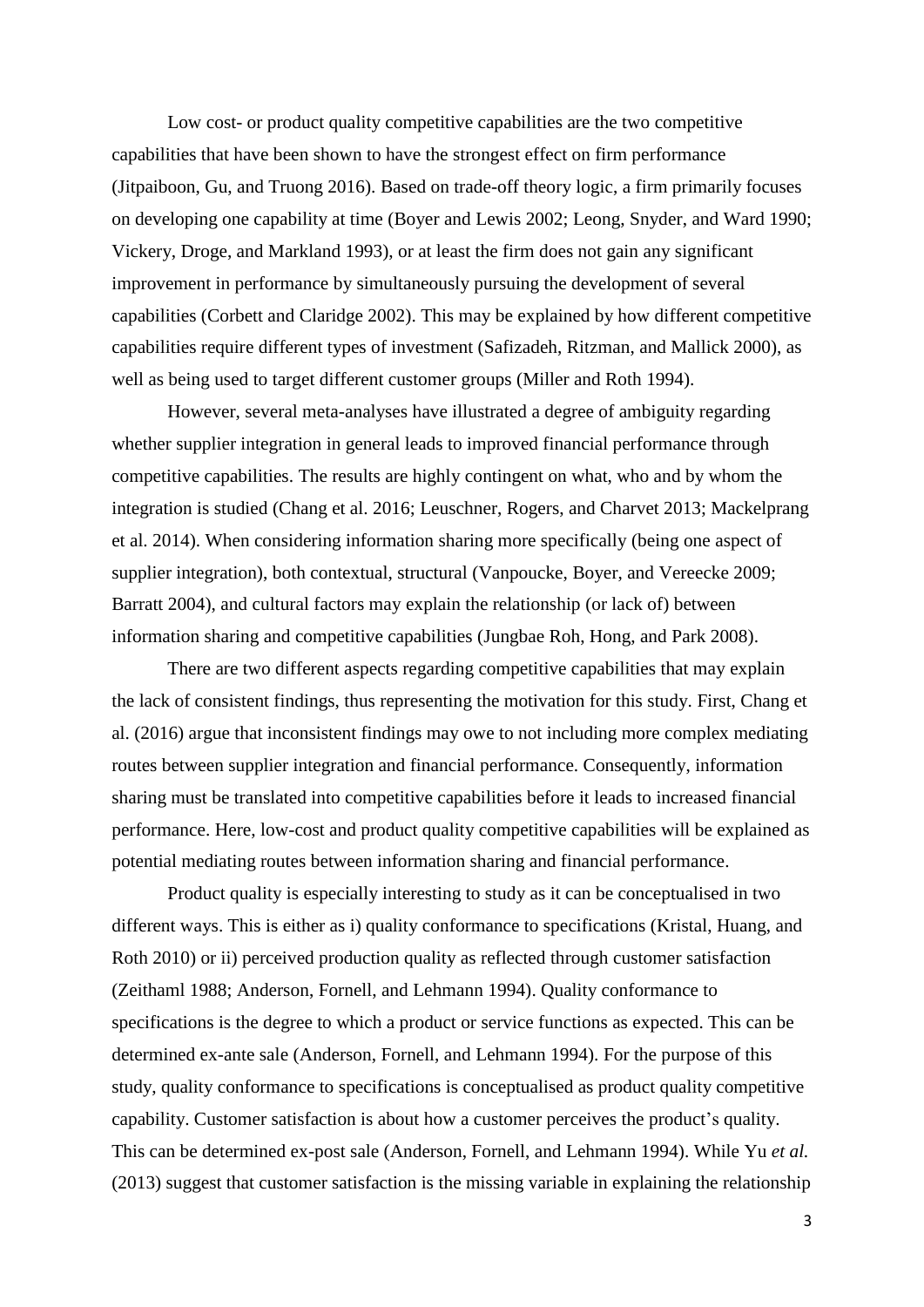between supplier integration and financial performance, this study suggests that both product quality conformance and customer satisfaction should be added as explanatory variables, as they are two separate aspects of product quality (Forza and Filippini 1998). This creates more complex mediation routes and may facilitate a deeper understanding of how information sharing contributes to financial performance through product quality competitive capabilities.

Second, both the choice of competitive capabilities and selected financial performance indicators have an effect on the obtained results. For instance, Rosenzweig, Roth, and Dean (2003) found that the effect (or lack of) from competitive capabilities was contingent on the individual business performance measure used. Swink, Narasimhan, and Wang (2007) discovered that the relationship between competitive capabilities and business performance was also dependent on the type of competitive capabilities one are studying. In other words, different competitive capabilities have different effects on financial performance, and various operationalisation of financial performance yields different results. For instance, Cho and Pucik (2005) have shown how the relationship between product quality competitive capability and financial performance is dependent on whether one uses using growth or profitability as indicators of financial performance. This study takes a novel turn by suggesting cash flow as an alternative and unidimensional measure for financial performance. This is based on the i) managerial, ii) investor and iii) methodological benefits from using cash flow as a measure of financial performance.

Managers need to be forward thinking rather than backward looking. Cash flows enable managers to be forward-thinking, as they indicate the future need for liquidity as well as the ability to achieve the projected profitability (Shi and Yu 2013). Past cash flows have also been shown to have greater predictive ability for future cash flows compared to other measures, such as earnings or accruals (Krishnan and Largay Iii 2000). They additionally mitigate criticisms of financial performance measures being too aggregated and backwardlooking, such as return on assets or return on equity (Chenhall and Langfield-Smith 2007; Shi and Yu 2013).

From an investor perspective, most manufacturing firms are not listed. This makes valuation difficult as common valuation measures cannot be used (such as Tobin's Q). Since the discounted cash flow method is one way for valuation (Koller, Goedhart, and Wessels 2005), the cash flow measure may be one indication (all else being equal) of changes in firm value.

From a methodological perspective, it may seem more reasonable to use various and related financial performance indicators. This is particularly pertinent when conducting a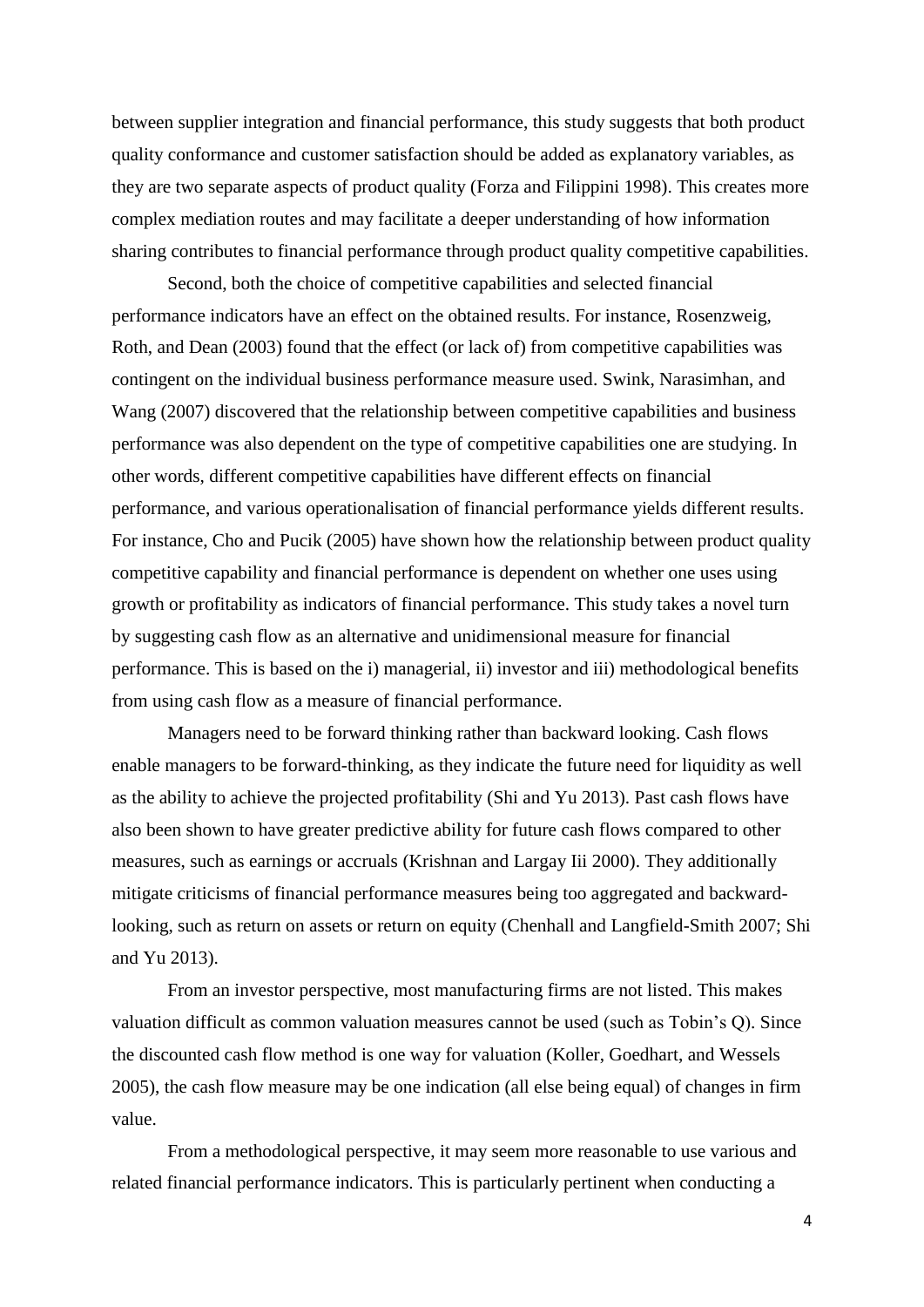covariance-based (such as maximum likelihood estimation procedure) structural equation modelling (SEM) (Edwards 2011). Nevertheless, three concerns lead to suggesting cash flow as the sole financial performance variable. The first is that financial performance indicators may have an ambiguous relationship with one another, yielding inconsistent findings across studies. For instance, assume that the latent financial performance variable consists of (among several others) cash flow and return on equity (ROE). While both may be viewed as reflecting financial performance, they may yield different results, dependent on how the indicators affect each other. Firms experiencing high growth may lead to higher scores on cash flow indicators. However, in order to enable such growth there are substantial investments with high leverage. This may relatively lead to a decline in ROE. The tendency of a negative relationship between cash flow and ROE is not necessarily always the case. If the firm experiences increased productivity (output) with the same amount of resources (input), its profit margins increases. This leads to (all else being equal) both improved cash flow and ROE. In other words, the cause-and-effect relationship between cash flow and other financial performance indicators makes it unclear whether variation in the latent variable causes all indicators simultaneously, solely, or in some combinations to change and in which direction (Edwards 2011).

Second, and in relation to the first concern, factor analysis does not distinguish between the relationships of the indicators. This may create goodness of fit statistics that seem equivalent regardless of how the indicators are defined (causal, effect, or both) (Fayers et al. 1997: 396). For instance, there may be equivalent goodness of fit statistics by suggesting that cash flow leads to ROE or by combining them into one measure. However, interpretations differ greatly based on the specified relationship between these financial indicators. For instance, Kroes and Manikas  $(2014)^3$  have used cash flow as an independent variable and financial performance as a dependent variable, while Wu *et al.* (2006) have used cash flow as one of several indicators in the same financial performance variable. This result in different understandings of financial performance, as the first states a cause-and-effect relationship whereas the second presents them as simply reflecting the same latent variable.

Third, how indicators interact with one another may differ from study to study, thus leading to unstable factor solutions (Fayers and Hand 1997; Costa 2015). This can lead

**.** 

<sup>3</sup> Kroes and Manikas (2014) use the components of cash-to-cash as a measure for cash flow. As this study emphasises information sharing as part of supplier integration in regard to obtaining low costs and product quality competitive capability, two of the components are less relevant here: days payable outstanding (DPO) and days sales outstanding (DSO).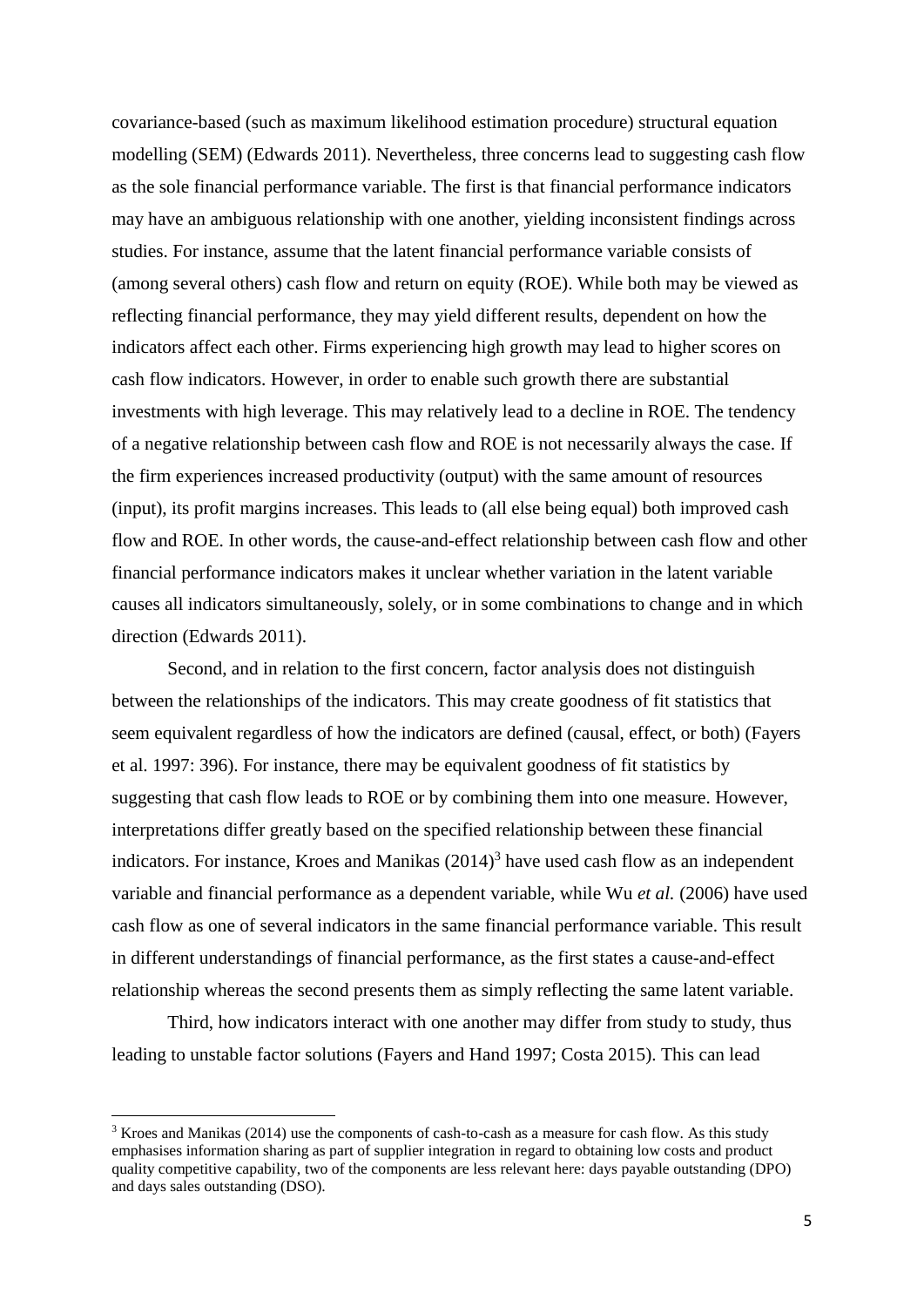studies to use different financial indicator combinations in order to achieve a valid factor solution and fit statistics. The consequence is that it is difficult to compare studies in contrast to using the same set of financial performance indicators across various studies.

The aim of this paper is to explain how supplier integration by information sharing may lead to improved cash flow performance, through the development of low-cost or product quality competitive capability. By explaining this relationship, the paper offers two contributions to existing literature. First, it shows how low-cost competitive capability and product quality competitive capability may mediate the effect of information sharing on cash flow performance. The novelty lies in adding customer satisfaction in addition to quality conformance. This illustrates that while the direct and indirect effects of low-cost competitive capabilities on cash flow performance are rather clear-cut, a more complex relationship exists for product quality. This may explain to at least some degree the earlier mixed results regarding the link between supplier integration and financial performance (Chang et al. 2016), and suggest that product quality competitive capability must be distinguished into direct and indirect effects on financial performance (Ebrahimi and Sadeghi 2013).

Second, cash flow performance is developed and used as a unidimensional financial performance measure. This makes it easier to interpret the relationships, as it avoids the conceptual ambiguity concerning the relationship between other financial performance indicators (Edwards 2011).

This paper uses a web survey completed by 159 Norwegian manufacturing firms in order to uncover the potential direct and indirect effects of information sharing on cash flow performance. From a supplier integration perspective, Norwegian manufacturing firms are interesting to study for two reasons. First, the manufacturing sector itself is capital intensive, adding pressure to achieve and maintain a sufficient cash flow (Kroes and Manikas 2014). Second, Norwegian manufacturing firms have a high cost base. Compared to other nations, they are in the bottom quarter of manufacturing value-added as a percentage of a nation gross domestic product (Kearney 2018). Nevertheless, Norway was defined as a 'high potential' country in the World Economic Forum's 2018 report in collaboration with A.T. Kearney (2018). The reason is that although Norway has a high cost base, they are well-developed and has potential for increased productivity. This presents the Norwegian manufacturing sector with untapped potential to drive financial performance through supplier integration.

Using a SEM-based approach, the results indicate that low-cost competitive capability acts as a positive mediator between information sharing and cash flow performance. Product quality competitive capability is not found to be a significant mediator between information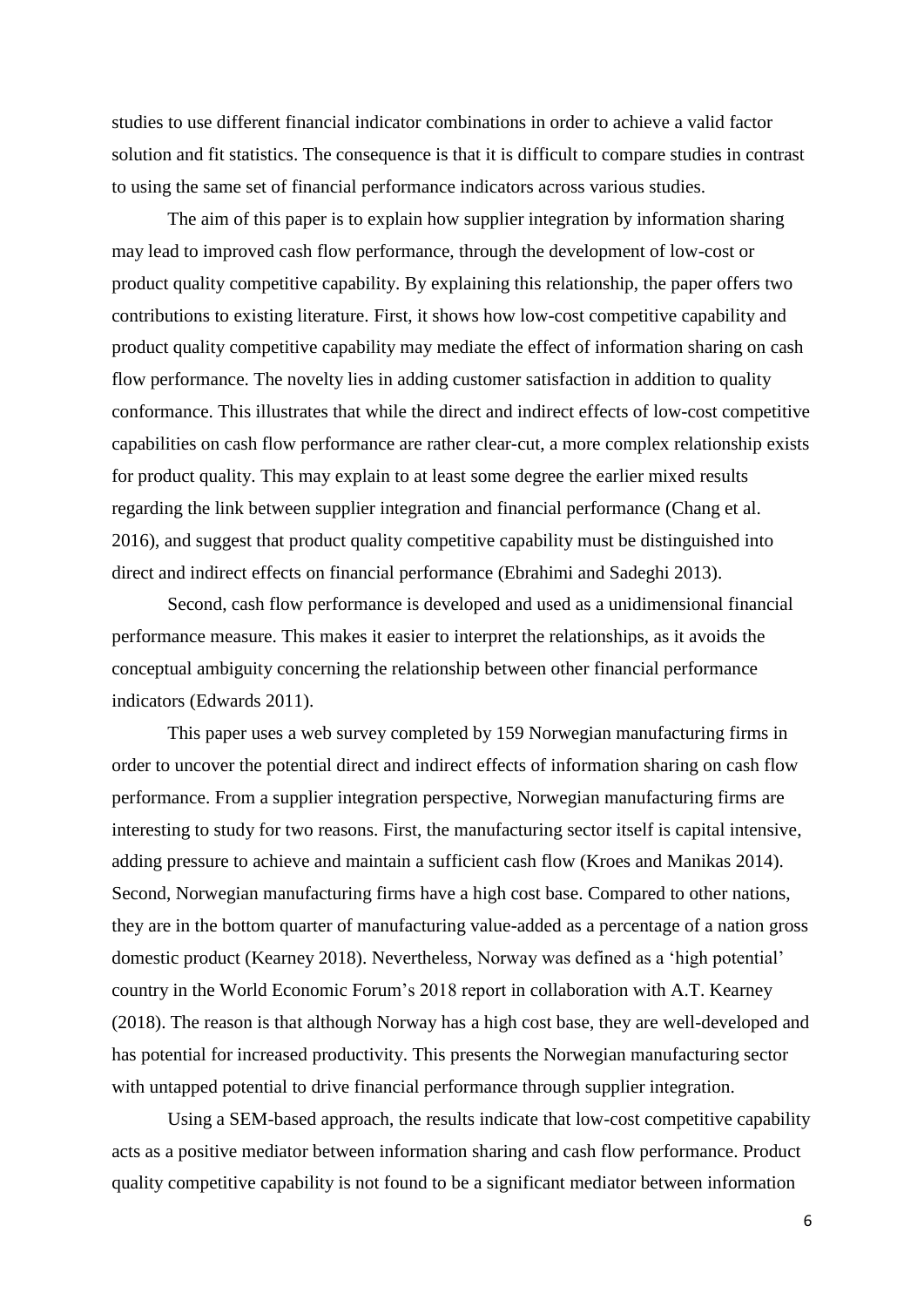sharing and cash flow performance. However, customer satisfaction is found to fully mediate the positive effect between product quality competitive capability and cash flow performance.

The remainder of the paper is organised as follows. In Section 2, the theory and hypotheses are outlined, followed by a description of the research methodology in Section 3 and presentation of the results in Section 4. Discussion, limitations and further research are presented in Section 5.

#### **2. Theory and hypotheses development**

#### **2.1 Transaction cost economics**

Transaction cost economic theory (TCE) has often been used as a theoretical lens to understand supplier integration (Soosay and Hyland 2015; Rindfleisch and Heide 1997; Williamson 2008; Grover and Malhotra 2003; Hobbs 1996), and more specifically to explain information sharing as part of supplier integrative efforts (Kembro, Selviaridis, and Näslund 2014).

Following a TCE-based reasoning, information sharing represents a source to competitive capabilities (Porter and Millar 1985), as it can lead to decreased supply chain costs (Huang, Lau, and Mak 2003). This can be explained by how information sharing leads to improved forecasting and reduced inventory levels (Lee, So, and Tang 2000), enhanced planning and operational decision-making processes (Mohr and Spekman 1994; Yigitbasioglu 2010), as well as strategic decision-making processes (Li, Sikora, et al. 2006). In addition, information sharing may create a more transparent buyer-supplier relationship, thus mitigating the possibility of opportunistic behaviour from one or both of the parties (Williamson 1977, 2008, 1979; Hennart 1988, 1991).

Transaction costs occur either before a supplier contract is signed (ex-ante) or afterwards (ex-post). The supplier contract has the primary function of decreasing information asymmetry between the supplier and buyer (Grover and Malhotra 2003; Williamson 2008; Zhao et al. 2008; Benaroch, Lichtenstein, and Fink 2016; Milgrom and Roberts 1990). This is because a lack of contracts or contract incompleteness can increase the potential for opportunism (Clemons, Reddi, and Row 1993; Yan and Kull 2015; Wacker, Yang, and Sheu 2016; Schloetze 2012).

Ex-ante transaction costs may include searching for new suppliers, specifying needs, drafting contracts and negotiating terms (Benaroch, Lichtenstein, and Fink 2016; Milgrom and Roberts 1990). Other ex-ante post costs may include costs such as monitoring, compliance and coordinating activities (i.e., ordering, procurement, inventory management,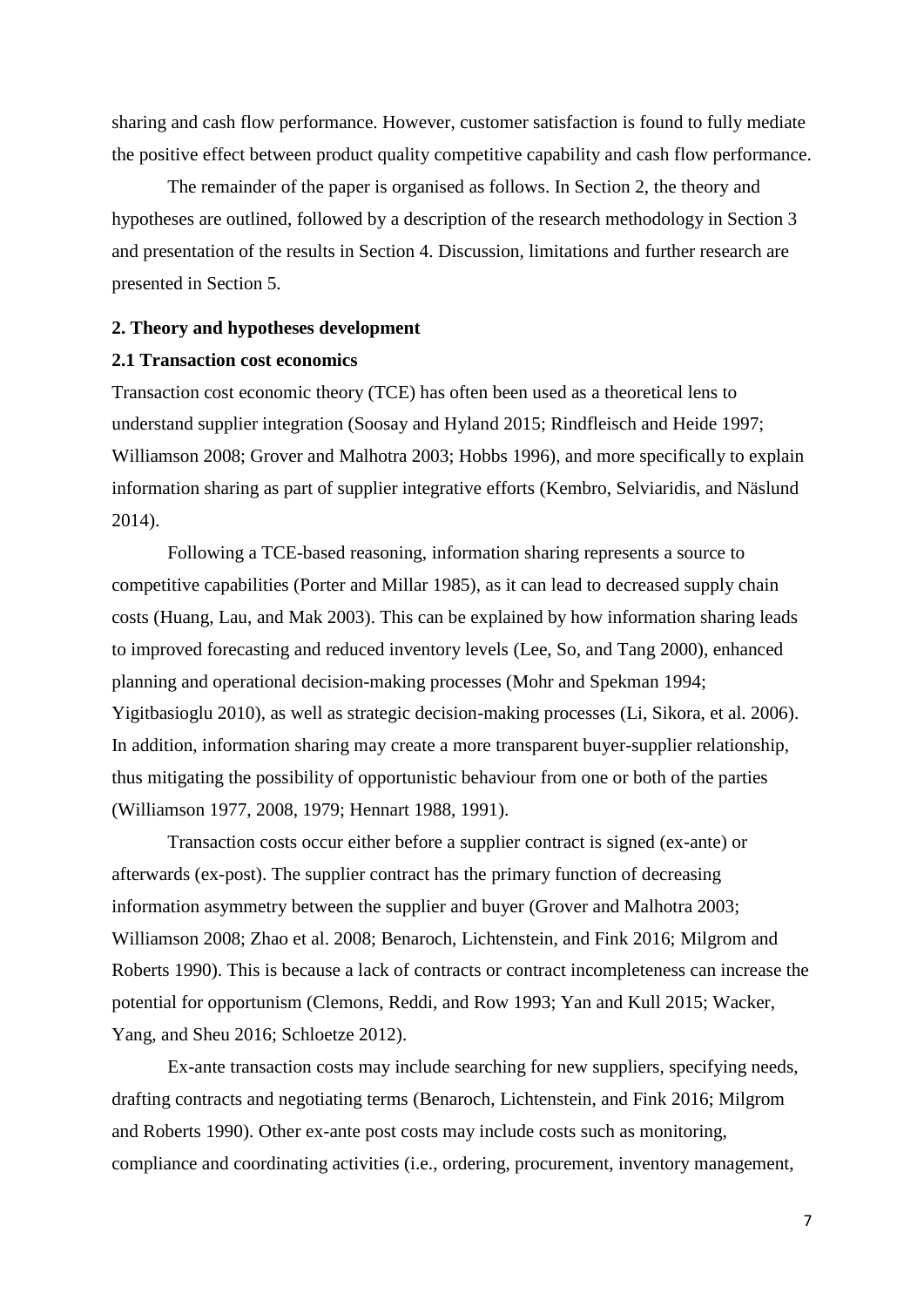production, development, replenishment, forecasting and distribution), maladaptation costs (such as redefinition, renegotiation and re-specification), contracting non-compliance costs (such as misappropriation and supplier shirking), and non-performance costs (such as technical defects, performance shortfalls and poor upgradeability) (Benaroch, Lichtenstein, and Fink 2016; Milgrom and Roberts 1990).

#### **2.2 Mediating role of low-cost competitive capability on cash flow performance**

Low-cost competitive capability can be defined as "a manufacturer's capability to compete on cost" (Kristal *et al.*, 2010: 426). Krause, Handfield, and Tyler (2007) argue that cost is pivotal to measurement, because all manufacturers must take (at least to some degree) cost into consideration in their business operations. Vanpoucke, Vereecke, and Boyer (2014) have demonstrated how increased cost performance leads to both increased market and financial performance.

Information sharing is important for developing low-cost competitive capability at the ex-ante stage. This is because knowledge regarding the buying firms' needs and specifications and design of orders may provide a foundation for future transactions. For instance, poorly written material specifications may lead to misunderstandings or wrong orders that later exacerbate non-performance and maladaptation costs (Benaroch, Lichtenstein, and Fink 2016).

Supplier trust may increase as well. This is achieved by meeting expectations and requirements derived from the ex-ante stage, such as delivering materials at the correct time and with the correct quantity and quality. This leads the buying firm to use less resources for monitoring and safeguarding transactions (Rosenzweig, Roth, and Dean 2003; Lumineau and Henderson 2012; Bharadwaj and Matsuno 2006).

Better inventory management may be achieved through more information sharing, for instance by implementing information technology (IT) software. This may be explained by how the coordination costs decreases (Seggie, Kim, and Cavusgil 2006). This may provide the buying firm with a cost benefit, through factors such as mitigation of the bullwhip effect (Hosoda, Disney, and Gavirneni 2015; Pastore, Alfieri, and Zotteri 2017), better material flow and reduced order cycle time (Bharadwaj and Matsuno 2006). Contrarily, a lack of information sharing may result in the accumulation of non-value added activities that increase production costs (Frohlich and Westbrook 2001; Lee, So, and Tang 2000).

Even though the supplier complies with initial contracts and agreements, there will most likely be a need for renegotiation and re-specification over time (maladaptation costs).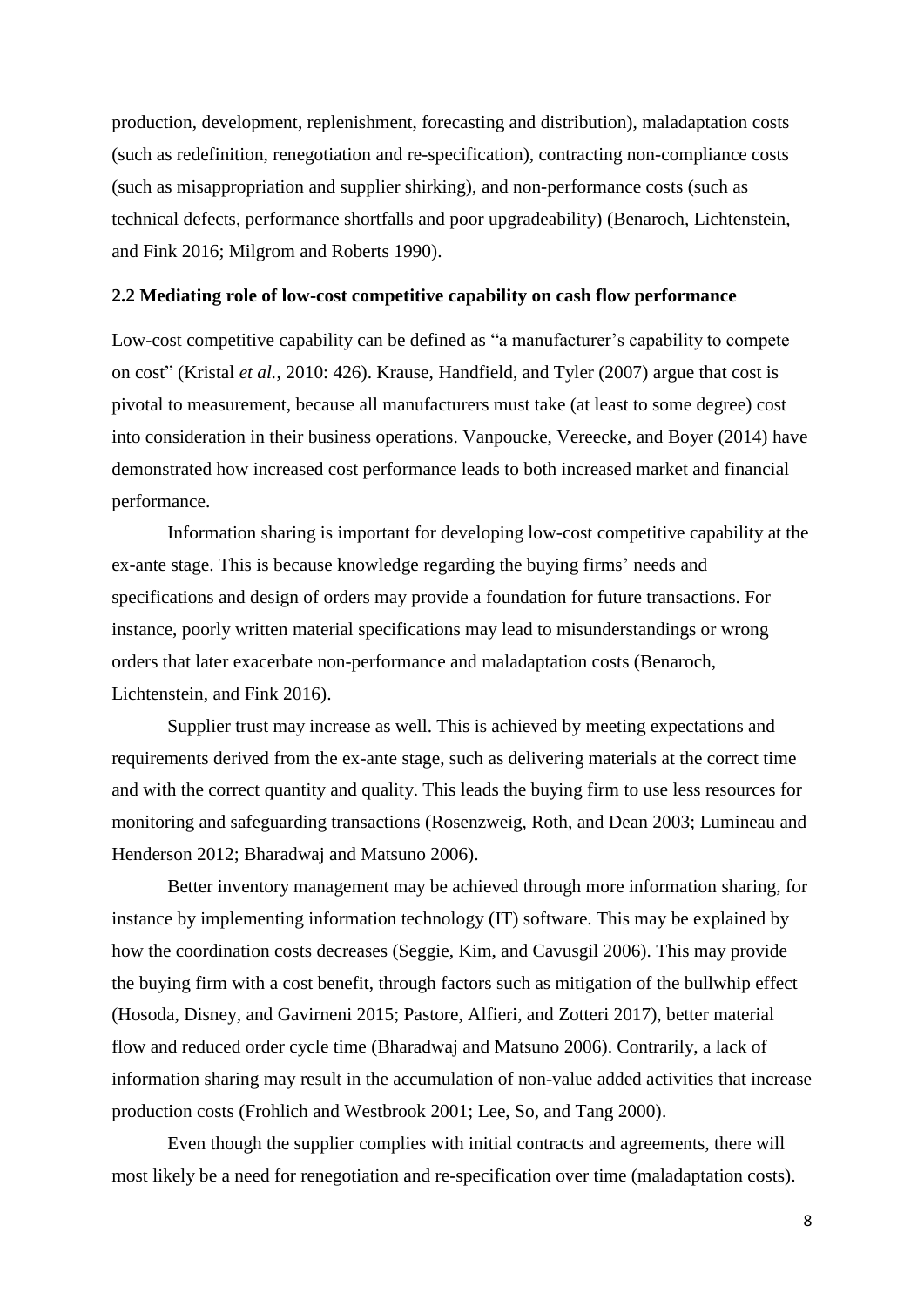The reason is contingencies in the market and environment (Rosenzweig, Roth, and Dean 2003; Williamson 1999). But, lengthy and costly renegotiation process may be avoided through information sharing, as the supplier and buyer may more easily find a settlement (Rosenzweig, Roth, and Dean 2003). However, in more severe cases, the buying firm may need to terminate supplier engagement if there appears to be a high degree of noncompliance, inflicting switching costs from one supplier to another (Chen and Bharadwaj 2009; Crook et al. 2013).

Information sharing may have direct effect on low-cost competitive capability as it decreases both ex-ante and ex-post transaction costs. This may then lead to improved cash flow performance in two ways. First, low-cost competitive capability reduces the overall product costs, thereby increasing cash flow as much as the decreased production cost (all else being equal). Um and Kim (2018) have illustrated how both supplier integration and competitive capabilities may lead to a transaction cost advantage, which may explain the improved financial performance. Second, a higher sales volume may be achieved through the improved ability to compete on cost (Porter 1985). Although higher sales volume increases product costs, the marginal cash flow effect is positive (assuming positive operating margins).

However, information sharing may fail to deliver low-cost benefits due to three reasons. First, as Lechner, Frankenberger, and Floyd (2010) argue, over-embeddedness may arise as a result of too much integration. The cost of obtaining information in terms of people and technology may exceed the value of the acquired information. In other words, the lowcost competitive capability may increase, but at a cost that exceeds the marginal cash flow performance gains. This especially holds true for technical information that may be both costly and difficult to obtain (e.g., 'sticky information') (von Hippel 1994). Second, excessive reliance on information from one source may lead to collective blindness/myopia. In other words it does not promote continuous learning or critical examination of the information sources (Nahapiet and Ghoshal 1998). Third, while monitoring costs may decrease as a result of trusting information from a supplier, overreliance from one information source may lead to trusting wrong or outdated information (Koka and Prescott 2002; Villena, Revilla, and Choi 2011; Zhou, Zhang, et al. 2014). The consequence may be bad decision making, ultimately negatively affecting cash flow performance.

The ambiguous direction of the relationship leads to the expected hypotheses of: H1a: There is a relationship between information sharing and low-cost competitive capability;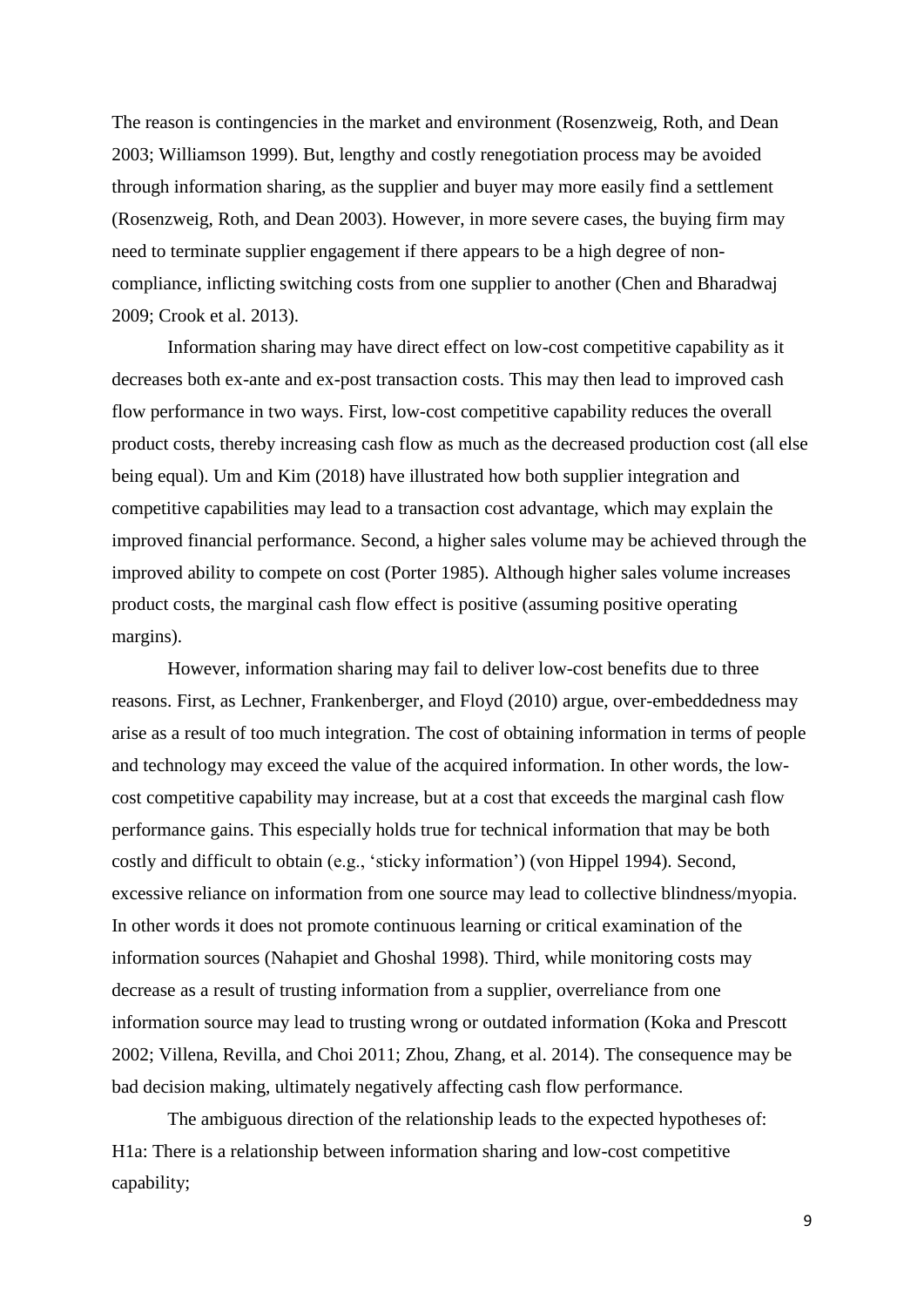H1b: There is a relationship between low-cost capability and cash flow performance.

When combined, hypotheses H1a and H1b suggest a mediated relationship between information sharing and cash flow performance through low-cost competitive capability.

#### **2.3 Mediating role of product quality competitive capability on cash flow performance**

This study defines product quality competitive capability as "a manufacturer's capability to consistently achieve conformance to specifications, [and] fitness for use" (Kristal, Huang, and Roth 2010: 426). This suggests that information sharing primarily affects product quality conformance. Customers' expectations may be met or even exceeded by achieving this competitive capability (i.e., customer satisfaction) (Zeithaml 1988).

Information sharing may affect two types of product quality costs, i) cost of good quality and/or ii) cost of poor quality (Sahay 2016; Crosby 1996, 1979). Cost of good quality can be distinguished further into appraisal and prevention costs. Appraisal costs concern measuring and monitoring activities related to product quality, while prevention costs are those associated with developing, implementing and sustaining quality management systems that prevent poor quality from ever occurring (Sahay 2016; Crosby 1996, 1979). Here, information sharing is a vital part of such quality management systems (Flynn, Huo, and Zhao 2010; Malmi 2001). Appraisal and prevention costs will often be negatively related. For instance, decreased variance may reduce the need for extensive measuring and monitoring activities, while it may increase the prevention costs, because it requires a comprehensive quality management system (Crosby, 1979, 1996; Sahay, 2016). In other words, the cost of good quality must be balanced, as otherwise the costs will exceed the benefits.

The cost of poor quality can be split into internal failure and external failure costs. They may be both explained by high process variation (Sahay 2016; Crosby 1996, 1979). Internal failure costs are non-performance costs discovered internally, and may lead to more scrap, reworking or repairing and retesting. External failure costs are discovered by the customer, and may result in returned products, complaints and warranty claims. (Sahay 2016; Crosby 1996, 1979).

However, the literature on the relationship between product quality and firm performance offers mixed results (Ebrahimi and Sadeghi 2013). Some studies have failed to establish such a relationship (Prajogo and Sohal 2003; Yunis, Jung, and Chen 2013; Samson and Terziovski 1999; Fawcett, Calantone, and Roath 2000). Others have found that product quality is positively related to firm performance (Sila 2007; Martínez-Costa, Martínez-Lorente, and Choi 2008; Hendricks and Singhal 2001; Kaynak 2003; Sila and Ebrahimpour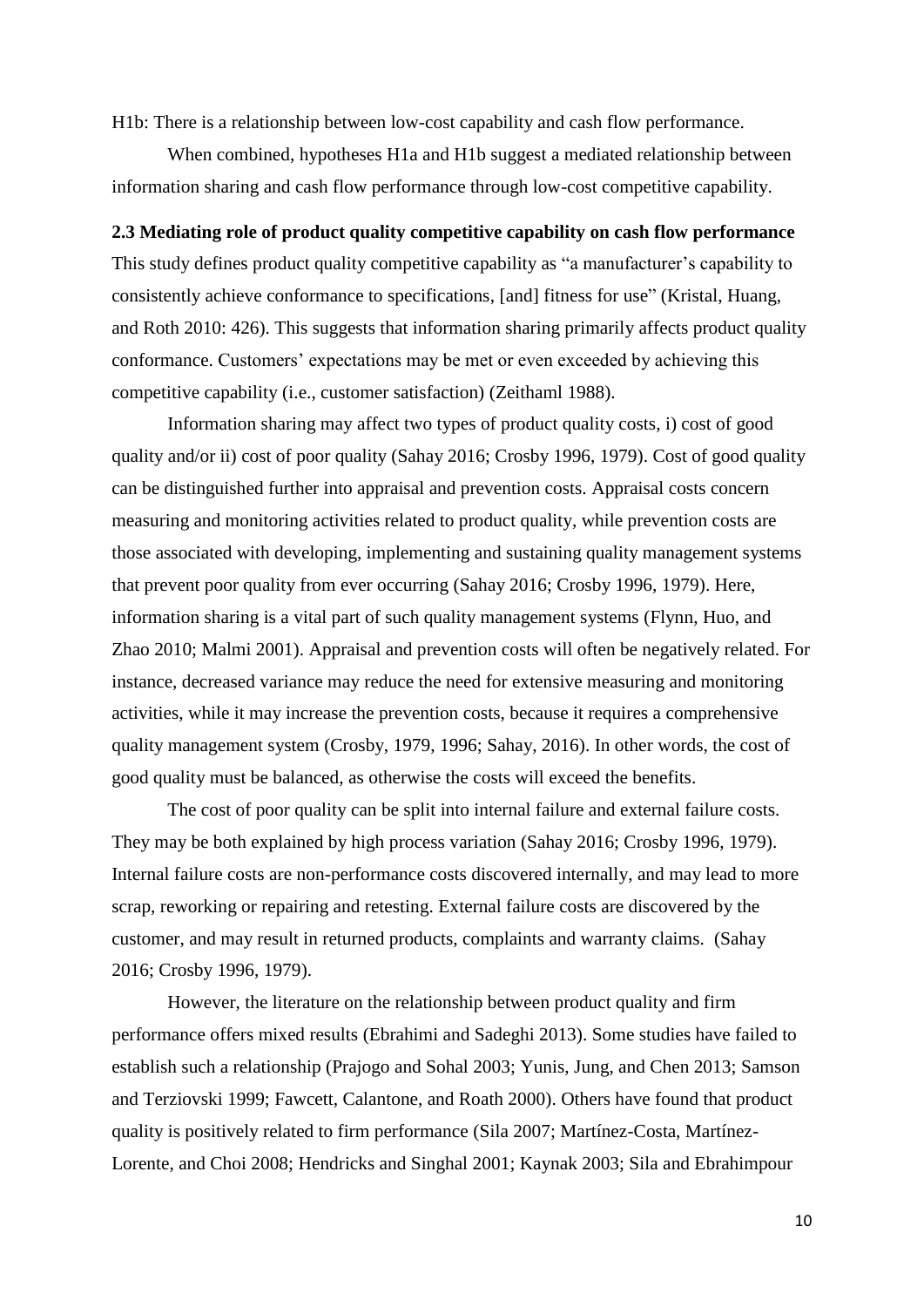2005; Douglas and Judge 2001; Nair 2006; Benner and Veloso 2008; Kaynak and Hartley 2008; Song et al. 2017).

The ambiguity may stem from how various costs of quality are affected, as they may affect to various degree the bottom line in the financial statement (Malmi, Järvinen, and Lillrank 2004; Williams, Van Der Wiele, and Dale 1999; McNair, Polutnik, and Silvi 2001). If the buying firm achieves a product quality competitive capability, it may improve cash flow performance because higher product quality may increase customer profitability. However, customer profitability increases only if the costs of poor quality decreases relative to a positive net cost benefit from good quality.

This leads to the expected hypotheses of:

H2a: There is a positive relationship between information sharing and product quality competitive capability;

H2b: There is a relationship between product quality competitive capability and cash flow performance.

Combined, hypotheses H2a and H2b suggest a mediated relationship between information sharing and cash flow performance through product quality competitive capability.

## **2.4 Mediating role of customer satisfaction on cash flow performance**

There is empirical support for product quality being an antecedent to customer satisfaction (Anderson and Sullivan 1993; Das et al. 2000; Ahire and Dreyfus 2000; Choi and Eboch 1998; Anderson et al. 1995; Rungtusanatham et al. 1998). In addition, customer satisfaction is found to be positively related to financial performance (Yeung 2008; Ou et al. 2010; Yu et al. 2013; Das et al. 2000; Song et al. 2017). This implies that customer satisfaction should act as a mediator between product quality competitive capability and cash flow performance.

This might be explained by the way in which customer satisfaction decreases information asymmetry between the firm and customer regarding product quality (Bharadwaj and Matsuno 2006). This may be especially true as modern IT solutions offer transparency (for instance through buying patterns and reviews), decreasing customer transaction costs (Houman Andersen 2005). This may result in two sources of increased cash flow performance. First, higher product quality reduces demand elasticity, which in turn enables the firm to charge an extra premium, thereby increasing cash flow (Shetty 1988). Second, higher product quality acts as a type of differentiator from competitors, which may increase sales volume (Buzzell, Gale, and Sultan 1975; Jacobson and Aaker 1987; Porter 1985).

This leads to the expected hypotheses of: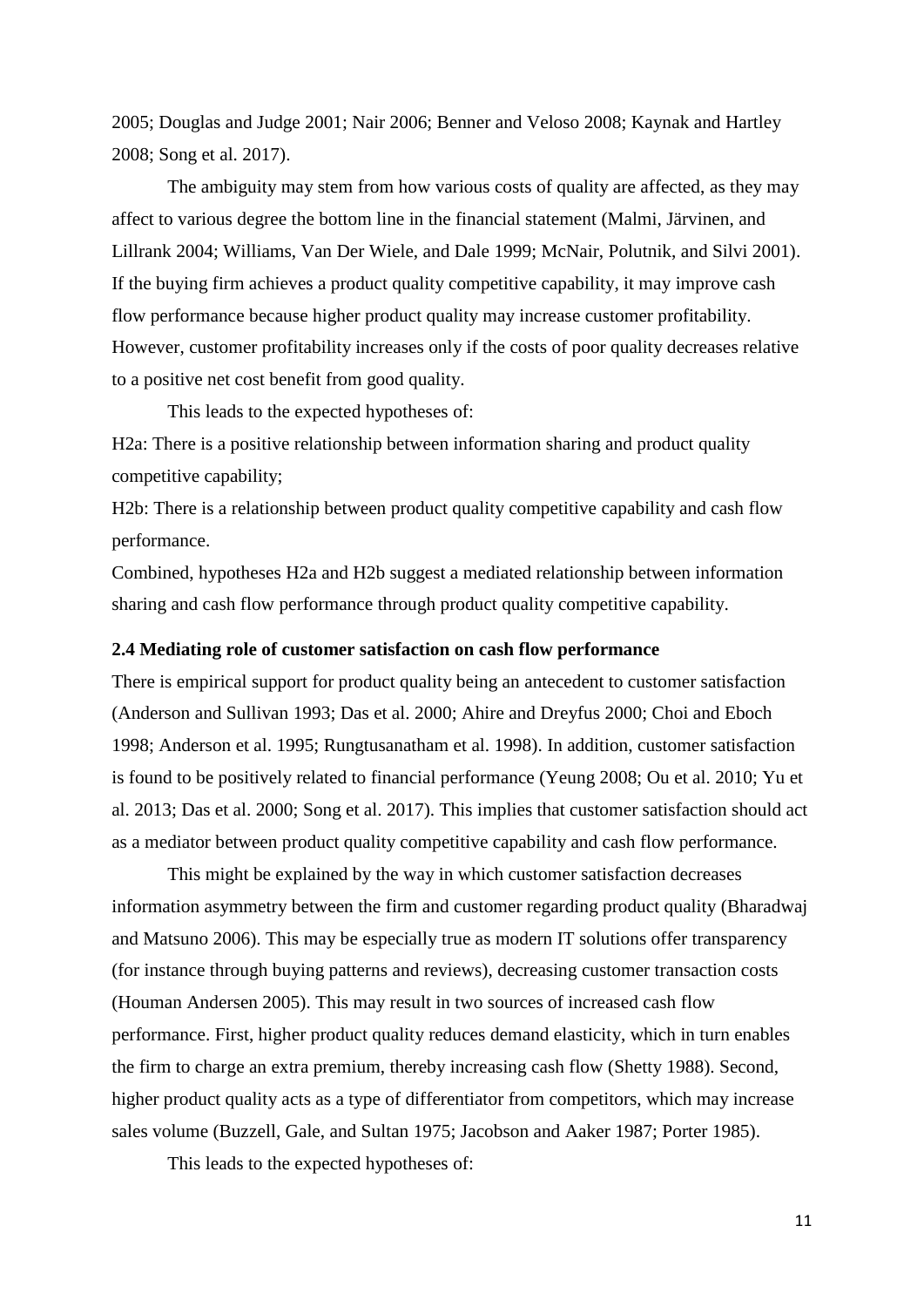H3a: There is a positive relationship between product quality competitive capability and customer satisfaction;

H3b: There is a positive relationship between customer satisfaction and cash flow performance.

Combined, hypotheses H3a and H3b suggest a mediated relationship between information sharing and cash flow performance through product quality competitive capability.

# **2.5 Control variables**

Two types of control variables are included in this study: firm- and industry-related characteristics. Firm size and age are assumed to be relevant control variables based on two arguments. First, larger and older firms may have more resources and history available internally to identify, evaluate and initiate activities. This may lead to improved financial performance compared to smaller and younger firms (Subramani 2004; Wu, Chuang, and Hsu 2014; Wu and Chang 2012; Sinkula 1994; Hult, Ketchen, and Arrfelt 2007). Second, size and age are also related to the power dependency in the relationship between buyer and supplier, which may explain other key relationship characteristics that affect performance (commitment, cooperation, trust and conflict) (Benton and Maloni 2005: 5).

The second type of control variable is at the industry level, because manufacturing firms often operate in a volatile business environment, with fluctuations in raw materials, sales volumes and competitive forces (Ward and Duray 2000; Jin et al. 2014; Hult, Ketchen, and Arrfelt 2007).

Figure 1 illustrates the assumed relationships derived from the hypotheses. The following section will describe the research methodology and empirically test the assumed relationships.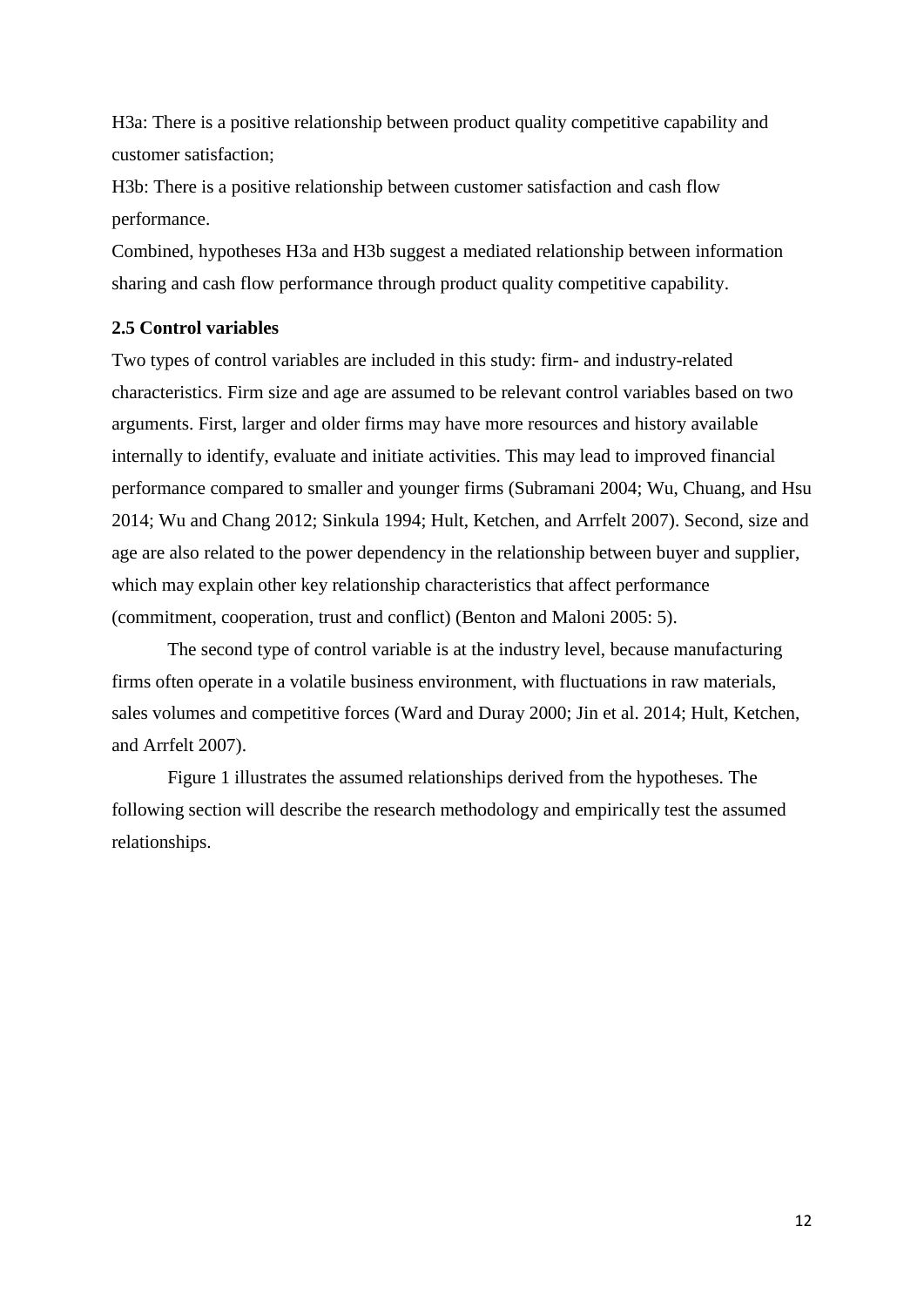

Figure 1. Structural model.

## **3. Research methodology**

This section contains a description of the survey instrument development, data collection and descriptive statistics, and evaluation of potential non-response bias.

#### **3.1 Survey instrument development and data collection**

A three-step approach similar to that used by Cao and Zhang (2011) was followed in the development of survey instruments and data collection by conducting: i) item generation; ii) structured interviews; and iii) sample design and large-scale data collection.

### *Item generation*

When generating survey items, it is important to ensure the content validity of constructs (Brown 2015). To this end, a literature review was conducted along the same lines as Wong *et al.* (2012) through: i) question formulation; ii) locating studies; iii) study selection and evaluation; iv) analysis and synthesis; and v) using the results. The question formulation was: how does supplier integration drive performance? In order to locate studies, top-tier journals (levels 3 and above) according to the Academic Journal Guide were used. The journals were primarily selected from the domains of operations and technology; management accounting; ethics, CSR and management; and marketing. They were obtained from databases such as Elsevier, Emerald, ScienceDirect, Sage and JSTOR. Different journals were chosen to encompass the multi-disciplinary nature of supply chain research. The review period for articles was set as 2000 to 2018 in order to ensure a contemporary update on the various concepts and operationalisations. However, these articles also provided relevant references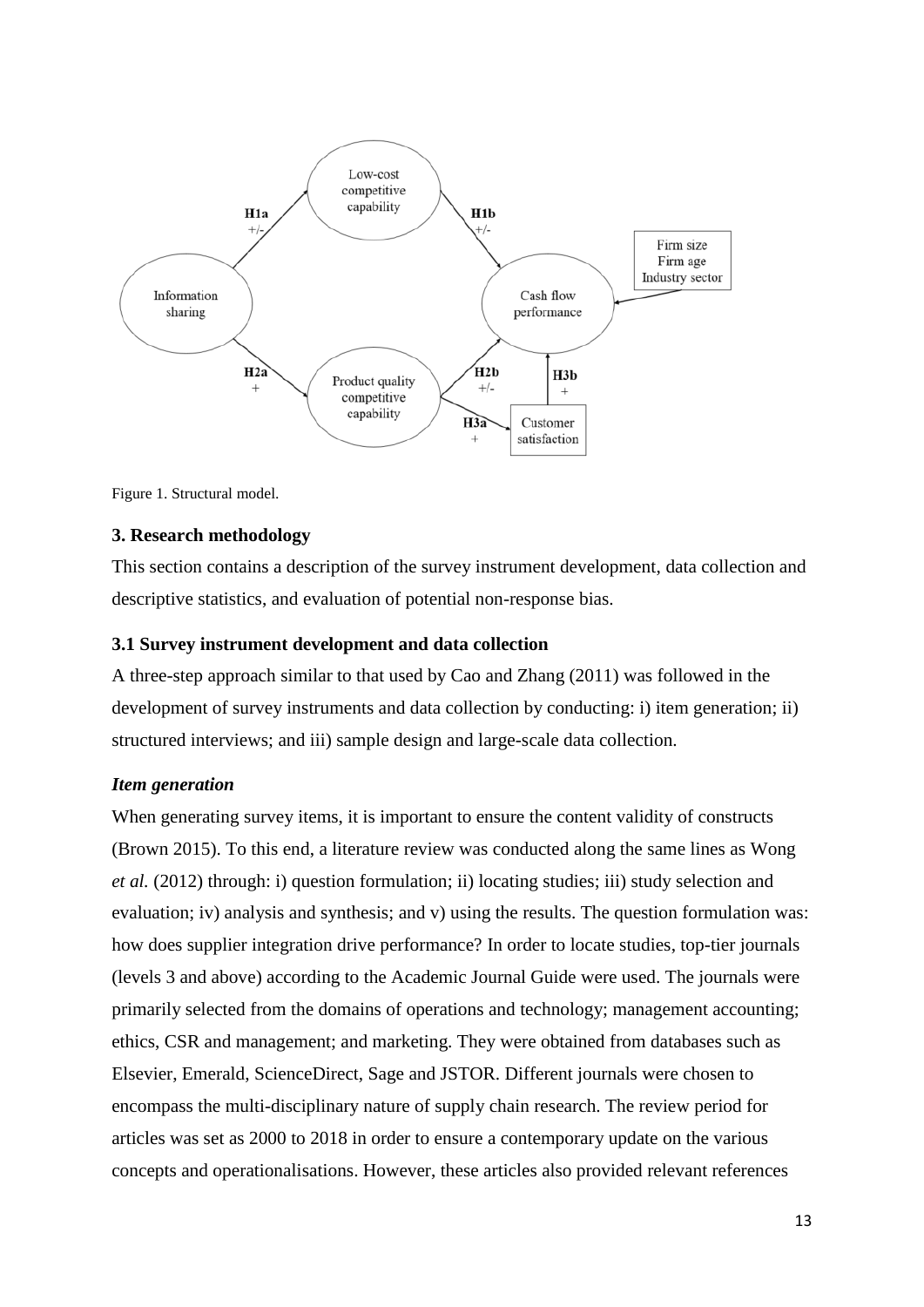prior to 2000. Only peer-reviewed articles were selected. Titles and abstracts were first screened and checked for relevance. More than 100 articles constituted the shortlist following the initial screening.

The articles were then categorised under the main key constructs of supplier integration (information sharing), competitive capabilities<sup>4</sup> and performance. Several subconcepts were developed to further refine categorisation. For instance, performance was categorised into the sub-concepts of financial, market and firm value. This was done in order to identify research opportunities in the existing literature at a preliminary stage of the study, as well as obtaining conceptualisations and identifying relevant survey items/indicators.

# *Structured interviews*

**.** 

Reliability and validity of the survey items were assessed through structured interviews (Brown, 2015). The survey items were reviewed and evaluated by four practitioners with relevant and extensive work experience within the field of supply chain management, as well as six academic researchers. The main changes after this review were to focus on one key supplier important for the supply chain (i.e., not selecting suppliers for support functions).

The survey was then translated into Norwegian, with three rounds of review in order to ensure that the Norwegian version was equivalent to the original English version. The English version was held constant, only altering the wording in Norwegian to make it as equivalent as possible. Two academic researchers, both native Norwegian speakers, conducted the review. The survey items used for the large-scale survey are reported in Appendix A.

#### *Sample design and large-scale data collection*

To refine, evaluate and analyse the measurement properties, a large-scale web survey was conducted using Qualtrics survey software. An initial email list of 1,480 firms was purchased from Norfakta AS, a company that specialises in survey research and market analysis. The established criteria for selecting firms were: manufacturing firms with industry NACE code (Rev.2)  $10-32^5$  with a minimum of 10 employees.<sup>6</sup> Furthermore, the targeted respondents were mainly CEOs, CFOs, directors and managers within the firm. This was done because

<sup>4</sup> 'Competitive capabilities' was used somewhat interchangeably with 'operational performance' as they shared the same survey items/indicators. This led to operational performance being moved and re-defined as a competitive capability.

<sup>5</sup> Code 33 was not included because these were service- and not production-orientated firms.

<sup>6</sup> This was done in order to ensure that the firms have both substantial business activities and sufficient internal resources for actively pursuing and managing integrative efforts with suppliers.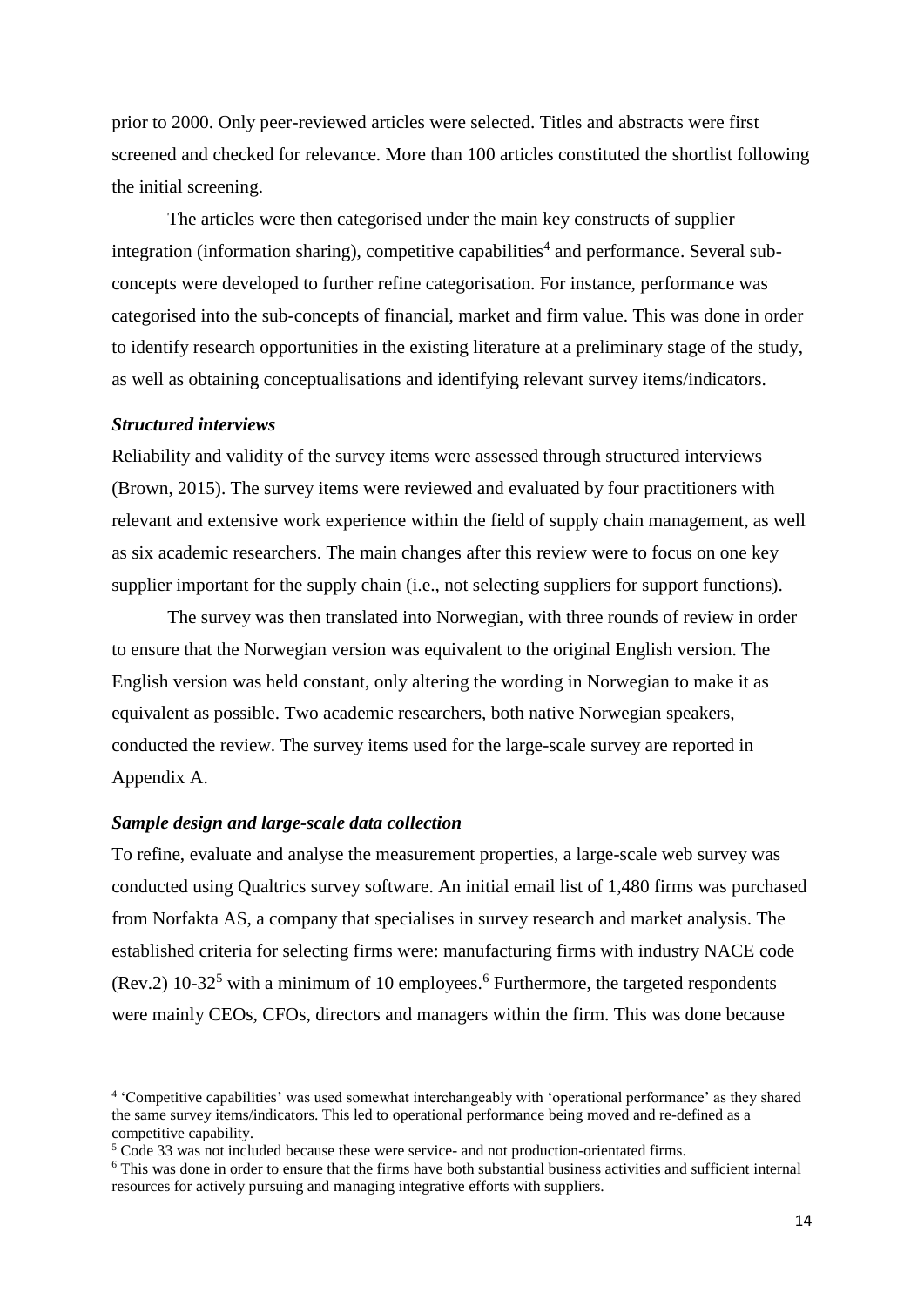the analytical focus was at the firm level, and such role functions are believed to be knowledgeable about integrative efforts with suppliers.

Prior to the large-scale data collection, Norfakta AS targeted and contacted (primarily by telephone) the CEO, CFO or a manager in each firm, encouraging them to participate before the survey was distributed. This accorded with an endorsement strategy in order to increase response rate (Young 2005). <sup>7</sup> There existed some duplicate names within firms, as well as some emails bounced. Therefore, the sample contained 1,369 unique firms. The web survey instructed the respondents to answer the survey questionnaire based on one key supplier in the last three years that they considered important for daily production processes. A seven-point Likert scale for all key latent variables was used, ranging from 1 (strongly disagree) to 7 (strongly agree). Financial statements for the fiscal year of 2015 were used to estimate the natural logarithm of firm size and firm age (Subramani 2004; Wu, Chuang, and Hsu 2014; Wu and Chang 2012; Sinkula 1994). The Main Industrial Grouping (MIG) was added as an industry control variable.<sup>8</sup> All key latent variables were measured through selfreporting. Appendix A summarises the survey items, definitions and references.

To improve the response rate, two waves of emails were sent one week apart from the initial survey invitation in spring 2018. Out of the 189 responses received, 159 were usable (30 incomplete or failing to meet the selection criteria's), resulting in a response rate of 11.6%. Web surveys are challenging to conduct because they are often met with a lack of interest and low prioritisation. This leads regularly in a response rate below 10% (Grandcolas, Rettie, and Marusenko 2003). Looking at similar web surveys, Cao and Zhang (2011) achieved a response rate of approximately 6%, while Narayanan, Narasimhan, and Schoenherr (2015) achieved approximately 7%. Hence, this study appears to be within an acceptable response range.

# **3.2 Descriptive statistics**

Table 1 describes the respondents using various descriptive characteristics, such as respondent's job titles, industry grouping (MIG) and the type of supplier on which they based their response. In general, CEOs (41.5%) or managers (38.4%) answered the survey. This

**.** 

<sup>7</sup> This was performed by Norfakta AS.

<sup>8</sup> The main industrialgroupings (MIGs) by Eurostat is a way of statistically breaking down the economic activities of the manufacturing industry. Meaningful comparisons may be conducted because the firms are grouped based on what they are producing: intermediate goods (semi-finished products), consumer goods (products for direct consumption), or capital goods (production of tangible assets used for production). Although based on the NACE classification, it significantly reduces the number of groups.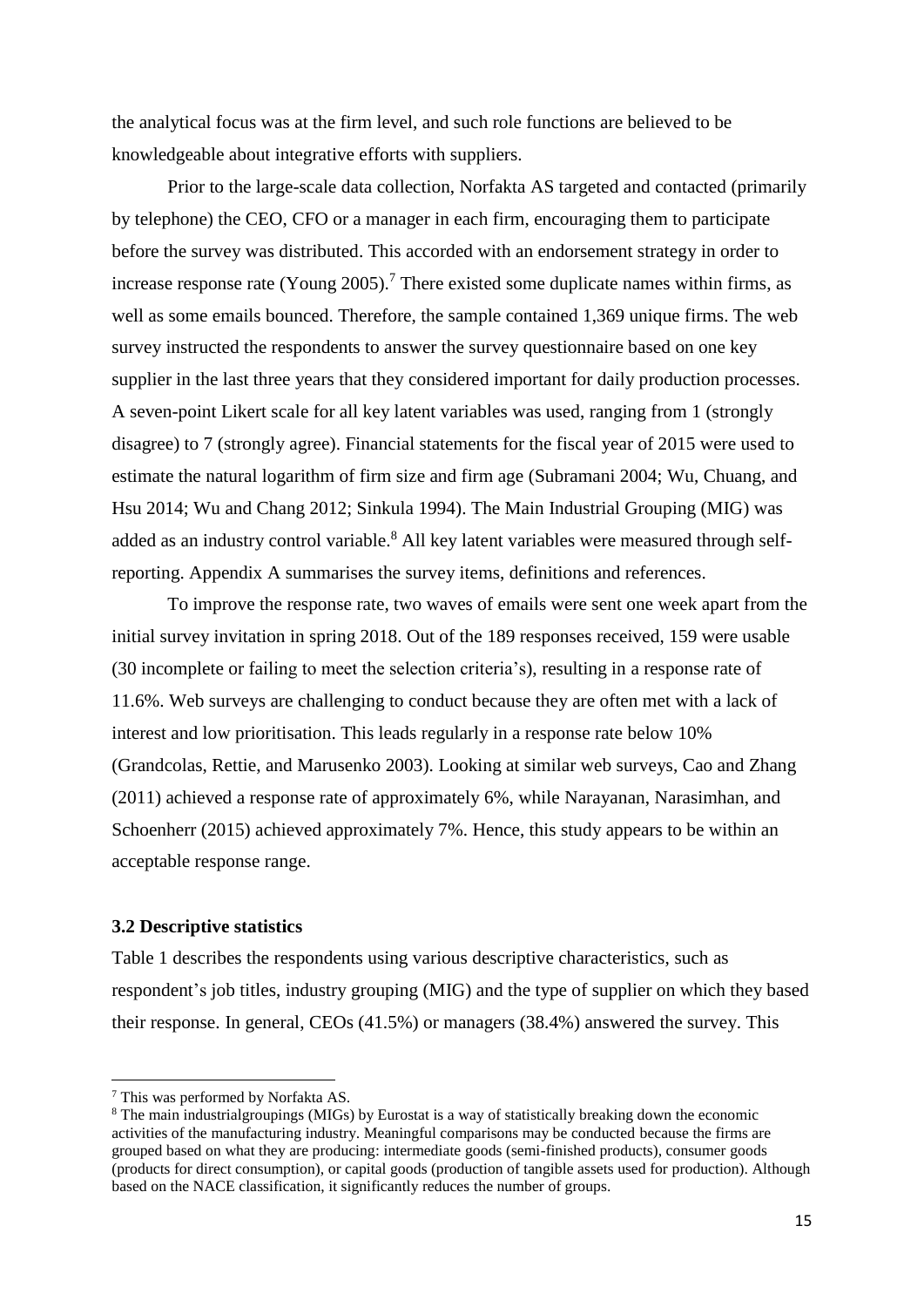was as expected, because they are most likely to be involved in integrative efforts with key suppliers and hence have the necessary information to answer the survey. About half of the firms are manufacturers of intermediate goods (47.8%), and the rest are either manufacturers of consumer goods (33.3%) or capital goods (18.9%). Unsurprisingly, given that the firms are from the industrial sector, most of the key suppliers chosen for the survey response are themselves manufacturing firms (63.5%) or wholesale/distributors (24.5%). The length of business relationships with key suppliers seemed to be long and stable, with the majority having a relationship for more than five years (80.5%).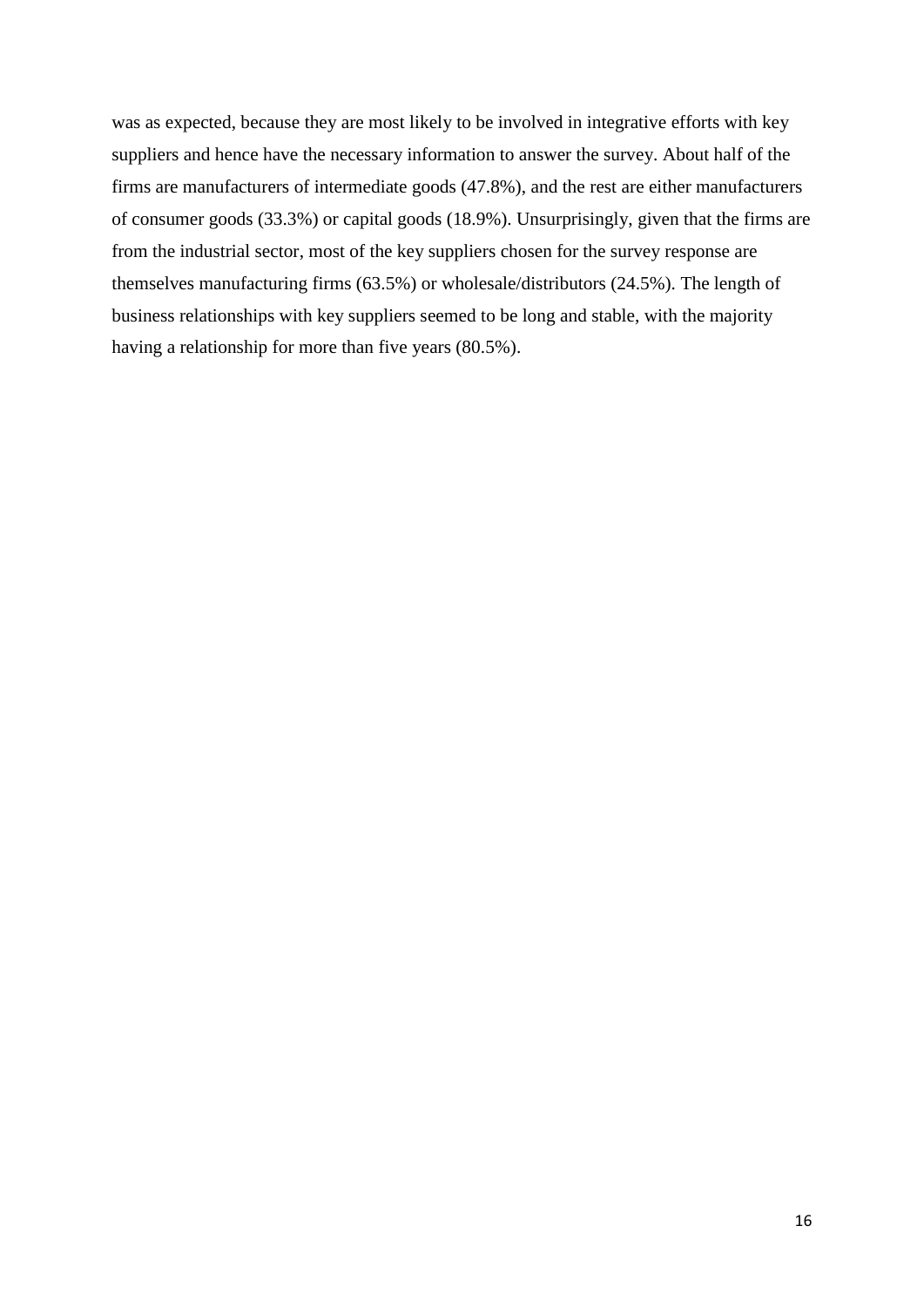| Job title                                           | Frequency | % of sample |
|-----------------------------------------------------|-----------|-------------|
| <b>CEO</b>                                          | 66        | 41.5%       |
| <b>CFO</b>                                          | 14        | 8.8%        |
| Director, other                                     | 6         | 3.8%        |
| (IT, strategy, operations, R&D, sales, etc.)        |           |             |
| Manager (production, purchase, logistics, sales and | 61        | 38.4%       |
| marketing, materials, etc.)                         |           |             |
| Controller                                          | 3         | 1.9%        |
| Other (purchaser, agent, etc.)                      | 9         | 5.6%        |
| <b>Total</b>                                        | 159       | 100%        |
| MIGs                                                |           |             |
| Intermediate goods                                  | 76        | 47.8%       |
| Consumer goods                                      | 53        | 33.3%       |
| Capital goods                                       | 30        | 18.9%       |
| <b>Total</b>                                        | 159       | 100%        |
| <b>Type of supplier</b>                             |           |             |
| Manufacturing firms                                 | 101       | 63.5%       |
| Service firms                                       | 11        | 6.9%        |
| Wholesale/distributor                               | 39        | 24.5%       |
| Retailer                                            | 5         | 3.1%        |
| Other                                               | 3         | 2.0%        |
| <b>Total</b>                                        | 159       | 100%        |

| <b>Business history with key supplier</b> |    |       |  |  |
|-------------------------------------------|----|-------|--|--|
| $<$ 1 year                                | 3  | 1.9%  |  |  |
| $1-5$ years                               | 28 | 17.6% |  |  |
| $5-10$ years                              | 48 | 30.2% |  |  |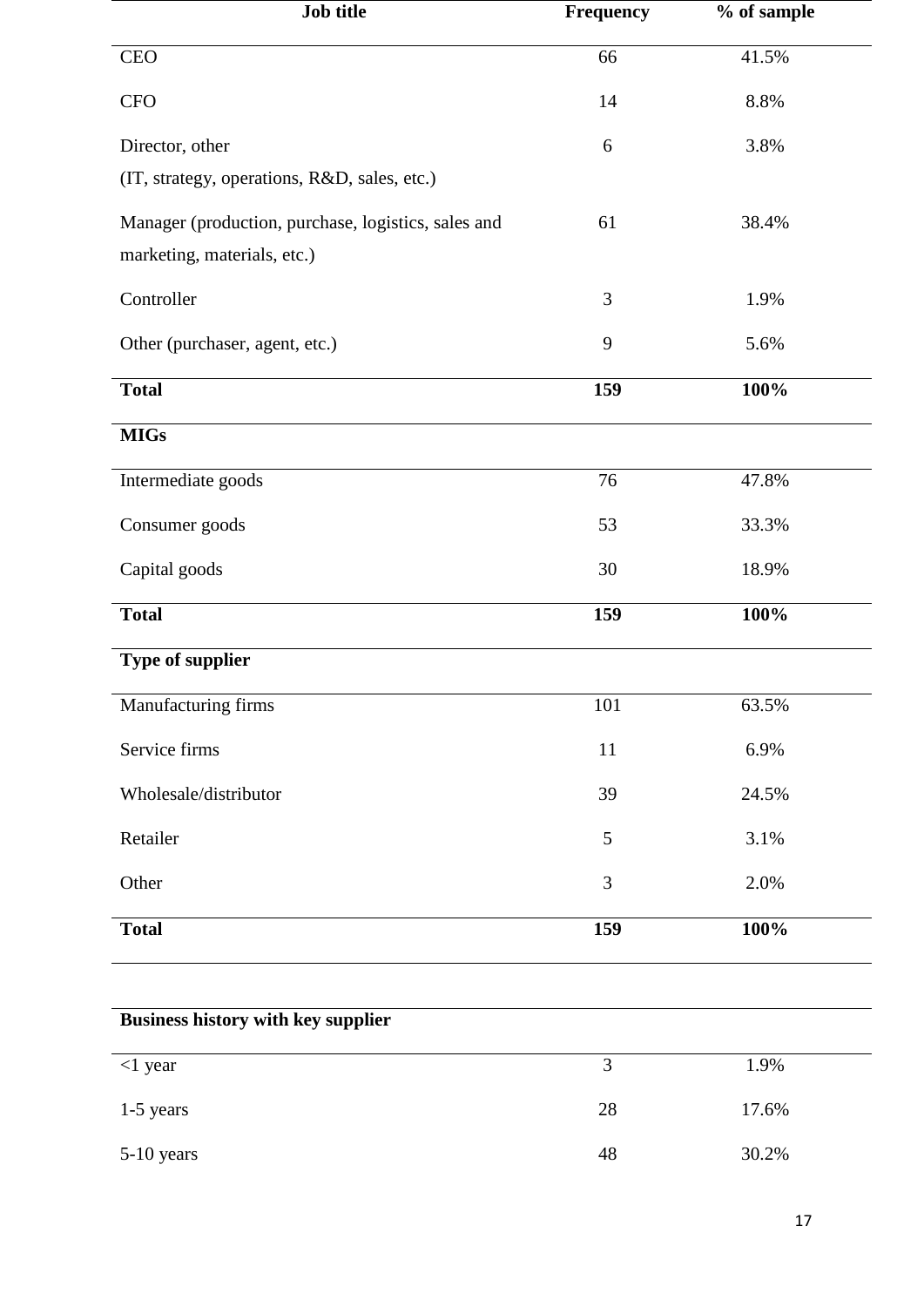| 100% |       |
|------|-------|
|      | 15.1% |

Table 1: Descriptive statistics.

# **3.3 Non-response bias**

Non-response bias can exist within survey research, diminishing the representativeness of the obtained results. Non-response bias is evaluated by comparing the answers of early survey respondents to those of late respondents, with the assumption that late respondents are more similar to non-respondents than early respondents (Armstrong and Overton 1977; Lambert and Harrington 1990).

In order to evaluate the potential non-response bias, independent sample t-tests of key firm characteristics between early (first wave) and late respondents (second and third waves) were conducted. The key firm characteristics were not significant  $(p>0.01)$  between early and late respondents with regard to firm size (lnassets) (p=0.168), firm age (lnage) (*p*=0.514), number of employees (lnemployees)  $(p=0.659)$ , type of supplier  $(p=0.622)$  and MIG  $(p=0.472)$ .

# **4. Results**

The study used confirmatory factor analysis (CFA) as part of the SEM analysis. This combination has often been used in previous supply chain research (See for instance Cao and Zhang 2011; Ou et al. 2010; Seggie, Kim, and Cavusgil 2006; Vanpoucke, Vereecke, and Boyer 2014; Vickery et al. 2003; Ahire and Dreyfus 2000; Yunis, Jung, and Chen 2013; Kaynak 2003; Jin et al. 2014; Forza and Filippini 1998). The use of CFA can be justified as it enables the identification of latent constructs, while SEM offers a flexible examination of complex causal and potentially endogenous relationships (Mehmetoglu and Jakobsen 2016; Hair et al. 2013).

The remainder of this section will first describe the large-scale measurement results from the CFA, followed by the hypotheses testing results, and then testing for the effect size of mediation. The analysis was conducted using the data software program Stata 15.1.

# **4.1 Large-scale measurement results**

This paper followed the same approach as outlined by Cao and Zhang (2011), assessing the CFA's i) unidimensionality and convergent validity, ii) reliability, and iii) discriminant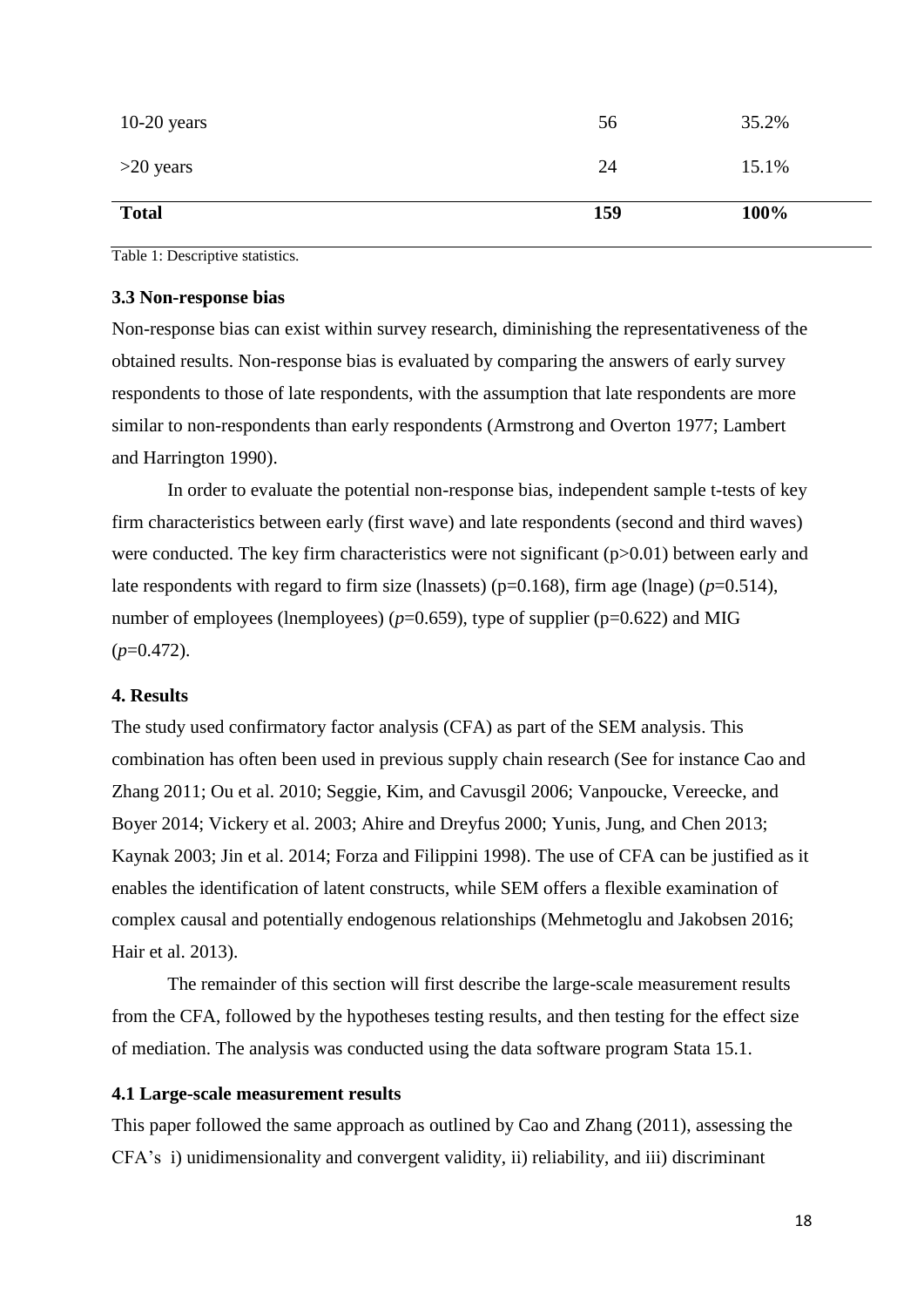validity, before verifying the iv) factor structure used for further SEM analysis.

Unidimensionality is measured by the respective factor loadings and fit indices from each indicator on the latent variable. A general rule of thumb is that factor loading should be at least between 0.3–0.4 (Brown 2015). This is, however, a liberal interpretation and must be viewed against other fit statistics as well (Brown 2015).

Each latent variable is assessed by its fit indices before the fit indices for the whole measurement model are measured. The fit measures may be distinguished between i) absolute, ii) parsimony and iii) incremental/relative fit. Absolute fit is measured by the chisquare distribution and normed chi-square ( $\chi^2$  divided by degrees of freedom), with a normed chi-square of  $\chi^2$  <3.0 indicating a reasonable fit, whereas  $\chi^2$  <2.0 indicates a good fit (Segars and Grover 1998). The parsimony fit is measured by the root mean square error of approximation (RMSEA), with a suggested threshold of  $\leq 0.10$  (Brown 2015). The incremental/relative fit is measured by the comparative fit index (CFI) and Tucker-Lewis index (TLI),<sup>9</sup> with an acceptable level when both CFI and TLI are  $>0.90$  (Brown 2015).

Convergent validity is assessed by the significance of *z*-values of each measurement indicator and the average variance extracted (AVE). The z-values should be significant (with a threshold of 0.05) and AVE>0.5, meaning that variance in the indicators explained by the latent variable is higher than the indicators' error variance (Brown 2015).

Furthermore, the factor/scale reliability was measured using Raykov's (1997) factor reliability coefficient (RRC). A rule of thumb is that the reliability coefficient should be >0.70 (Brown 2015).

Discriminant validity is verified by comparing the correlation between the latent variable and its indicators with other indicators in the model. AVE may also be used for assessing discriminant validity, because it should be higher than the squared correlations between latent variables (Fornell and Larcker 1981).

Following Hair et al. (2013), iterative modifications were made by evaluating the modification index (MI), correlated errors and factor loadings to improve key model fit statistics. After modifications, the survey items IS1, CP1 and QP2 were removed from their latent constructs. IS5 was borderline, but was included because it was believed to represent an important aspect of information sharing that is not represented in the other indicators.

In Table 2, the results from the CFA and fit indices when individually analysing each latent variable are reported. All the indicator factor loadings are significant, and the  $\chi^2$  is not

**.** 

<sup>&</sup>lt;sup>9</sup> Also called non-normed fit index (NNFI).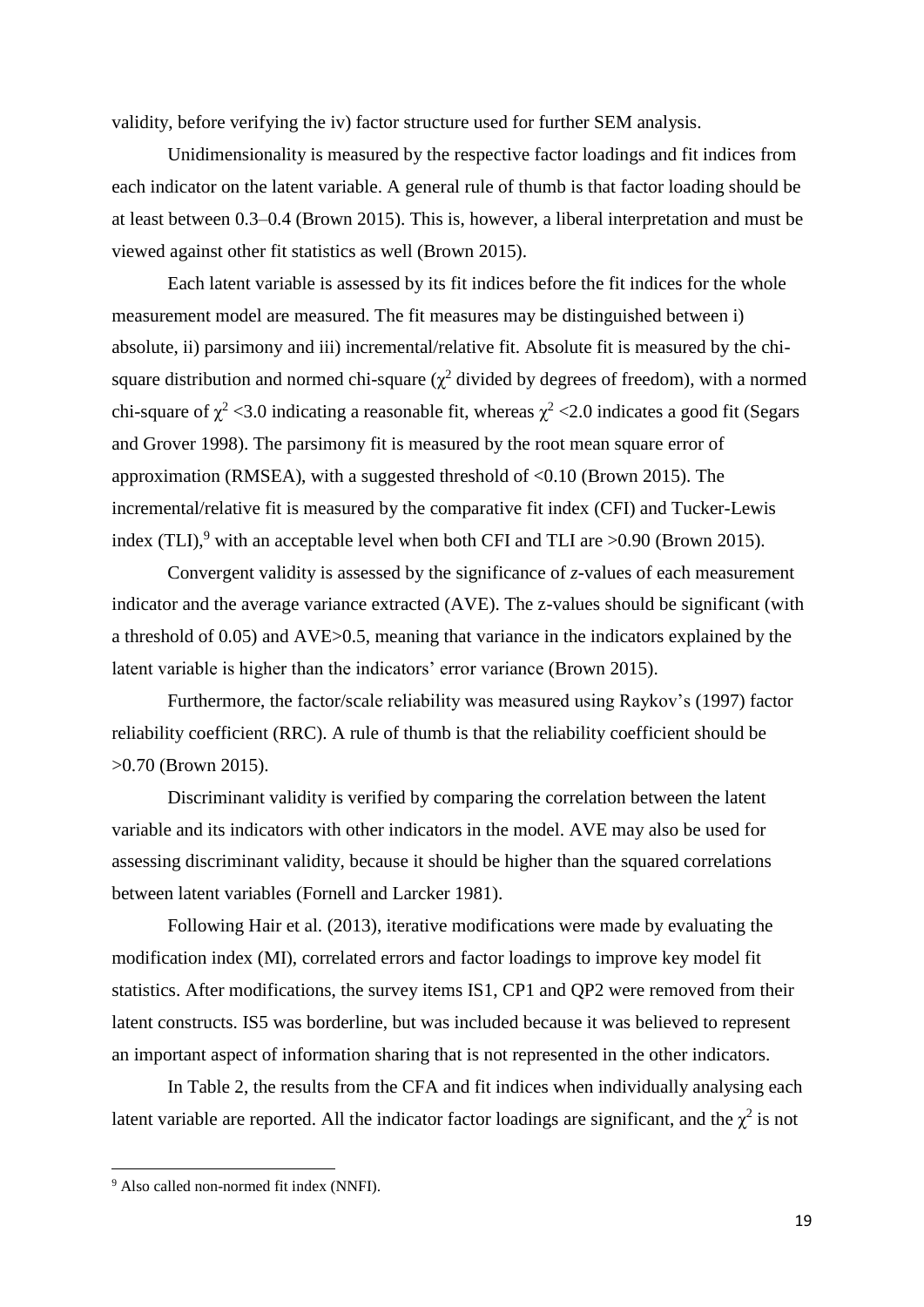significant for all the latent variables and is below the suggested threshold for normed  $\chi^2$ . AVE is >0.50 for the latent variables, which together suggest unidimensionality and convergent validity (Brown 2015). The RMSEA is slightly above the suggested threshold for cash flow performance, but the other fit statistics seem within acceptable ranges and are therefore included.

The factor/scale reliability is sufficiently high with all latent variables, having an RRC>0.70, meaning the indicators sufficiently capture the true score of the latent variable (Raykov 1997).

As Table 2 shows, the AVE for each latent variable is higher than the squared correlation between two latent variables (shown in Table 3), meaning that the correlation between indicators in a latent variable is higher than across other indicators. In other words, there is sufficient discrimination between the different latent variables (Fornell and Larcker 1981).

Testing the whole CFA measurement model before structural modelling also yielded satisfactory results. Model fit statistics showed that  $\chi^2 = 244.40$ ; df =165;  $\chi^2$ /df =1.481; RMSEA =0.055; CFI =0.957; TLI =0.946.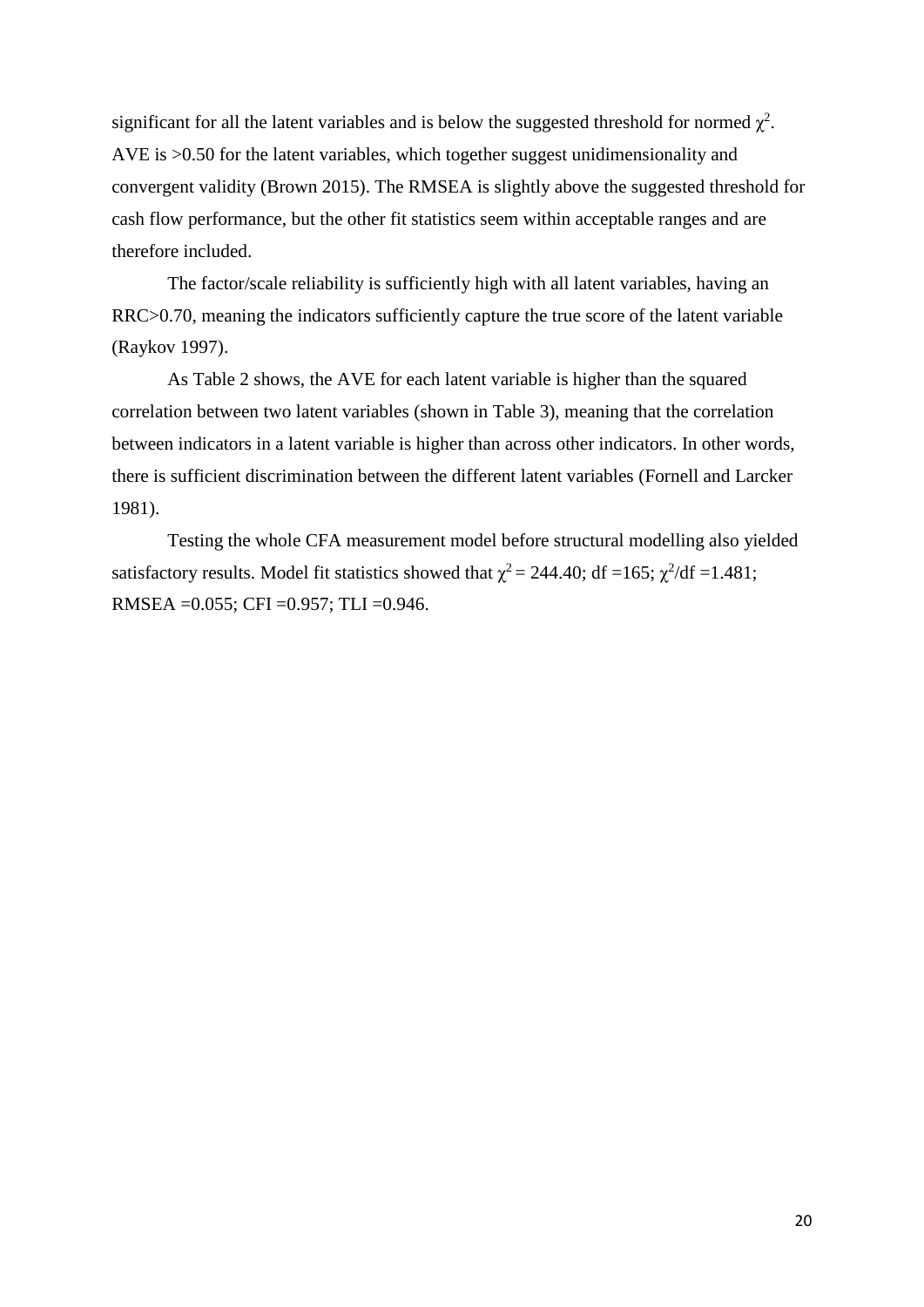| <b>Survey</b>    | <b>Information</b> | Low-cost    | <b>Product quality</b> | <b>Cash flow</b> |
|------------------|--------------------|-------------|------------------------|------------------|
| items            | sharing            | competitive | competitive            | performance      |
|                  |                    | capability  | capability             |                  |
| $IS1*$           |                    |             |                        |                  |
| IS <sub>2</sub>  | 0.73(17.24)        |             |                        |                  |
| IS3              | 0.92(35.54)        |             |                        |                  |
| IS4              | 0.89(31.54)        |             |                        |                  |
| IS <sub>5</sub>  | 0.35(4.77)         |             |                        |                  |
| $CP1*$           |                    |             |                        |                  |
| CP2              |                    | 0.75(17.73) |                        |                  |
| CP3              |                    | 0.79(20.07) |                        |                  |
| CP4              |                    | 0.54(8.57)  |                        |                  |
| CP <sub>5</sub>  |                    | 0.85(25.32) |                        |                  |
| CP <sub>6</sub>  |                    | 0.71(15.24) |                        |                  |
| QP1              |                    |             | 0.77(18.62)            |                  |
| $QP2*$           |                    |             |                        |                  |
| QP3              |                    |             | 0.70(14.50)            |                  |
| QP4              |                    |             | 0.87(25.82)            |                  |
| QP5              |                    |             | 0.74(17.19)            |                  |
| CFP1             |                    |             |                        | 0.95(105.54)     |
| CFP <sub>2</sub> |                    |             |                        | 0.99(203.36)     |
| CFP3             |                    |             |                        | 0.95(104.80)     |
| CFP4             |                    |             |                        | 0.68(15.55)      |
| $\chi^2$ sig.    | 0.216              | 0.212       | 0.327                  | 0.057            |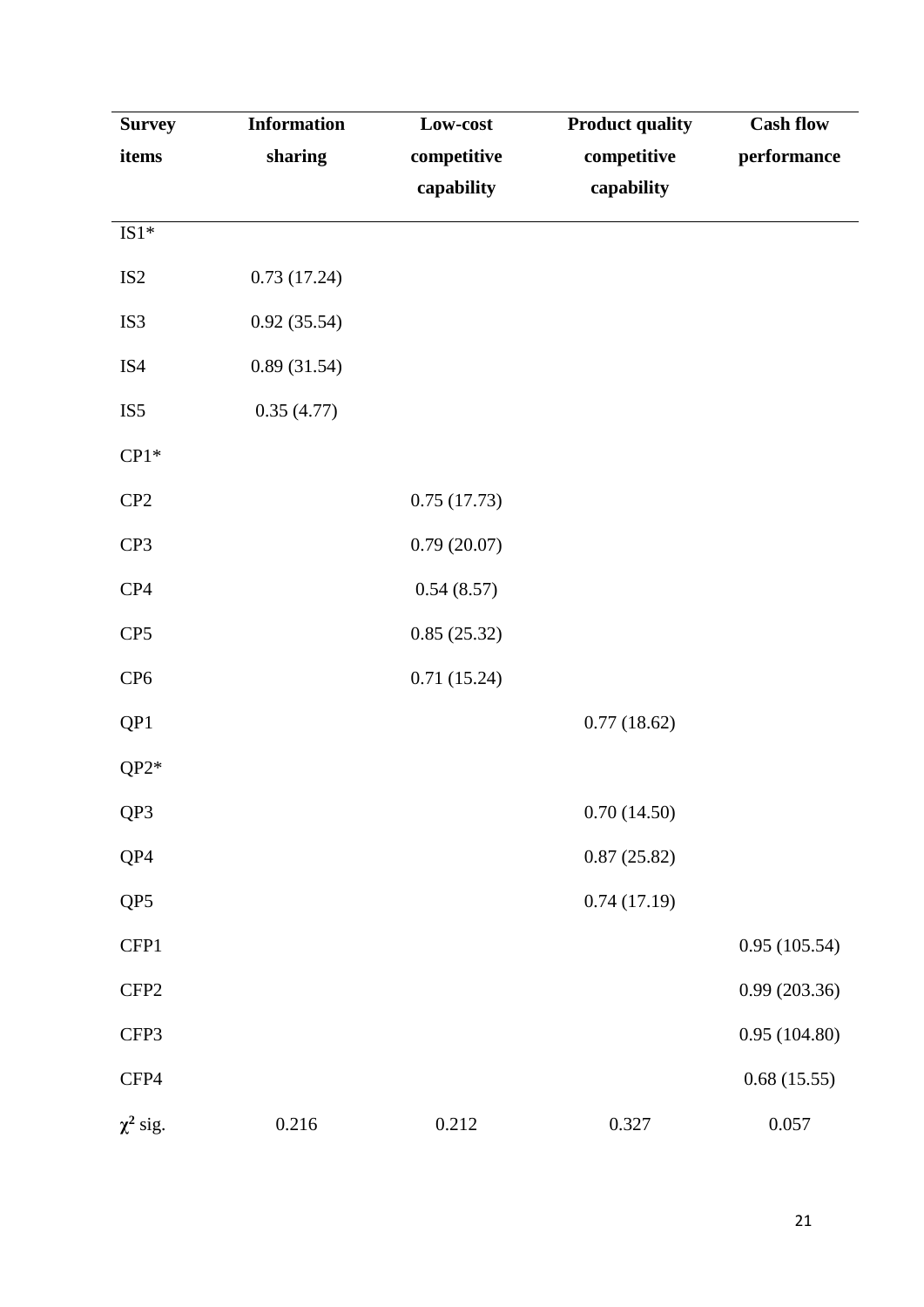| Normed $\chi^2$ | 1.533 | 1.424 | 1.115 | 2.865 |
|-----------------|-------|-------|-------|-------|
| <b>RMSEA</b>    | 0.058 | 0.052 | 0.027 | 0.108 |
| <b>CFI</b>      | 0.996 | 0.993 | 0.999 | 0.995 |
| <b>TLI</b>      | 0.989 | 0.987 | 0.997 | 0.986 |
|                 |       |       |       |       |
| <b>AVE</b>      | 0.573 | 0.540 | 0.597 | 0.812 |
| <b>RRC</b>      | 0.750 | 0.847 | 0.850 | 0.947 |
| (reliability)   |       |       |       |       |

Table 2: CFA conducted from 159 respondents in Norwegian manufacturing firms.

\*Dropped.

|                                                  | <b>Information</b><br>sharing | Low-cost<br>competitive<br>capability | <b>Product</b><br>quality<br>competitive<br>capability | <b>Cash flow</b><br>performance |
|--------------------------------------------------|-------------------------------|---------------------------------------|--------------------------------------------------------|---------------------------------|
| <b>Information sharing</b>                       | 0.757                         |                                       |                                                        |                                 |
| Low-cost competitive<br>capability               | 0.040                         | 0.735                                 |                                                        |                                 |
| <b>Product quality competitive</b><br>capability | 0.222                         | 0.151                                 | 0.773                                                  |                                 |
| <b>Cash flow performance</b>                     | 0.048                         | 0.149                                 | 0.072                                                  | 0.902                           |

Table 3: Diagonal value: squared root of AVE; non-diagonal value: correlation.

# **4.2 Hypotheses testing results**

Figure 2 illustrates the structural model and includes results from the hypotheses testing. In terms of overall fit,  $\chi^2$  = 347.09 with df = 181, and the ratio of chi-square to degrees of freedom is 1.918, which indicates a good fit. The other model fit indices are RMSEA  $=$ 0.077, CFI = 0.913, and TLI = 0.901, which are within acceptable ranges.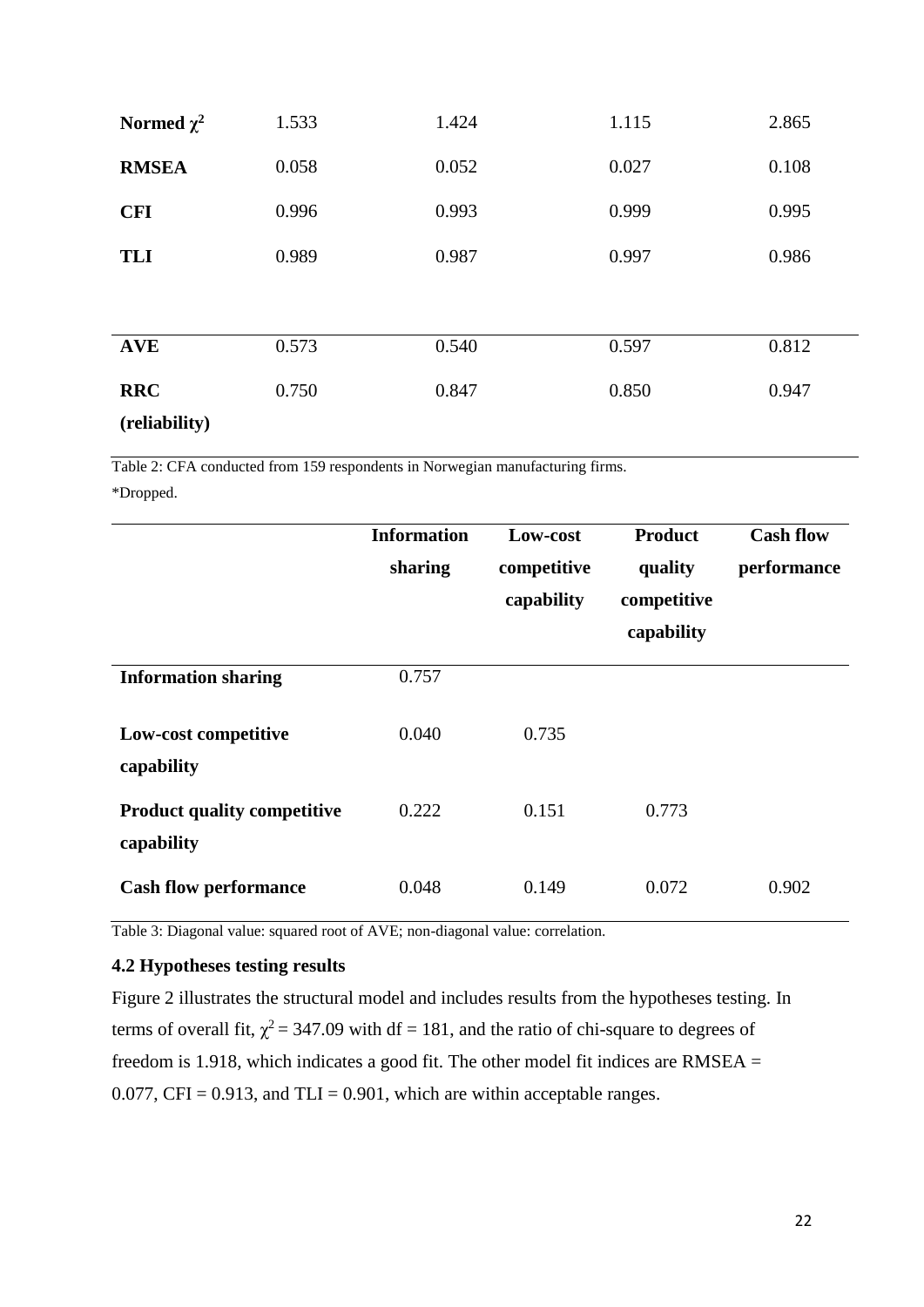

Figure 2. Structural model results.

Notes: 1. \*\*\*, \*\*, and \* denote significance at the 0.01, 0.05, and 0.1 levels, respectively.

2. *z-*value in parenthesis.

3. Model fit statistic:  $\chi^2 = 347.09$ ; df =181;  $\chi^2/df = 1.918$ ; RMSEA =0.077; CFI =0.913; TLI =0.901

The results in Figure 2 support hypotheses 1a and 1b. The standardised path coefficients are 0.21  $(z = 2.40)$  and 0.22  $(z = 2.56)$ , respectively, both being significant at the 0.05 level. Together, this indicates that there exists a mediation between information sharing and cash flow performance by cost performance.

Hypothesis 2a is supported, while hypothesis 2b is not supported. The standardised path coefficients are 0.47 ( $z = 6.35$ ) and 0.06 ( $z = 0.73$ ), respectively. Hypothesis 2a is significant at the 0.01 level. Given that H2b is not significant, there does not appear to be a mediation between information sharing and cash flow performance by product quality competitive capability.

However, hypotheses 3a and 3b are supported. The standardised path coefficients are 0.35 ( $z = 4.54$ ) and 0.41 ( $z = 5.65$ ), respectively. They are both significant at the 0.01 level. This indicates that there exists mediation between product quality competitive capability and cash flow performance through customer satisfaction.

#### **4.3 Testing for mediation**

The testing for mediation follows the Zhao, Lynch, and Chen (2010) approach. These authors argue that what really matters when determining mediation is the indirect effect. This is especially relevant because information sharing is modelled here as only being indirectly related to cash flow performance. However, customer satisfaction will also be tested for direct and total effects.

This is done by running a Monte Carlo estimation, starting with the *a* and *b* coefficients (such as H1a and H1b) and their respective standard errors. Random normal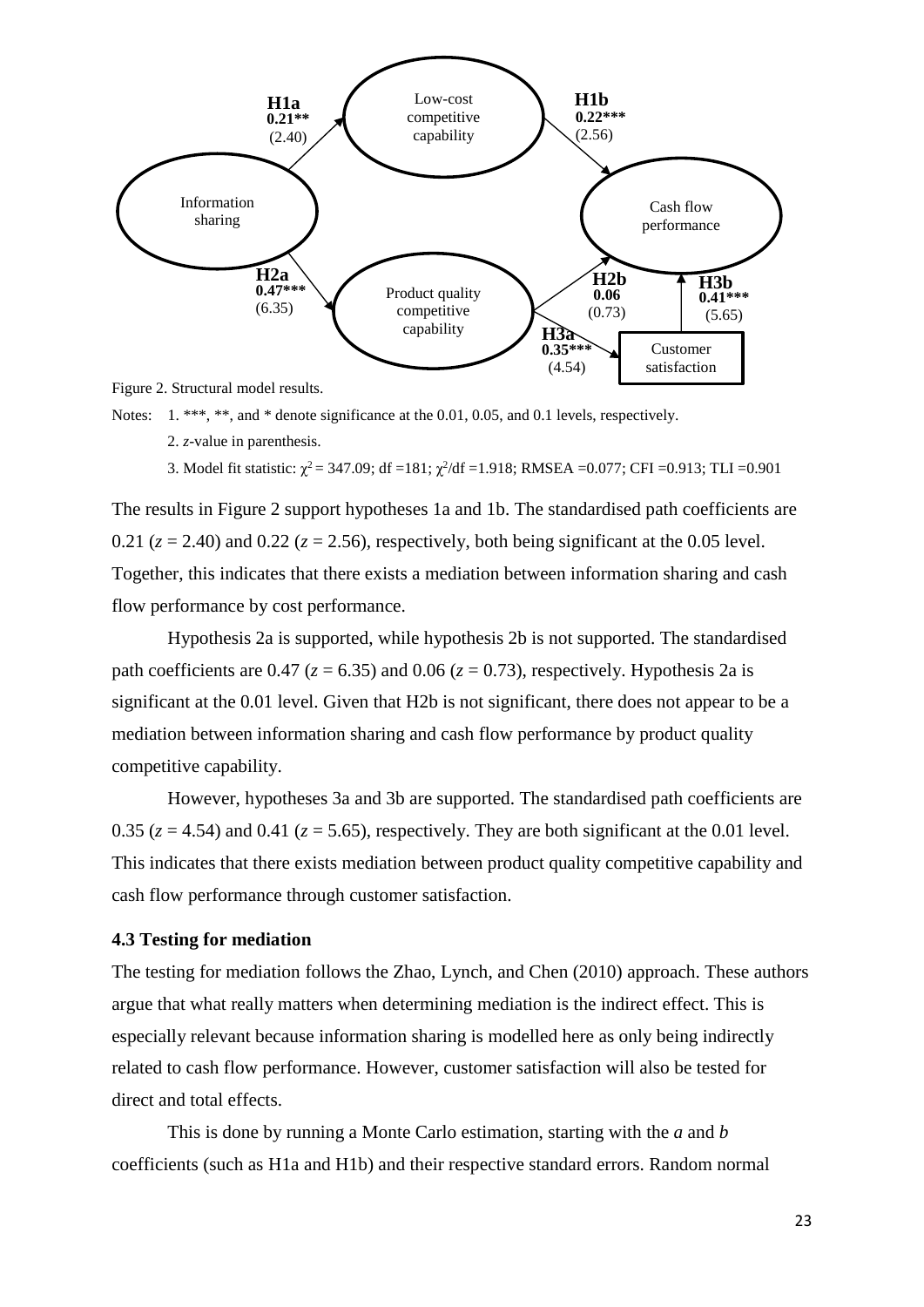variables for *a* and *b* are generated to create a distribution of *a*\**b* values (Zhao, Lynch, and Chen 2010). The rationale was that Sobel's test has been proven to have lower power. This is due to the normal distribution assumption, as indirect effects are known to be highly skewed (Jose 2013). The Monte Carlo simulation estimation approach has been shown to provide reliable estimates for the indirect effect, even though the normal distribution assumption is not met (Jose 2013).

Five thousand Monte Carlo simulations were run in order to test for the indirect effect. The results are shown in Table 3. The mediated path from information sharing on cash flow performance through low-cost competitive capability is significant at the 0.1 level, with a standardised coefficient of 0.04 (1.66). This indicates that cash flow performance will increase with 0.04 standard deviation from every one standard deviation increase in information sharing indirectly via low-cost competitive capability (Preacher, Kelley, and Maxwell 2011). The mediated path from information sharing on cash flow performance through product quality competitive capability was not significant.

Rather, the effect from product quality competitive capability was fully mediated by customer satisfaction. The standardised coefficient was 0.14 (3.49), which is significant at the 0.01 level. This suggests that cash flow performance will increase with 0.14 standard deviation from every one standard deviation increase in product quality competitive capability indirectly via customer satisfaction (Preacher, Kelley, and Maxwell 2011).

MacKinnon (2008) has suggested various ratios to express the indirect effect. Two of these are the ratio of indirect to total effect (RIT) and the ratio of indirect to direct effect (RID). They help to illustrate the relationship between product quality competitive capability, customer satisfaction and cash flow performance. The RIT is 0.70 (0.143/0.206), which means that about 70% of the effect from product quality competitive capability on cash flow performance is mediated through customer satisfaction. The RID is 2.29 (0.143/0.063), which suggests that the mediated effect from customer satisfaction is 2.67 times as large as the direct effect from product quality competitive capability on cash flow performance.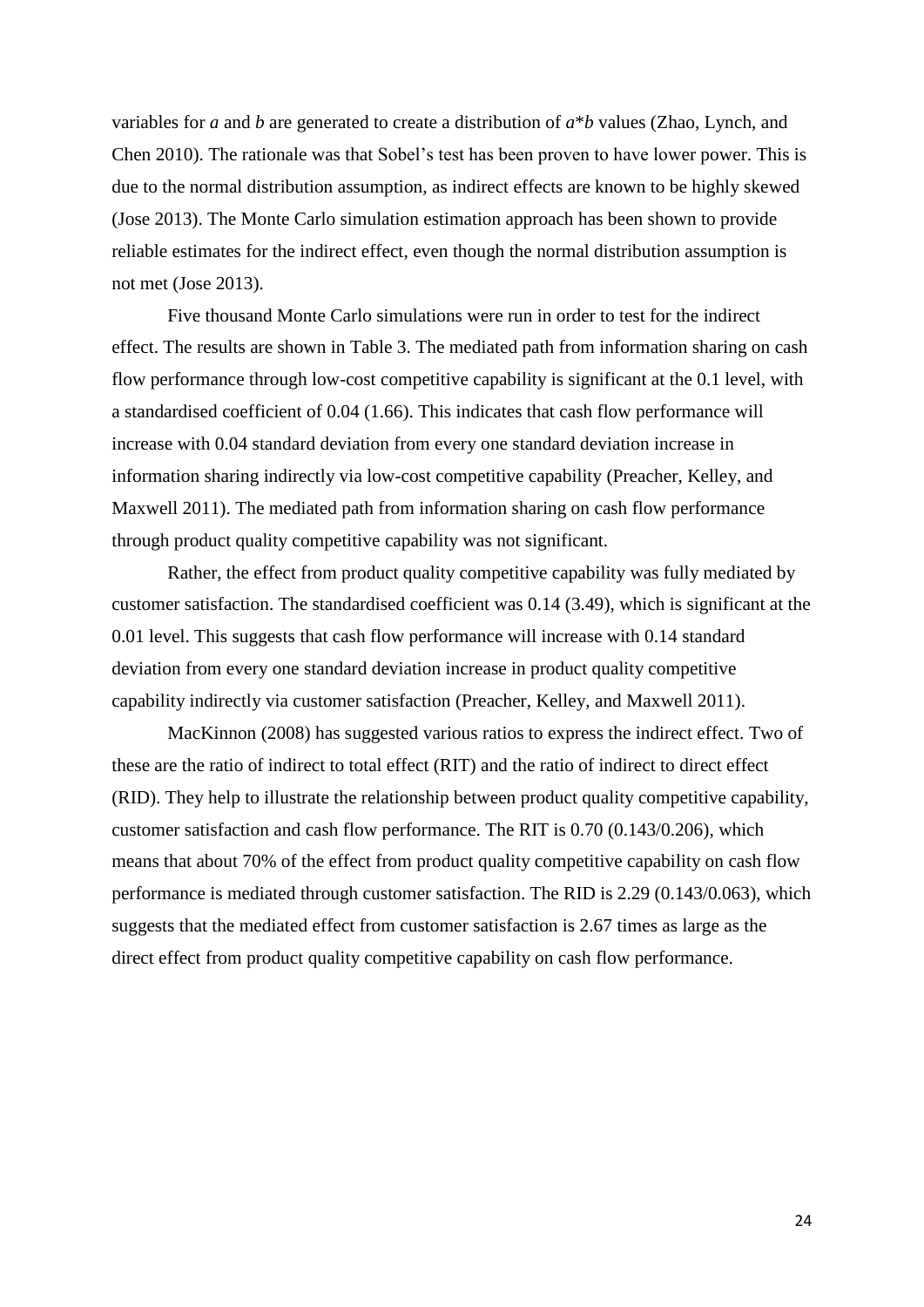In order to assess the mediation effect size, Preacher, Kelley, and Maxwell (2011: 108) suggest that Cohen's effect size may still be used to evaluate the effect size of mediation from the standardised coefficient. This implies that 0.01, 0.09 and 0.25 constitute small, medium and large effect sizes. This suggests that the low-cost competitive capability mediator has a small-to-medium effect size, while customer satisfaction has between medium and large mediation effect.

| Path                                          | <b>Direct</b>            | <b>Indirect</b> | <b>Total</b> | <b>RIT</b> | <b>RID</b> |           | <b>Mediated hypothesis</b> |
|-----------------------------------------------|--------------------------|-----------------|--------------|------------|------------|-----------|----------------------------|
|                                               |                          |                 |              |            |            |           |                            |
| Info $\rightarrow$ Cost $\rightarrow$ Cash    | -                        | $0.04*$         |              |            |            | $H1a-H1b$ | Supported                  |
|                                               |                          | (1.66)          |              |            |            |           |                            |
| Info $\rightarrow$ Quality $\rightarrow$ Cash | $\overline{\phantom{a}}$ | 0.03            | -            |            | -          | $H2a-H2b$ | Not supported              |
|                                               |                          | (0.71)          |              |            |            |           |                            |
| Quality $\rightarrow$ Customer                | 0.06                     | $0.14***$       | 0.21         | 0.70       | 2.29       | $H3a-H3b$ | Supported                  |
| satisfaction $\rightarrow$ Cash               | (0.73)                   | (3.49)          |              |            |            |           |                            |

Table 3. Direct, indirect, and total effect.

Notes: 1. \*\*\*, \*\*, and \* denote significance at the 0.01, 0.05, and 0.1 levels, respectively. 2. *z-*value in parenthesis.

#### **5.0 Discussion and limitations**

## **5.1 Discussion of results**

There are two main empirical findings in this study. First, low-cost competitive capability seems to be positively related to cash flow performance. This may be explained by how information sharing contributes to a decrease in various transaction costs related to coordination and decision making (Huang, Lau, and Mak 2003; Lee, So, and Tang 2000; Mohr and Spekman 1994; Yigitbasioglu 2010; Li, Sikora, et al. 2006). Product quality competitive capability is not directly related to cash flow performance, but is found to be fully mediated through customer satisfaction (Zhao, Lynch, and Chen 2010). This indicates that customer satisfaction is an important mediator between product quality competitive capability and cash flow performance (Yeung 2008; Ou et al. 2010; Yu et al. 2013; Das et al. 2000). This implies that both product quality competitive capability and customer satisfaction must be included in order to understand the relationship between product quality and cash flow performance.

Second, cash flow is developed and used as a unidimensional financial performance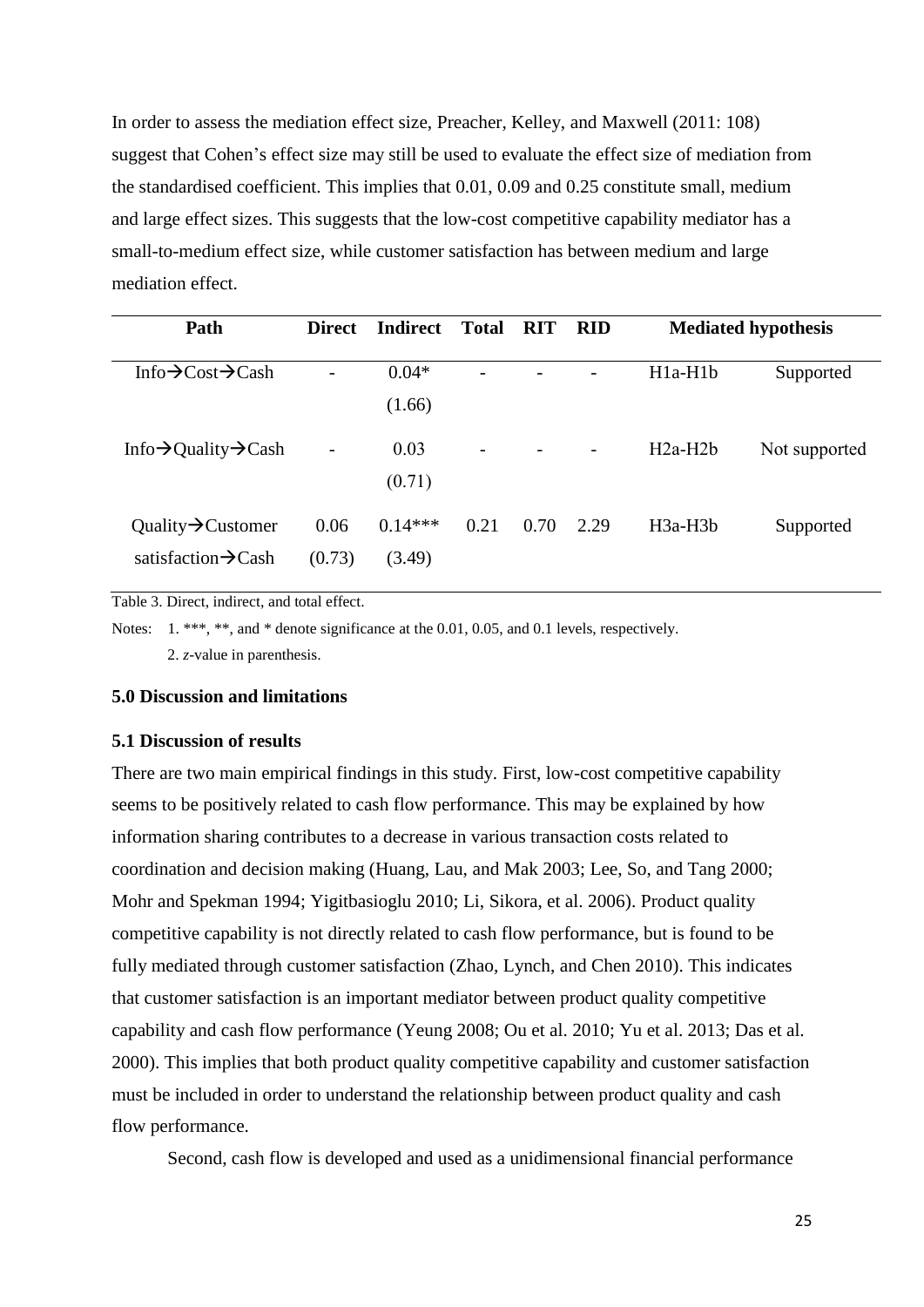measure. This makes it is easier to interpret the relationship between information sharing, competitive capabilities and financial performance. For instance, a positive relationship between low-cost competitive capabilities and cash flow performance indicates that cash flow will increase significantly due to improved low-cost competitive capabilities.

What is most surprising is the lack of significant and direct path relationship between product quality competitive capability and cash flow performance. This may be due to several reasons. First, Ataseven and Nair (2017) suggest that there might exist a more complex relationship (curvilinear), resulting in insignificant linear results between product quality competitive capability and performance. This logic is based on diminishing returns, as the marginal cost of increasing quality will be in excess of the marginal return through cash flow performance gains at a certain point (Ataseven and Nair 2017).

Another reason may be that product quality competitive capability is not sufficient itself to positively affect cash flow performance. The change in product quality competitive capability must also be translated into how the customer perceives the quality before it affects financial performance (Zeithaml 1988). In other words, the quality conformance of a product may be required according to quality regulations and standards, but meeting and exceeding that level is not necessarily appreciated or communicated to the customer. The result is that the firm is not able to extract a higher price premium or sales volume from the product or service. This is in accordance with earlier studies finding a positive relationship between customer satisfaction and financial performance (Yeung 2008; Ou et al. 2010; Yu et al. 2013; Das et al. 2000; Song et al. 2017). This supports Das et al. (2000) point that customer satisfaction is a principal criterion when evaluating product quality, and indicates that it must be taken into consideration when explaining the link between product quality competitive capability and performance.

There may be two different ways of understanding the lack of direct effect from product quality competitive capability on cash flow performance. First, if customer satisfaction absorbs most of the effects of higher sales price and volume, then only the cost of quality remains to have a direct effect on cash flow performance. Williams, Van Der Wiele, and Dale (1999) have noted that the cost of quality may vary between 5–25% of sales revenue. If not properly managed, the costs of achieving and sustaining product quality competitive capability may be so high that the financial performance does not sufficiently improve relative to maintaining a lower product quality competitive capability level.

Second, it may be that the effect from decreased cost of quality is absorbed by the low-cost competitive capability. The reason for this is that the cost of quality is not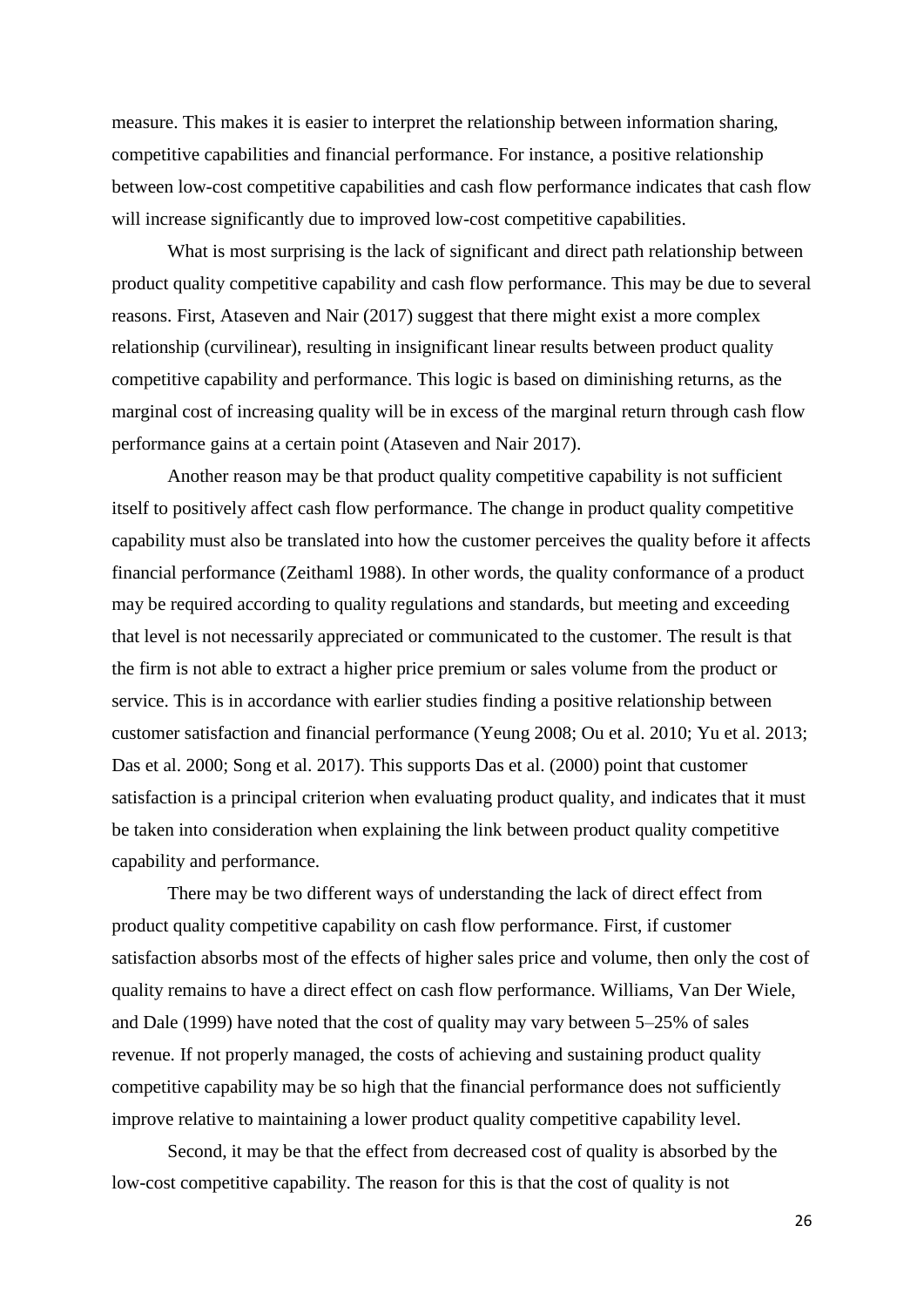distinguished from other production-related costs operationalised under the low-cost competitive capability. This makes it difficult to isolate the various cost-effects achieved by the low-cost competitive capability, and equally cost of quality effects in the product quality competitive capability. For instance, improved information sharing may lead to a leaner inventory, which reduces the need for holding stock. This leads to decreased inventory costs. On the other hand, improved raw material quality may also reduce the need for holding inventory (i.e., leaner inventory). Although improved raw material quality increases purchase costs, it may create a positive net cost benefit due to a reduction in scrapping and reworking costs. Both effects are related to production and inventory costs, but are not captured by the product quality competitive capability. This suggest that cost of quality must be distinguished from other production cost aspects.

#### **5.2 Managerial implications**

The results from this study offers three managerial implications. First, firms should invest in external integration with their key supplier, as greater information sharing may lead to improved competitive capabilities in terms of low-cost or product quality (Yu et al. 2013). Information sharing may be viewed as a competitive tool that managers can use to facilitate necessary changes in a highly competitive environment (Olorunniwo and Li 2010). This is achieved by developing competitive capabilities. When explaining the relationships between competitive capabilities and cash flow performance, the low-cost competitive capability is more straightforward. As low-cost competitive capabilities lead to improved cash flow performance, profit margins may be improved through the lower cost base (all else being equal) and/or more competitive pricing that increases sales. However, more elaboration need to be added in order to understand how information sharing leads to improved cash flow performance through product quality competitive capability. Managers cannot expect to increase their cash flow performance solely via increased product quality conformance. This suggests that product quality competitive capability does not automatically lead to a price premium or more customers, which then increases cash flow performance. Rather, managers must pay special attention to customer satisfaction in order to derive benefits from increased product quality competitive capability. This implies that in a performance measurement system (such as a balanced scorecard), customer satisfaction should be especially emphasised when focusing on product quality competitive capability compared to low-cost competitive capability. For those pursuing a product quality competitive capability, the title of Takeuchi and Quelch (1983) seminal paper in *Harvard Business Review*, "Quality is more than making

27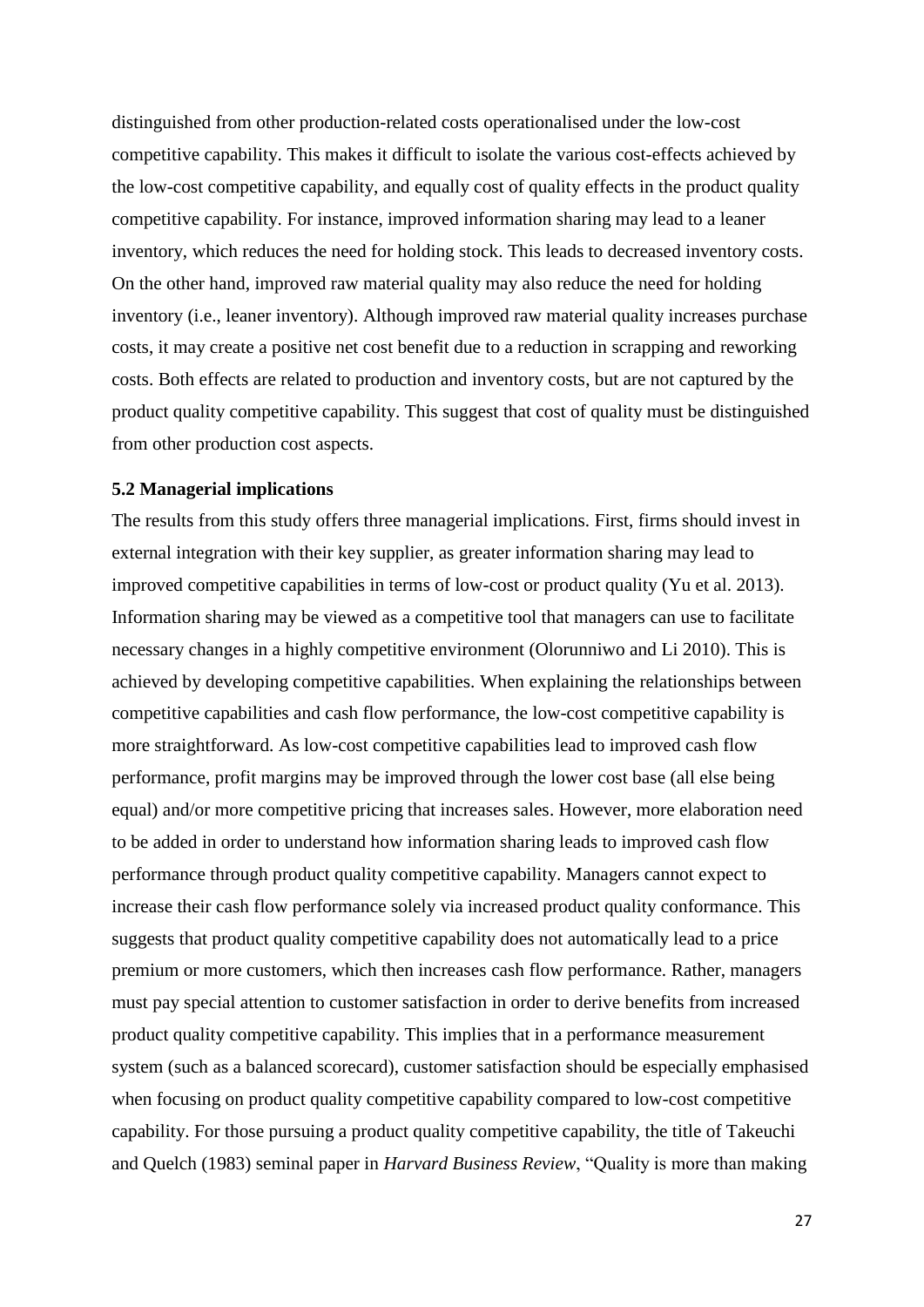a good product", still seems to be valid today.

Tesla is an example of a firm that seem to have managed both to increase product quality competitive capability through key suppliers, as well as customer satisfaction. Indeed, Tesla received the highest customer satisfaction ranking in 2019 in the Consumer Report.<sup>10</sup> With its battery pack technology, the company has been working closely with Panasonic's production of battery cells in order to develop electric cars with a superior capacity to its competitors. This information sharing between Tesla and Panasonic has led to a higher degree of product quality conformance. Additionally, it has also increased customer satisfaction by (among others) offering of a battery guarantee in terms of years and capacity that surpasses the traditional New Vehicle Limited Warranty. Such guarantees can of course backfire if Tesla proves unable to deliver as promised, but it might also build customers' confidence in a company willing to provide guarantees that are better than typically expected when buying a new car (exceeding customer expectations). This shows how product quality competitive capability has been used as a competitive force, as well as at the same time building a linkage between product quality competitive capability and customer satisfaction in order to improve financial performance.

Second, managers need to be aware of the important integration of both suppliers and customers in product quality. Product quality is a continuous process, rather than just a product to be marketed. This may build a stronger linkage between product quality conformance, customer satisfaction and financial performance. In other words, managers must go "from traditional firm centric and product based mindset to an inter-organizational supply chain orientation" (Robinson and Malhotra 2005: 315). This may be a cultural question as well, creating a feedback loop between the firm and supplier, as well as the firm and its customers (Foster and Ogden 2008; Zeng, Phan, and Matsui 2013).

For many firms, this is easier said than done. For instance, the pharmaceutical manufacturing industry must balance between developing the best drug from a clinical efficacy point of view, and how the customer (prescriber and patient) experiences using it. A Mckinsey survey of 600 immunologists illustrated that if a prescriber is satisfied with a particular drug and the firm's contributions (i.e., the journey from development to clinical use), he or she is more than twice as likely as dissatisfied counterparts to prescribe it (Ascher et al. 2018). Take for instance the launch of Relenza® (Zanamivir), an antiviral drug for the treatment of influenza. Relenza was the challenger to Tamiflu® (Oseltamivir), having almost

**.** 

<sup>10</sup> https://www.consumerreports.org/car-reliability-owner-satisfaction/car-brands-ranked-by-owner-satisfaction/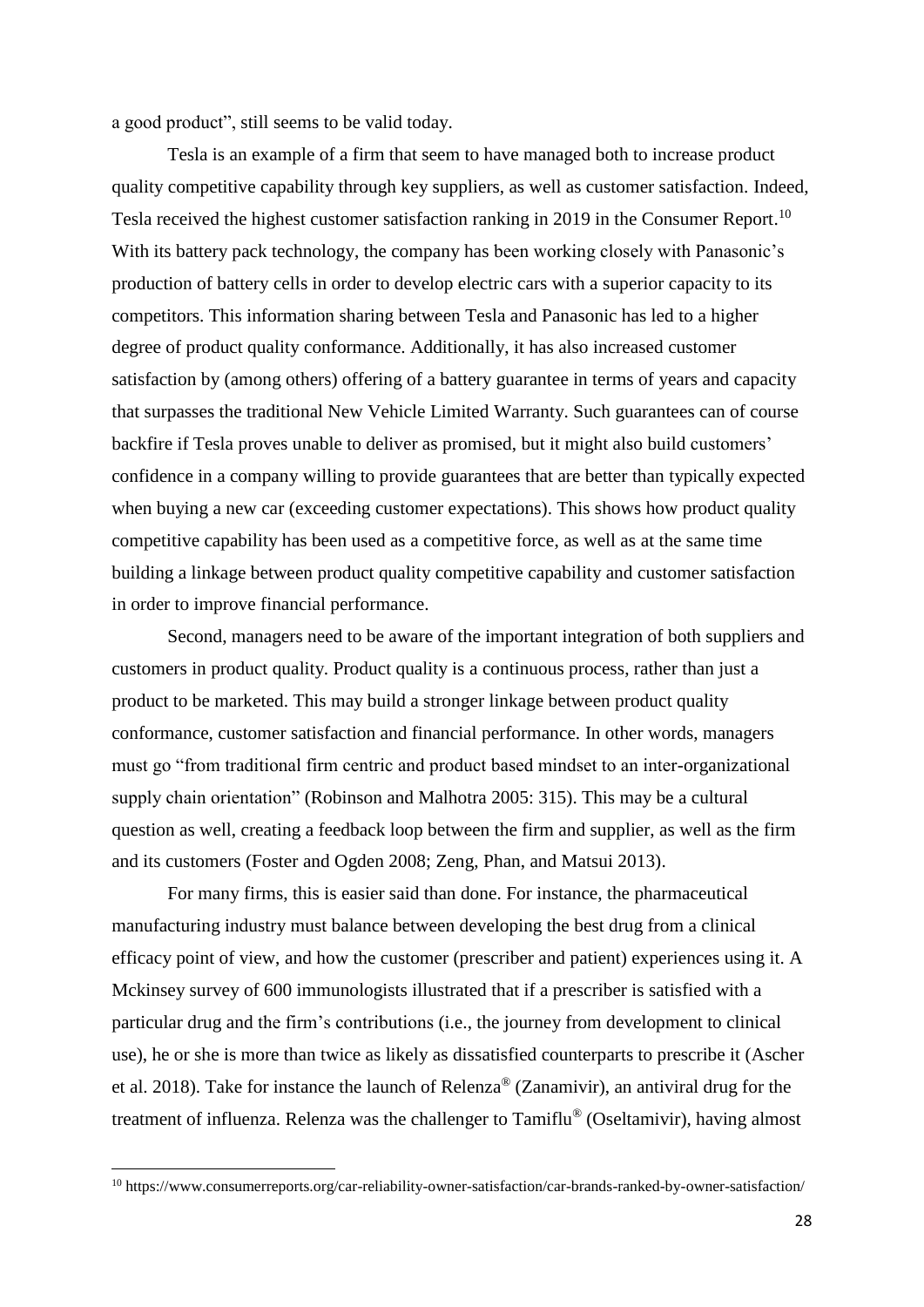equal clinical efficacy (Sugaya et al. 2008). All else being equal, Relenza and Tamiflu competed for the same customers, but only one succeeded: Tamiflu. This may be explained at least in part by differences in drug administration, as Relenza did not take actions to meet customer complaints. <sup>11</sup> Whereas Tamiflu can be taken as an oral tablet, Relenza comes in powder form with a Diskhaler (inhalator mechanism) that may aggravate respiratory problems for some patients (Williamson and Pegram 2000). This example illustrates that firms need to continuously build a linkage between product quality competitive capability and customer satisfaction in order to achieve improved financial performance.

Third, there is a challenge of balancing the cost benefits of investing in supply chain information infrastructure and the benefits derived from using the shared information. This has been captured in this study by including the cash flow return (operational cash flow to total assets) indicator. If not balanced properly, the potential cash flow benefits may not be achieved due to either too great or too small asset investments.

Target's expansion into Canada is an example of a lack of sufficient investment in supply chain information infrastructure (i.e., too small asset investments).<sup>12</sup> As the company moved aggressively into Canada, it needed to hire another firm to handle its logistics. The process went poorly. Information systems expected to receive orders that never came or they made wrong orders. The consequences were stockpiling of incorrect goods at distribution centers, resulting in empty store shelves or shelves filled with the wrong goods. Target was forced to offer heavy discounts in order to increase its inventory turnover. Two years after the initial launch, in 2015 it announced that it would pull out of Canada with a total loss of approximately 2 billion dollars.<sup>13</sup>

# **5.3 Limitations and further research**

**.** 

There are some limitations in this study that must be addressed. Information sharing is only one aspect of supplier integration, and research could be broadened by implementing more aspects of supplier integration (for instance distributive fairness and resource sharing). In addition, more 'soft' characteristics (such as power and trust) may be added in order to capture more of the complex relationship between supplier integration and cash flow performance (Cao and Zhang 2011; Villena, Revilla, and Choi 2011). The same goes for competitive capabilities, as quality and low cost are only two of several competitive

<sup>12</sup> https://www.reuters.com/article/us-target-canada-exclusive/exclusive-target-canadas-supply-chain-gridlockhow-barbie-suvs-snarled-traffic-idUSBREA4K03X20140521

<sup>11</sup> https://www.fiercepharma.com/special-report/relenza-pharma-s-biggest-flops

<sup>&</sup>lt;sup>13</sup> https://www.businessinsider.com/why-target-canada-failed-2015-1?r=US&IR=T&IR=T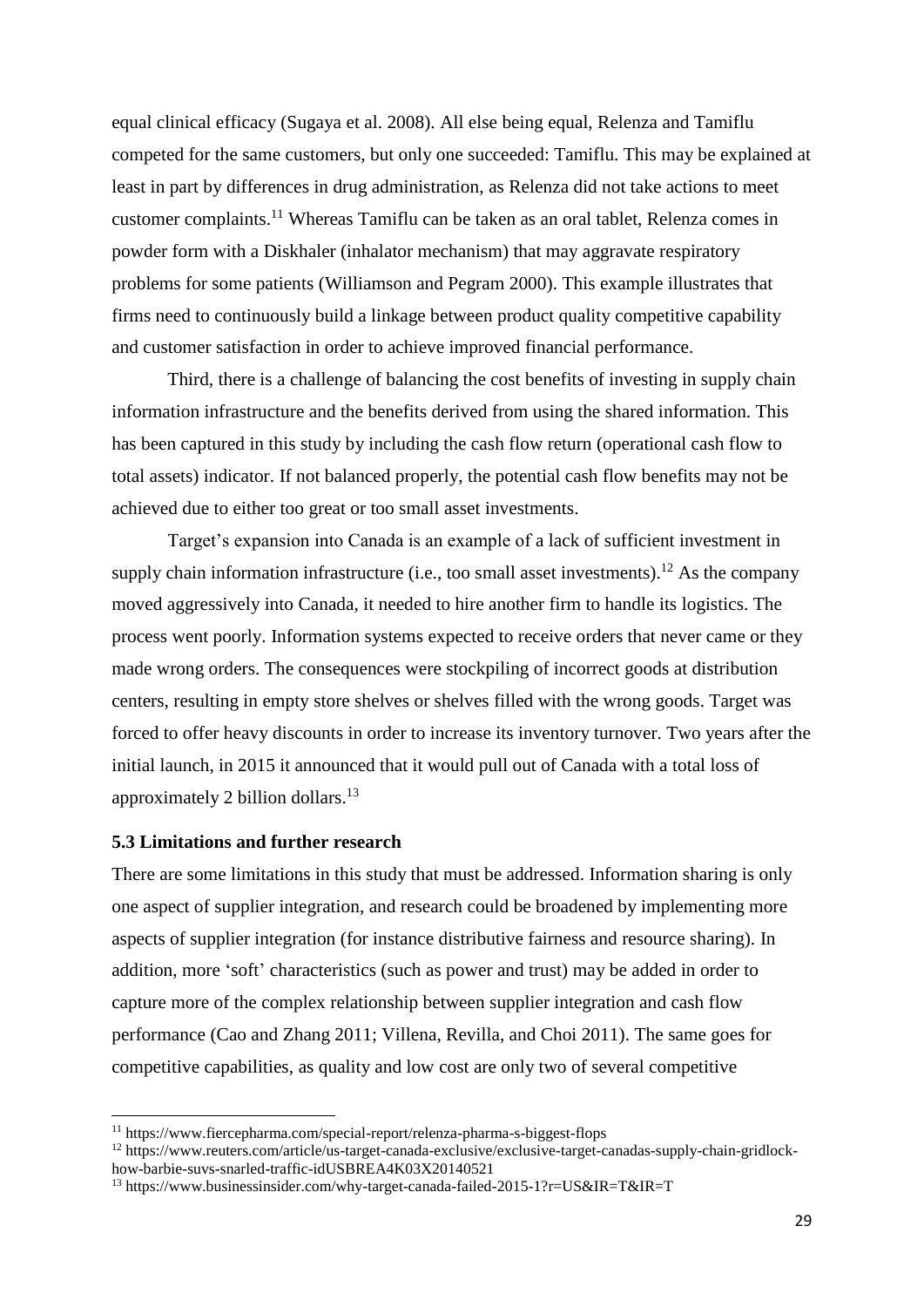capabilities (see review by Jitpaiboon, Gu, and Truong 2016).

Some may also argue that cash flow performance offers only a limited view of financial performance compared with combining various aggregate financial performance indicators. However, given that it has managerial, investor and methodological benefits, it could in fact be given greater importance. One extension of using cash flow measure is to view integration from both the supplier and customer perspectives. Here, the cash-to-cash components could instead be used as a cash flow performance measure. The benefit of this would be to shed more light on which components of cash flow are actually affected through integration (Kroes and Manikas 2014).

A methodological concern in this study is that responses were based on only one key supplier within the manufacturing industry. This may be both a source to surveyor bias (Zimmerman 2001) and limit the generalisation of the results. For instance, one respondent argued initially that if one manufactures bicycles, it is unnatural to select only one key supplier because all of the parts of a bicycle are equally important in order to complete the production cycle. While this can be true, the consequence of asking respondents to base their answers on several key suppliers is methodologically problematic. It becomes difficult to ascertain what their responses are based upon (the average benefits across several suppliers, a weighted answer based on purchase volume or contact frequency, and so forth). This is due to how different suppliers may warrant a different response for the various survey items. This method was therefore chosen in order to increase the reliability of the results.

As only a single respondent from each firm were selected, the customer satisfaction was based on self-reporting by the firm. However, as the respondents were mainly CEOs, CFOs and managers, they should be knowledgeable of this subject through customer satisfaction surveys/feedbacks conducted by their firms.

## **References**

- Ahire, S.L., and Dreyfus, P. (2000), 'The impact of design management and process management on quality: an empirical investigation', *Journal of Operations Management*, Vol. 18 No. 5, pp. 549-575.
- Anderson, E.W., Fornell, C., and Lehmann, D.R. (1994), 'Customer Satisfaction, Market Share, and Profitability: Findings from Sweden', *Journal of Marketing*, Vol. 58 No. 3, pp. 53-66.
- Anderson, E.W., and Sullivan, M.W. (1993), 'The Antecedents and Consequences of Customer Satisfaction for Firms', *Marketing Science*, Vol. 12 No. 2, pp. 125-143.
- Anderson, J.C., Rungtusanatham, M., Schroeder, R.G., and Devaraj, S. (1995), 'A Path Analytic Model of a Theory of Quality Management Underlying the Deming Management Method: Preliminary Empirical Findings\*', *Decision Sciences*, Vol. 26 No. 5, pp. 637-658.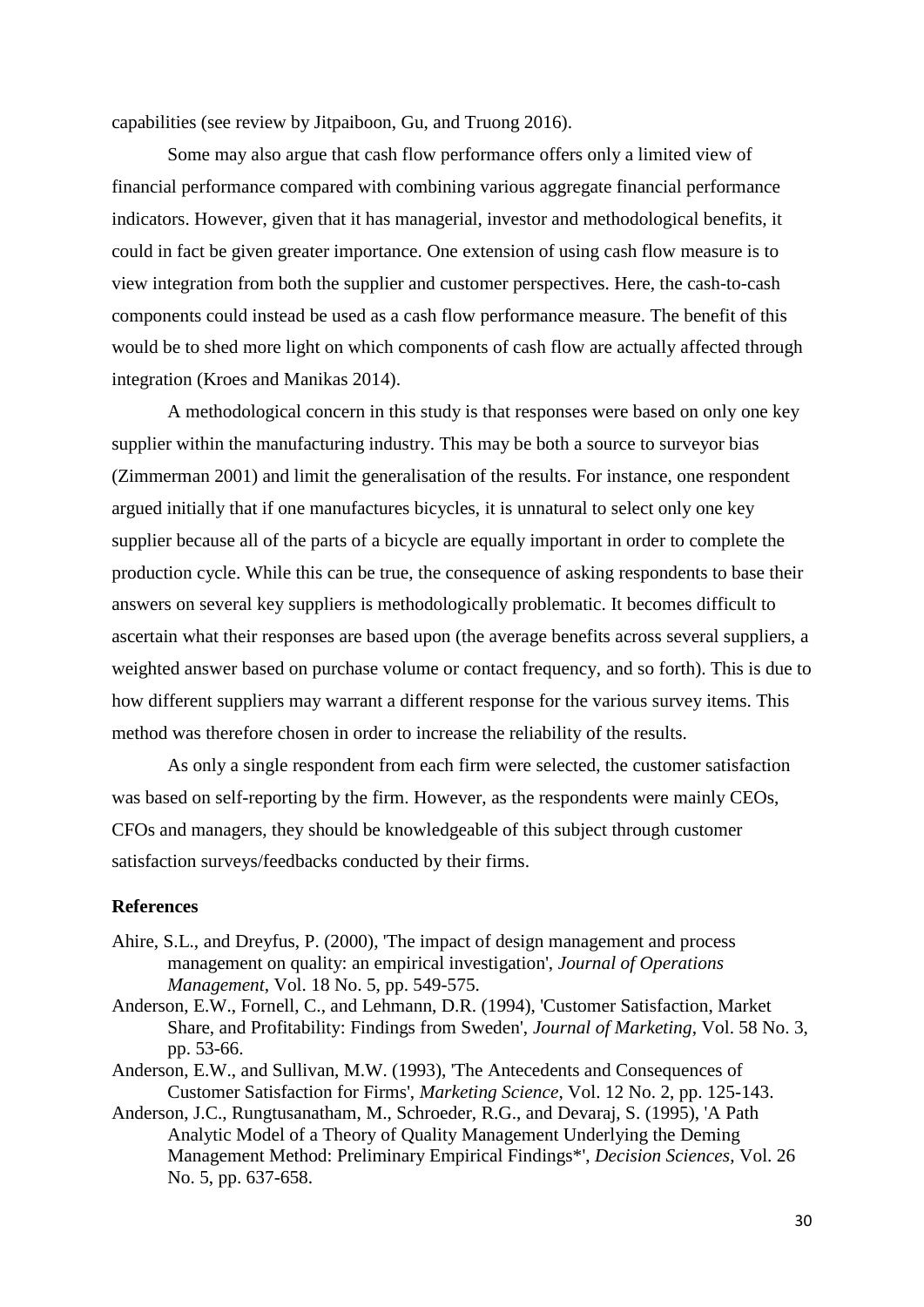- Angeles, R., and Nath, R. (2001), 'Partner congruence in electronic data interchange (EDI) enabled relationships', *Journal of Business Logistics*, Vol. 22 No. 2, pp. 109-127.
- Armstrong, J.S., and Overton, T.S. (1977), 'Estimating Nonresponse Bias in Mail Surveys', *Journal of Marketing Research*, Vol. 14 No. 3, pp. 396-402.
- Ascher, J., Höglund, D., M'Lika, A., Ostojic, I., and Vancauwenberghe, M. 2018. "From product to customer experience: The new way to launch in pharma." In. [https://www.mckinsey.com/industries/pharmaceuticals-and-medical-products/our](https://www.mckinsey.com/industries/pharmaceuticals-and-medical-products/our-insights/from-product-to-customer-experience-the-new-way-to-launch-in-pharma)[insights/from-product-to-customer-experience-the-new-way-to-launch-in-pharma.](https://www.mckinsey.com/industries/pharmaceuticals-and-medical-products/our-insights/from-product-to-customer-experience-the-new-way-to-launch-in-pharma)
- Ataseven, C., and Nair, A. (2017), 'Assessment of supply chain integration and performance relationships: A meta-analytic investigation of the literature', *International Journal of Production Economics*, Vol. 185, pp. 252-265.
- Barratt, M. (2004), 'Understanding the meaning of collaboration in the supply chain', *Supply Chain Management: An International Journal*, Vol. 9 No. 1, pp. 30-42.
- Benaroch, M., Lichtenstein, Y., and Fink, L. (2016), 'Contract Design Choices and the Balance of Ex Ante and Ex Post Transaction Costs in Software Development Outsourcing', *MIS Quarterly*, Vol. 40 No. 1, pp. 57.
- Benner, M.J., and Veloso, F.M. (2008), 'ISO 9000 practices and financial performance: A technology coherence perspective', *Journal of Operations Management*, Vol. 26 No. 5, pp. 611-629.
- Benton, W.C., and Maloni, M. (2005), 'The influence of power driven buyer/seller relationships on supply chain satisfaction', *Journal of Operations Management*, Vol. 23 No. 1, pp. 1-22.
- Berk, J., and DeMarzo, P. 2013. *Corporate Finance, Global Edition* (Pearson: Harlow).
- Bharadwaj, N., and Matsuno, K. (2006), 'Investigating the antecedents and outcomes of customer firm transaction cost savings in a supply chain relationship', *Journal of Business Research*, Vol. 59 No. 1, pp. 62-72.
- Birkinshaw, J., Hood, N., and Jonsson, S. (1998), 'Building firm‐specific advantages in multinational corporations: the role of subsidiary initiative', *Strategic Management Journal*, Vol. 19 No. 3, pp. 221-242.
- Boyer, K.K., and Lewis, M.W. (2002), 'Competitive priorities: Investigating the need for trade-offs in operations strategy', *Production and Operations Management*, Vol. 11 No. 1, pp. 9-20.
- Brown, T.A. 2015. *Confirmatory factor analysis for applied research* (Guilford Press: New York).
- Buzzell, R., Gale, B., and Sultan, R.G. (1975), 'Market share a key to profitability', *Harvard Business Review*, Vol. 53 No. 1, pp. 97-106.
- Cao, M., Vonderembse, M.A., Zhang, Q., and Ragu-Nathan, T.S. (2010), 'Supply chain collaboration: conceptualisation and instrument development', *International Journal of Production Research*, Vol. 48 No. 22, pp. 6613-6635.
- Cao, M., and Zhang, Q. (2011), 'Supply chain collaboration: Impact on collaborative advantage and firm performance', *Journal of Operations Management*, Vol. 29 No. 3, pp. 163-180.
- Carr, A.S., and Kaynak, H. (2007), 'Communication methods, information sharing, supplier development and performance', *International Journal of Operations & Production Management*, Vol. 27 No. 4, pp. 346-370.
- Chang, W., Ellinger, A.E., Kim, K., and Franke, G.R. (2016), 'Supply chain integration and firm financial performance: A meta-analysis of positional advantage mediation and moderating factors', *European Management Journal*, Vol. 34 No. 3, pp. 282-295.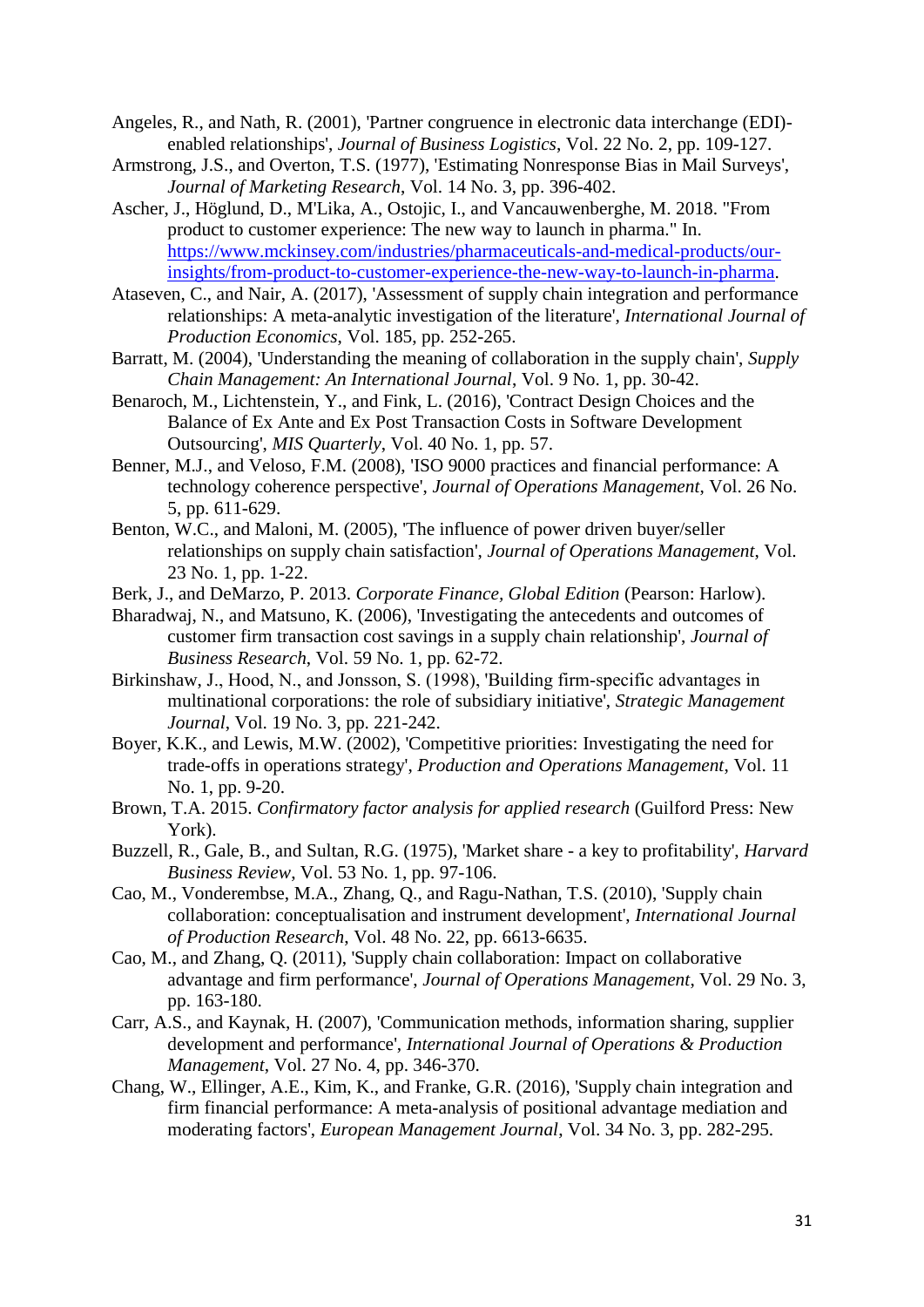- Chen, I.J., and Paulraj, A. (2004), 'Understanding supply chain management: critical research and a theoretical framework', *International Journal of Production Research*, Vol. 42 No. 1, pp. 131-163.
- Chen, Y., and Bharadwaj, A. (2009), 'An Empirical Analysis of Contract Structures in IT Outsourcing', *Information Systems Research*, Vol. 20 No. 4, pp. 484-506.
- Chenhall, R.H., and Langfield-Smith, K. (2007), 'Multiple Perspectives of Performance Measures', *European Management Journal*, Vol. 25 No. 4, pp. 266-282.
- Cho, H.J., and Pucik, V. (2005), 'Relationship between innovativeness, quality, growth, profitability, and market value', *Strategic Management Journal*, Vol. 26 No. 6, pp. 555-575.
- Choi, T.Y., and Eboch, K. (1998), 'The TQM Paradox: Relations among TQM practices, plant performance, and customer satisfaction', *Journal of Operations Management*, Vol. 17 No. 1, pp. 59-75.
- Clemons, E.K., Reddi, S.P., and Row, M.C. (1993), 'The Impact of Information Technology on the Organization of Economic Activity: The "Move to the Middle" Hypothesis', *Journal of Management Information Systems*, Vol. 10 No. 2, pp. 9-35.
- Cooper, M.C., Lambert, D.M., and Pagh, J.D. (1997), 'Supply Chain Management: More Than a New Name for Logistics', *The International Journal of Logistics Management*, Vol. 8 No. 1, pp. 1-14.
- Corbett, L.M., and Claridge, G.S. (2002), 'Key manufacturing capability elements and business performance', *International Journal of Production Research*, Vol. 40 No. 1, pp. 109-131.
- Costa, D. (2015), 'Reflective, causal, and composite indicators of quality of life: A conceptual or an empirical distinction?', *An International Journal of Quality of Life Aspects of Treatment, Care and Rehabilitation - Official Journal of the International Society of Quality of Life Research*, Vol. 24 No. 9, pp. 2057-2065.
- Crook, T., Combs, J., Ketchen, D., and Aguinis, H. (2013), 'Organizing around transaction costs: What have we learned and where do we go from here?', *The Academy of Management Perspectives*, Vol. 27 No. 1, pp. 63-79.
- Crosby, P.B. 1979. *Quality Is Free. The art of making quality certain* (New American Library: New York).
	- ———. 1996. *Quality is still free: making quality certain in uncertain times* (McGraw-Hill Companies: New York).
- Das, A., Handfield, R.B., Calantone, R.J., and Ghosh, S. (2000), 'A Contingent View of Quality Management‐The Impact of International Competition on Quality', *Decision Sciences*, Vol. 31 No. 3, pp. 649-690.
- Douglas, T.J., and Judge, W.Q. (2001), 'Total Quality Management Implementation and Competitive Advantage: The Role of Structural Control and Exploration', *The Academy of Management Journal*, Vol. 44 No. 1, pp. 158-169.
- Ebrahimi, M., and Sadeghi, M. (2013), 'Quality management and performance: An annotated review', *International Journal of Production Research*, Vol. 51 No. 18, pp. 5625- 5643.
- Edwards, J.R. (2011), 'The Fallacy of Formative Measurement', *Organizational Research Methods*, Vol. 14 No. 2, pp. 370-388.
- Ellinger, A., Daugherty, P., and Keller, S. (2000), 'The relationship between marketing/logistics interdepartmental integration and performance in U.S. manufacturing firms: An empirical study', *Journal of Business Logistics*, Vol. 21 No. 1, pp. 1-22.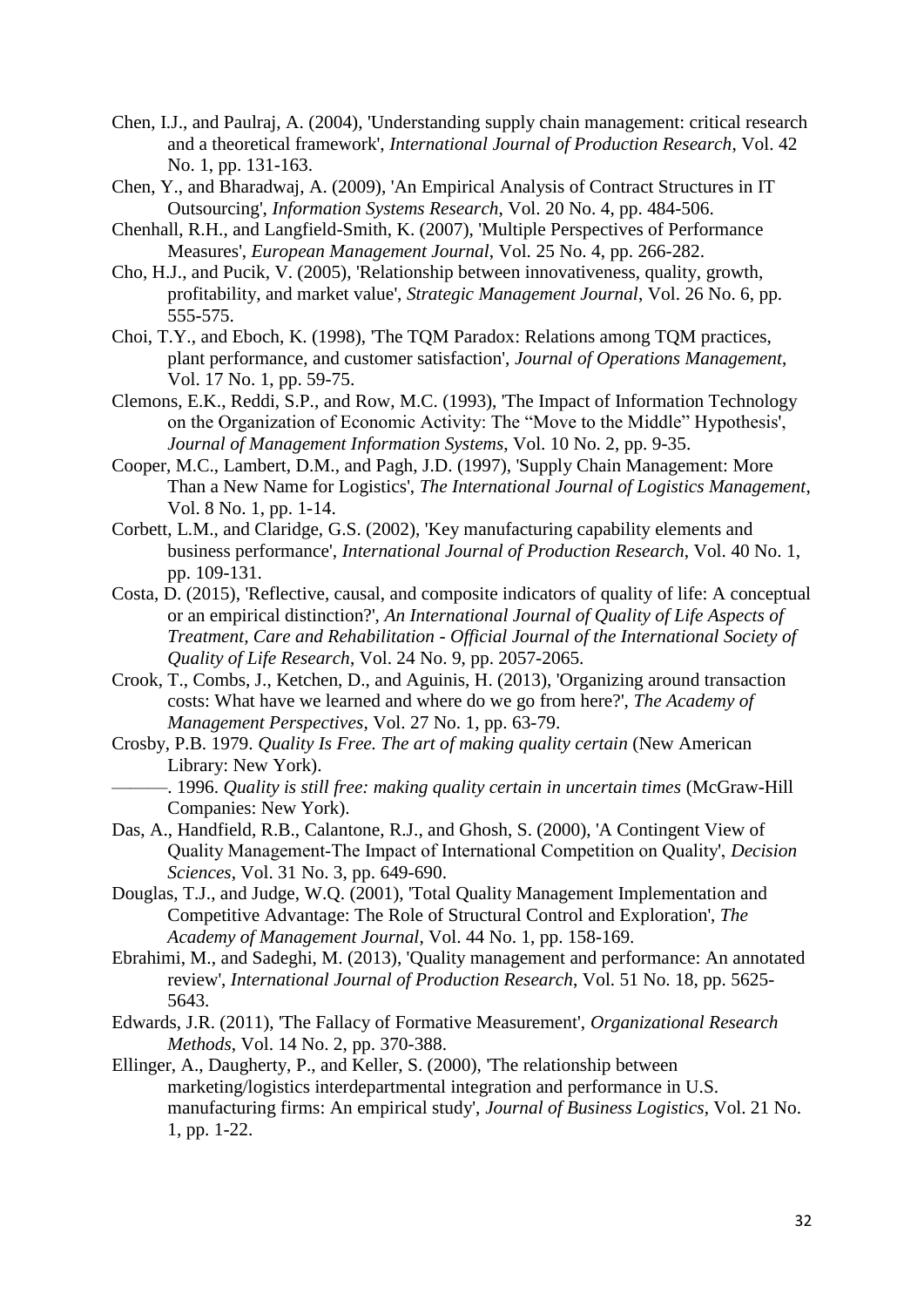- Fawcett, S.E., Calantone, R.J., and Roath, A. (2000), 'Meeting quality and cost imperatives in a global market', *International Journal of Physical Distribution & Logistics Management*, Vol. 30 No. 6, pp. 472-499.
- Fayers, P., and Hand, D. (1997), 'Factor analysis, causal indicators and quality of life', *An International Journal of Quality of Life Aspects of Treatment, Care and Rehabilitation - Official Journal of the International Society of Quality of Life Res*, Vol. 6 No. 2, pp. 139-150.
- Fayers, P., Hand, D., Bjordal, K., and Groenvold, M. (1997), 'Causal indicators in quality of life research', *An International Journal of Quality of Life Aspects of Treatment, Care and Rehabilitation - Official Journal of the International Society of Quality of Life Res*, Vol. 6 No. 5, pp. 393-406.
- Flynn, B.B., Huo, B., and Zhao, X. (2010), 'The impact of supply chain integration on performance: A contingency and configuration approach', *Journal of Operations Management*, Vol. 28 No. 1, pp. 58-71.
- Fornell, C., and Larcker, D. (1981), 'Structural Equation Models with Unobservable Variables and Measurement Error: Algebra and Statistics', *JMR, Journal of Marketing Research*, Vol. 18 No. 3, pp. 382-388.
- Forza, C., and Filippini, R. (1998), 'TQM impact on quality conformance and customer satisfaction: A causal model', *International Journal of Production Economics*, Vol. 55 No. 1, pp. 1-20.
- Foster, S.T., and Ogden, J. (2008), 'On differences in how operations and supply chain managers approach quality management', *International Journal of Production Research*, Vol. 46 No. 24, pp. 6945-6961.
- Frohlich, M.T., and Westbrook, R. (2001), 'Arcs of integration: an international study of supply chain strategies', *Journal of Operations Management*, Vol. 19 No. 2, pp. 185- 200.
- Fullerton, R.R., McWatters, C.S., and Fawson, C. (2003), 'An examination of the relationships between JIT and financial performance', *Journal of Operations Management*, Vol. 21 No. 4, pp. 383-404.
- Graham, S., and Potter, A. (2015), 'Environmental operations management and its links with proactivity and performance: A study of the UK food industry', *International Journal of Production Economics*, Vol. 170, pp. 146-159.
- Grandcolas, U., Rettie, R., and Marusenko, K. (2003), 'Web Survey Bias: Sample or Mode Effect?', *Journal of Marketing Management*, Vol. 19 No. 5-6, pp. 541-561.
- Grover, V., and Malhotra, M.K. (2003), 'Transaction cost framework in operations and supply chain management research: theory and measurement', *Journal of Operations Management*, Vol. 21 No. 4, pp. 457-473.
- Hair, J.F., Black, W.C., Babin, B.J., and Anderson, R.E. 2013. "Multivariate Data Analysis: Pearson New International Edition." In *Multivariate Data Analysis*, edited by Joseph F. Hair, William C. Black, Barry J. Babin and Rolph E. Anderson. Harlow: Pearson Education Limited.
- Hendricks, K.B., and Singhal, V.R. (2001), 'Firm characteristics, total quality management, and financial performance', *Journal of Operations Management*, Vol. 19 No. 3, pp. 269-285.
- Hennart, J.F. (1988), 'A transaction costs theory of equity joint ventures', *Strategic Management Journal*, Vol. 9 No. 4, pp. 361-374.
	- ———. (1991), 'The Transaction Costs Theory of Joint Ventures: An Empirical Study of Japanese Subsidiaries in the United States', *Management Science*, Vol. 37 No. 4, pp. 483-497.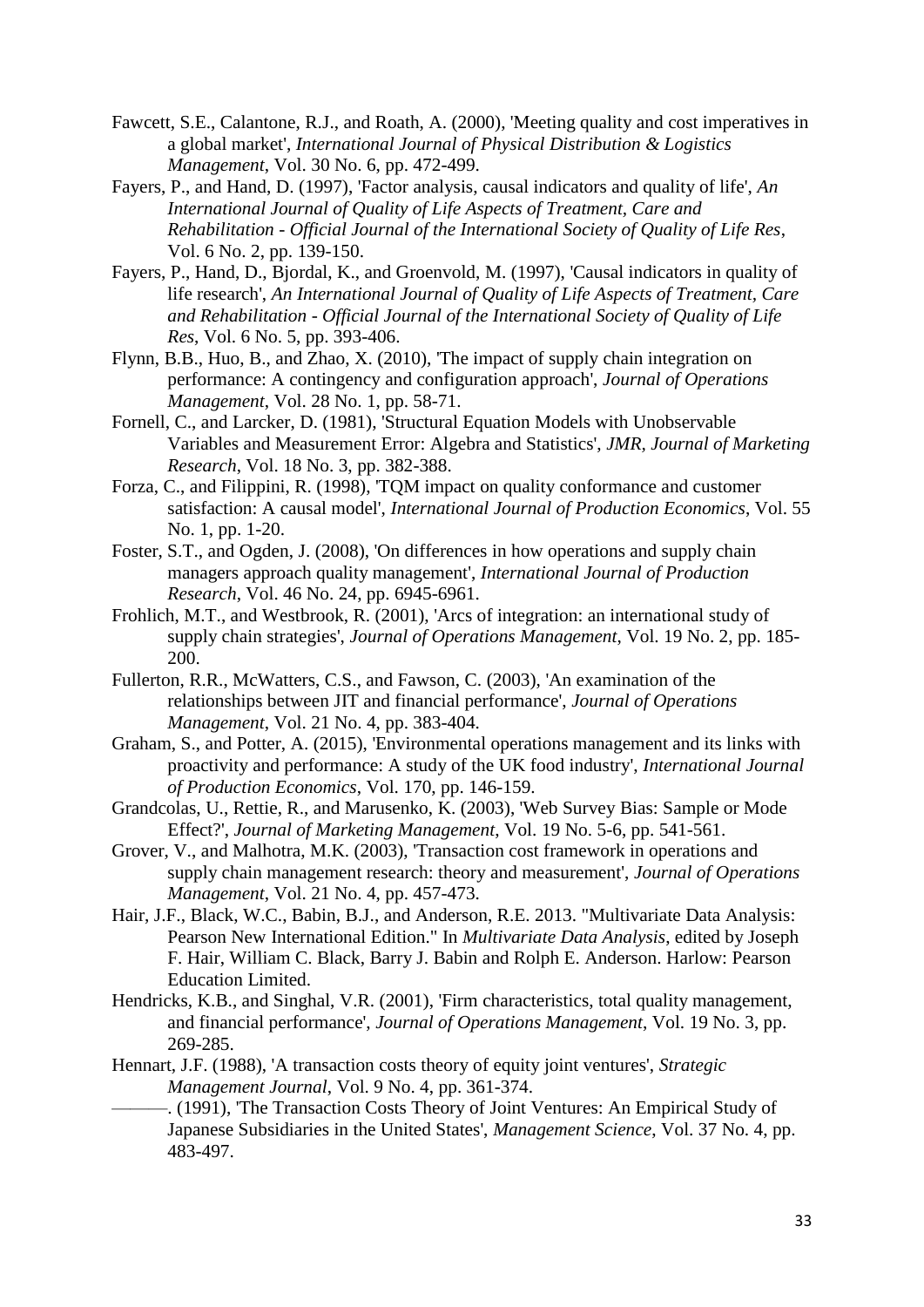- Hobbs, J.E. (1996), 'A transaction cost approach to supply chain management', *Supply Chain Management: An International Journal*, Vol. 1 No. 2, pp. 15-27.
- Hosoda, T., Disney, S.M., and Gavirneni, S. (2015), 'The impact of information sharing, random yield, correlation, and lead times in closed loop supply chains', *European Journal of Operational Research*, Vol. 246 No. 3, pp. 827-836.
- Houman Andersen, P. (2005), 'Export intermediation and the internet: an activity-unbundling approach', *International Marketing Review*, Vol. 22 No. 2, pp. 147-164.
- Huang, G.Q., Lau, J.S.K., and Mak, K.L. (2003), 'The impacts of sharing production information on supply chain dynamics: A review of the literature', *International Journal of Production Research*, Vol. 41 No. 7, pp. 1483-1517.
- Hult, G.T.M., Ketchen, D.J., and Arrfelt, M. (2007), 'Strategic supply chain management: Improving performance through a culture of competitiveness and knowledge development', *Strategic Management Journal*, Vol. 28 No. 10, pp. 1035-1052.
- Jacobson, R., and Aaker, D.A. (1987), 'The Strategic Role of Product Quality', *Journal of Marketing*, Vol. 51 No. 4, pp. 31-44.
- Jansen, J.J.P., Van Den Bosch, F.A.J., and Volberda, H.W. (2006), 'Exploratory Innovation, Exploitative Innovation, and Performance: Effects of Organizational Antecedents and Environmental Moderators', *Management Science*, Vol. 52 No. 11, pp. 1661-1674.
- Jin, Y., Vonderembse, M., Ragu-Nathan, T.S., and Smith, J.T. (2014), 'Exploring relationships among IT-enabled sharing capability, supply chain flexibility, and competitive performance', *International Journal of Production Economics*, Vol. 153 No. C, pp. 24-34.
- Jitpaiboon, T., Gu, Q., and Truong, D. (2016), 'Evolution of competitive priorities towards performance improvement: a meta-analysis', *International Journal of Production Research*, Vol. 54 No. 24, pp. 7400-7420.
- Jose, P.E. 2013. *Doing statistical mediation and moderation* (Guilford Press: London).
- Jungbae Roh, J., Hong, P., and Park, Y. (2008), 'Organizational culture and supply chain strategy: a framework for effective information flows', *Journal of Enterprise Information Management*, Vol. 21 No. 4, pp. 361-376.
- Kapoor, R., and Adner, R. (2012), 'What firms make vs. what they know: how firms' production and knowledge boundaries affect competitive advantage in the face of technological change', *Organization Science*, Vol. 23 No. 5, pp. 1227-1248.
- Kaynak, H. (2003), 'The relationship between total quality management practices and their effects on firm performance', *Journal of Operations Management*, Vol. 21 No. 4, pp. 405-435.
- Kaynak, H., and Hartley, J.L. (2008), 'A replication and extension of quality management into the supply chain', *Journal of Operations Management*, Vol. 26 No. 4, pp. 468- 489.
- Kearney, A.T. 2018. 'Readiness for the Future of Production Report 2018', Accessed 19th of March 2019. [https://www.weforum.org/reports/readiness-for-the-future-of](https://www.weforum.org/reports/readiness-for-the-future-of-production-report-2018)[production-report-2018.](https://www.weforum.org/reports/readiness-for-the-future-of-production-report-2018)
- Kembro, J.H., Selviaridis, K., and Näslund, D. (2014), 'Theoretical perspectives on information sharing in supply chains: A systematic literature review and conceptual framework', *Supply Chain Management: An International Journal*, Vol. 19 No. 5/6, pp. 609-625.
- Kim, S.W. (2009), 'An investigation on the direct and indirect effect of supply chain integration on firm performance', *International Journal of Production Economics*, Vol. 119 No. 2, pp. 328-346.
- Koka, B.R., and Prescott, J.E. (2002), 'Strategic alliances as social capital: a multidimensional view', *Strategic Management Journal*, Vol. 23 No. 9, pp. 795-816.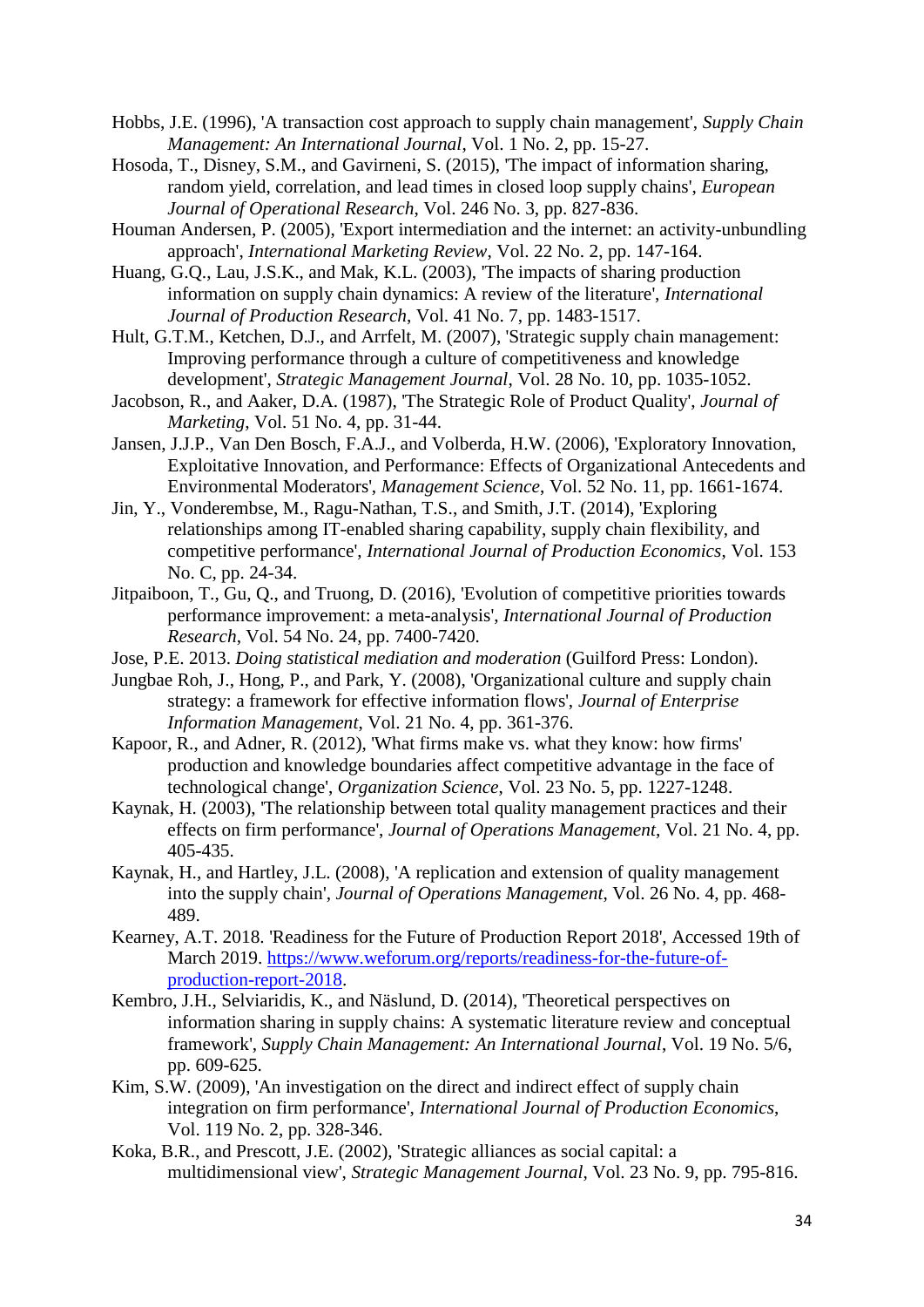- Koller, T., Goedhart, M., and Wessels, D. 2005. *Valuation: measuring and managing the value of companies* (United States: John Wiley & Sons Inc: New Jersey).
- Koufteros, X.A., Vonderembse, M.A., and Doll, W.J. (2002), 'Examining the Competitive Capabilities of Manufacturing Firms', *Structural Equation Modeling: A Multidisciplinary Journal*, Vol. 9 No. 2, pp. 256-282.
- Krause, D.R., Handfield, R.B., and Tyler, B.B. (2007), 'The relationships between supplier development, commitment, social capital accumulation and performance improvement', *Journal of Operations Management*, Vol. 25 No. 2, pp. 528-545.
- Krishnan, G.V., and Largay Iii, J.A. (2000), 'The Predictive Ability of Direct Method Cash Flow Information', *Journal of Business Finance & Accounting*, Vol. 27 No. 1‐2, pp. 215-245.
- Kristal, M.M., Huang, X., and Roth, A.V. (2010), 'The effect of an ambidextrous supply chain strategy on combinative competitive capabilities and business performance', *Journal of Operations Management*, Vol. 28 No. 5, pp. 415-429.
- Kroes, J.R., and Manikas, A.S. (2014), 'Cash flow management and manufacturing firm financial performance: A longitudinal perspective', *International Journal of Production Economics*, Vol. 148, pp. 37-50.
- Lambert, D., and Harrington, T. (1990), 'Measuring Nonresponse Bias in Customer Service Mail Surveys', *Journal of Business Logistics*, Vol. 11 No. 2, pp. 5-25.
- Lechner, C., Frankenberger, K., and Floyd, S.W. (2010), 'Task contingencies in the curvilinear relationships between intergroup networks and initiative performance', *The Academy of Management Journal*, Vol. 53 No. 4, pp. 865-889.
- Lee, H. (2004), 'The Triple-A Supply Chain', *Harvard Business Review*, Vol. 82 No. 10, pp. 102-112.
- Lee, H., Padmanabhan, V., and Whang, S. (1997), 'The Bullwhip Effect in Supply Chains', *Sloan Management Review*, Vol. 38 No. 3, pp. 93-102.
- Lee, H.L., So, K.C., and Tang, C.S. (2000), 'The value of information sharing in a two-level supply chain', *Management Science*, Vol. 46 No. 5, pp. 626-643.
- Leong, G.K., Snyder, D.L., and Ward, P.T. (1990), 'Research in the Process and Content of Manufacturing Strategy', *Omega-International Journal of Management Science*, Vol. 18 No. 2, pp. 109-122.
- Leuschner, R., Rogers, D.S., and Charvet, F.F. (2013), 'A Meta-Analysis of Supply Chain Integration and Firm Performance', *Journal of Supply Chain Management*, Vol. 49 No. 2, pp. 34-57.
- Li, J., Sikora, R., Shaw, M.J., and Woo Tan, G. (2006), 'A strategic analysis of inter organizational information sharing', *Decision Support Systems*, Vol. 42 No. 1, pp. 251-266.
- Li, S., Ragu-Nathan, B., Ragu-Nathan, T.S., and Subba Rao, S. (2006), 'The impact of supply chain management practices on competitive advantage and organizational performance', *Omega*, Vol. 34 No. 2, pp. 107-124.
- Li, S., Rao, S.S., Ragu-Nathan, T.S., and Ragu-Nathan, B. (2005), 'Development and validation of a measurement instrument for studying supply chain management practices', *Journal of Operations Management*, Vol. 23 No. 6, pp. 618-641.
- Lumineau, F., and Henderson, J.E. (2012), 'The influence of relational experience and contractual governance on the negotiation strategy in buyer–supplier disputes', *Journal of Operations Management*, Vol. 30 No. 5, pp. 382-395.
- Mackelprang, A.W., Robinson, J.L., Bernardes, E., and Webb, G.S. (2014), 'The Relationship Between Strategic Supply Chain Integration and Performance: A Meta-Analytic Evaluation and Implications for Supply Chain Management Research', *Journal of Business Logistics*, Vol. 35 No. 1, pp. 71-96.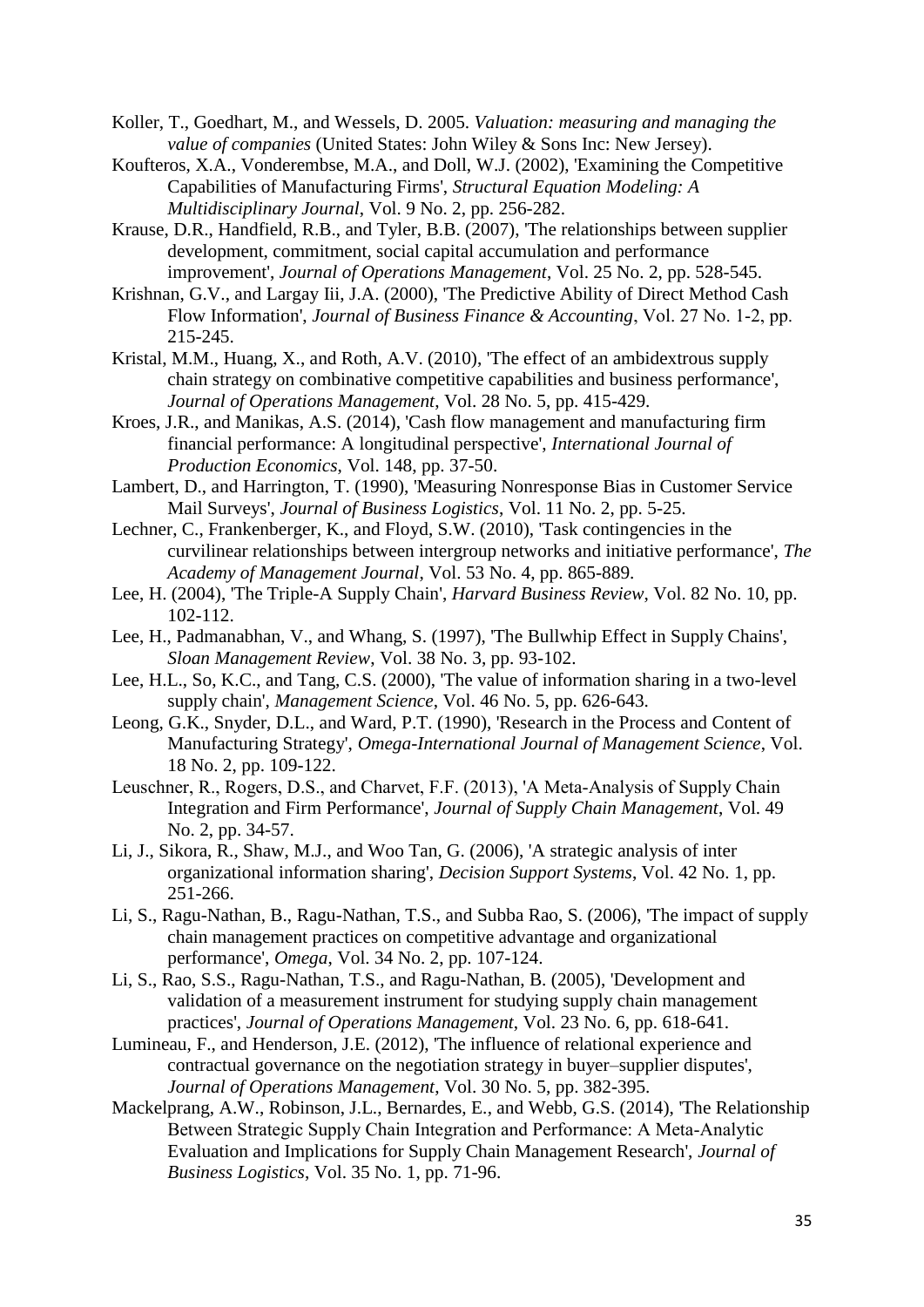- MacKinnon, D.P. 2008. *Introduction to statistical mediation analysis* (Lawrence Erlbaum: New York).
- Malmi, T. (2001), 'Balanced scorecards in Finnish companies: A research note', *Management Accounting Research*, Vol. 12 No. 2, pp. 207-220.
- Malmi, T., Järvinen, P., and Lillrank, P. (2004), 'A collaborative approach for managing project cost of poor quality', *European Accounting Review*, Vol. 13 No. 2, pp. 293- 317.
- Martínez-Costa, M., Martínez-Lorente, A.R., and Choi, T.Y. (2008), 'Simultaneous consideration of TQM and ISO 9000 on performance and motivation: An empirical study of Spanish companies', *International Journal of Production Economics*, Vol. 113 No. 1, pp. 23-39.
- McNair, C.J., Polutnik, L., and Silvi, R. (2001), 'Cost management and value creation: the missing link', *European Accounting Review*, Vol. 10 No. 1, pp. 33-50.
- Mehmetoglu, M., and Jakobsen, T.G. 2016. *Applied statistics using Stata: a guide for the social sciences* (Sage: Los Angeles, Calif.).
- Milgrom, P., and Roberts, J. 1990. 'Bargaining and Influence Costs and the Organization of Economic Activity.' in J. E. Alt and K. A. Shepsle (eds.), *Perspectives on Positive Political Economy (pp. 57-89)* (Cambridge, UK: Cambridge University Press).
- Miller, J.G., and Roth, A.V. (1994), 'A Taxonomy of Manufacturing Strategies', *Management Science*, Vol. 40 No. 3, pp. 285-304.
- Mohr, J., and Spekman, R. (1994), 'Characteristics of partnership success: Partnership attributes, communication behavior, and conflict resolution techniques', *Strategic Management Journal*, Vol. 15 No. 2, pp. 135-152.
- Nahapiet, J., and Ghoshal, S. (1998), 'Social Capital, Intellectual Capital, and the Organizational Advantage', *The Academy of Management Review*, Vol. 23 No. 2, pp. 242-266.
- Nair, A. (2006), 'Meta-analysis of the relationship between quality management practices and firm performance—implications for quality management theory development', *Journal of Operations Management*, Vol. 24 No. 6, pp. 948-975.
- Narasimhan, R., and Nair, A. (2005), 'The antecedent role of quality, information sharing and supply chain proximity on strategic alliance formation and performance', *International Journal of Production Economics*, Vol. 96 No. 3, pp. 301-313.
- Narayanan, S., Narasimhan, R., and Schoenherr, T. (2015), 'Assessing the contingent effects of collaboration on agility performance in buyer–supplier relationships', *Journal of Operations Management*, Vol. 33-34, pp. 140-154.
- Olorunniwo, F.O., and Li, X. (2010), 'Information sharing and collaboration practices in reverse logistics', *Supply Chain Management: An International Journal*, Vol. 15 No. 6, pp. 454-462.
- Ou, C.S., Liu, F.C., Hung, Y.C., and Yen, D.C. (2010), 'A structural model of supply chain management on firm performance', *International Journal of Operations & Production Management*, Vol. 30 No. 5, pp. 526-545.
- Pastore, E., Alfieri, A., and Zotteri, G. (2017), 'An empirical investigation on the antecedents of the bullwhip effect: Evidence from the spare parts industry', *International Journal of Production Economics*, Vol. 209, pp. 121-133.
- Porter, M.E. 1985. *Competitive advantage: creating and sustaining superior performance.*  (New York: Free Press).
- Porter, M.E., and Millar, V.E. (1985), 'How information gives you competitive advantage', *Harvard Business Review*, Vol. 63 No. 4, pp. 149-160.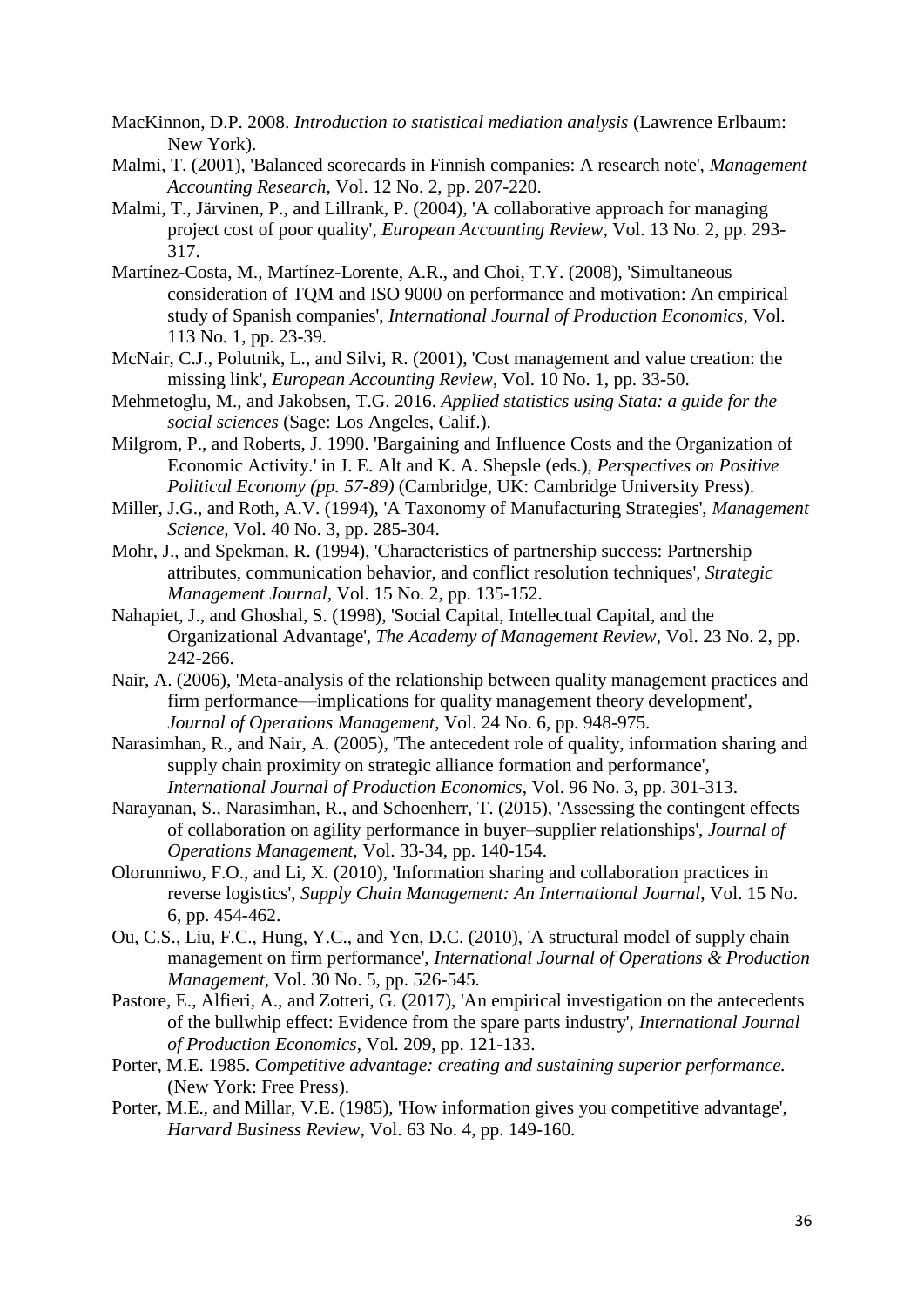- Prajogo, D.I., and Sohal, A.S. (2003), 'The relationship between TQM practices, quality performance, and innovation performance', *International Journal of Quality & Reliability Management*, Vol. 20 No. 8, pp. 901-918.
- Preacher, K.J., Kelley, K., and Maxwell, S.E. (2011), 'Effect Size Measures for Mediation Models: Quantitative Strategies for Communicating Indirect Effects', *Psychological Methods*, Vol. 16 No. 2, pp. 93-115.
- Randall, W.S., and Farris, M.T. (2009), 'Supply chain financing: using cash-to-cash variables to strengthen the supply chain', *International Journal of Physical Distribution & Logistics Management*, Vol. 39 No. 8, pp. 669-689.
- Raykov, T. (1997), 'Estimation of composite reliability for congeneric measures', *Applied Psychological Measurement*, Vol. 21 No. 2, pp. 173-184.
- Rindfleisch, A., and Heide, J.B. (1997), 'Transaction Cost Analysis: Past, Present, and Future Applications', *Journal of Marketing*, Vol. 61 No. 4, pp. 30-54.
- Robinson, C., and Malhotra, M. (2005), 'Defining the concept of supply chain quality management and its relevance to academic and industrial practice', *International Journal of Production Economics*, Vol. 96 No. 3, pp. 315-337.
- Rosenzweig, E.D., Roth, A.V., and Dean, J.W. (2003), 'The influence of an integration strategy on competitive capabilities and business performance: An exploratory study of consumer products manufacturers', *Journal of Operations Management*, Vol. 21 No. 4, pp. 437-456.
- Rungtusanatham, M., Forza, C., Filippini, R., and Anderson, J.C. (1998), 'A replication study of a theory of quality management underlying the Deming management method: insights from an Italian context', *Journal of Operations Management*, Vol. 17 No. 1, pp. 77-95.
- Safizadeh, M.H., Ritzman, L.P., and Mallick, D. (2000), 'Revisiting alternative theoretical paradigms in manufacturing strategy', *Production and Operations Management*, Vol. 9 No. 2, pp. 111-126.
- Sahay, A. 2016. "Managing and improving quality : integrating quality, statistical methods and process control." In. New York, New York (222 East 46th Street, New York, NY 10017): Business Expert Press.
- Sahin, F., and Robinson, E.P. (2002), 'Flow Coordination and Information Sharing in Supply Chains: Review, Implications, and Directions for Future Research', *Decision Sciences*, Vol. 33 No. 4, pp. 505-536.
- Samson, D., and Terziovski, M. (1999), 'The relationship between total quality management practices and operational performance', *Journal of Operations Management*, Vol. 17 No. 4, pp. 393-409.
- Schloetze, J. (2012), 'Process Integration and Information Sharing in Supply Chains', *The Accounting Review*, Vol. 87 No. 3, pp. 1005-1032.
- Segars, A.H., and Grover, V. (1998), 'Strategic Information Systems Planning Success: An Investigation of the Construct and Its Measurement', *MIS Quarterly*, Vol. 22 No. 2, pp. 139-163.
- Seggie, S.H., Kim, D., and Cavusgil, S.T. (2006), 'Do supply chain IT alignment and supply chain interfirm system integration impact upon brand equity and firm performance?', *Journal of Business Research*, Vol. 59 No. 8, pp. 887-895.
- Shetty, Y. (1988), 'Managing Product Quality For Profitibility', *S.A.M. Advanced Management Journal*, Vol. 53 No. 4, pp. 33.
- Shi, M., and Yu, W. (2013), 'Supply chain management and financial performance: literature review and future directions', *International Journal of Operations & Production Management*, Vol. 33 No. 10, pp. 1283-1317.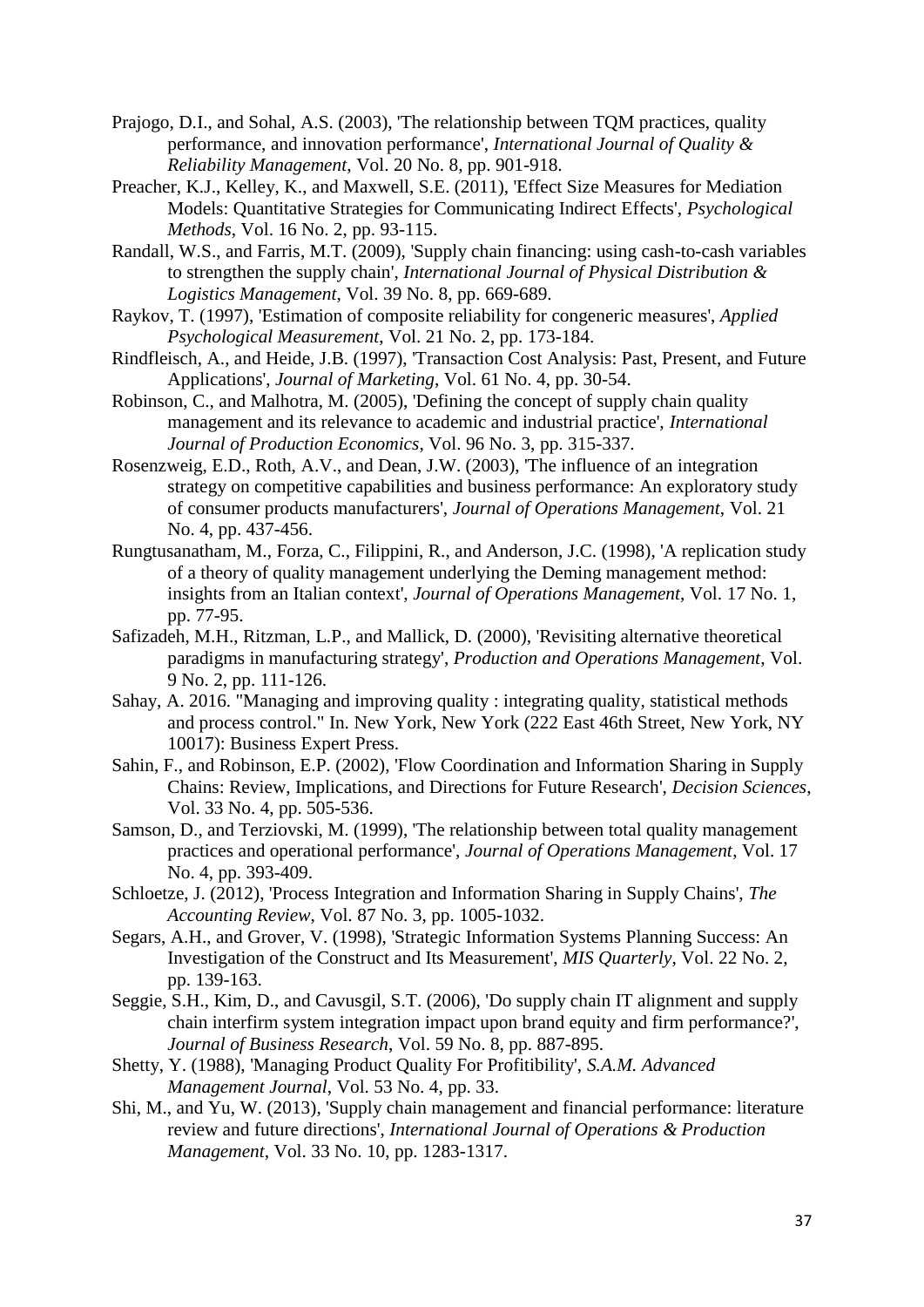- Sila, I. (2007), 'Examining the effects of contextual factors on TQM and performance through the lens of organizational theories: An empirical study', *Journal of Operations Management*, Vol. 25 No. 1, pp. 83-109.
- Sila, I., and Ebrahimpour, M. (2005), 'Critical linkages among TQM factors and business results', *International Journal of Operations & Production Management*, Vol. 25 No. 11, pp. 1123-1155.
- Simatupang, T.M., and Sridharan, R. (2005), 'An integrative framework for supply chain collaboration', *The International Journal of Logistics Management*, Vol. 16 No. 2, pp. 257-274.
- Sinkula, J.M. (1994), 'Market Information Processing and Organizational Learning', *Journal of Marketing*, Vol. 58 No. 1, pp. 35-45.
- Song, H., Turson, R., Ganguly, A., and Yu, K. (2017), 'Evaluating the effects of supply chain quality management on food firms' performance', *International Journal of Operations & Production Management*, Vol. 37 No. 10, pp. 1541-1562.
- Soosay, C.A., and Hyland, P. (2015), 'A decade of supply chain collaboration and directions for future research', *Supply Chain Management: An International Journal*, Vol. 20 No. 6, pp. 613-630.
- Stank, T.P., Keller, S.B., and Daugherty, P.J. (2001), 'Supply chain collaboration and logistical service performance ', *Journal of Business Logistics*, Vol. 22 No. 1, pp. 29- 48.
- Subramani, M. (2004), 'How do suppliers benefit from information technology use in supply chain relationships?', *MIS Quarterly*, Vol. 28 No. 1, pp. 45-73.
- Sugaya, N., Tamura, D., Yamazaki, M., Ichikawa, M., Kawakami, C., Kawaoka, Y., and Mitamura, K. (2008), 'Comparison of the Clinical Effectiveness of Oseltamivir and Zanamivir against Influenza Virus Infection in Children', *Clinical Infectious Diseases*, Vol. 47 No. 3, pp. 339-345.
- Swink, M., Narasimhan, R., and Wang, C. (2007), 'Managing beyond the factory walls: Effects of four types of strategic integration on manufacturing plant performance', *Journal of Operations Management*, Vol. 25 No. 1, pp. 148-164.
- Takeuchi, H., and Quelch, J. (1983), 'Quality Is More than Making a Good Product', *Harvard Business Review*, Vol. 61 No. 4, pp. 139.
- Tan, K.-C., Kannan, V.R., Handfield, R.B., and Ghosh, S. (1999), 'Supply chain management: an empirical study of its impact on performance', *International journal of operations and production Management*, Vol. 19 No. 10, pp. 1034-1052.
- Teece, D., and Leih, S. (2016), 'Uncertainty, Innovation, and Dynamic Capabilities: An Introduction', *California Management Review*, Vol. 58 No. 4, pp. 5-12.
- Um, K.-H., and Kim, S.-M. (2018), 'The effects of supply chain collaboration on performance and transaction cost advantage: The moderation and nonlinear effects of governance mechanisms', *International Journal of Production Economics*.
- Vanpoucke, E., Boyer, K.K., and Vereecke, A. (2009), 'Supply chain information flow strategies: an empirical taxonomy', *International Journal of Operations & Production Management*, Vol. 29 No. 12, pp. 1213-1241.
- Vanpoucke, E., Vereecke, A., and Boyer, K.K. (2014), 'Triggers and patterns of integration initiatives in successful buyer–supplier relationships', *Journal of Operations Management*, Vol. 32 No. 1-2, pp. 15-33.
- Vickery, S.K., Droge, C., and Markland, R.E. (1993), 'Production Competence and Business Strategy: Do They Affect Business Performance?', *Decision Sciences*, Vol. 24 No. 2, pp. 435-456.
- Vickery, S.K., Jayaram, J., Droge, C., and Calantone, R. (2003), 'The effects of an integrative supply chain strategy on customer service and financial performance: an analysis of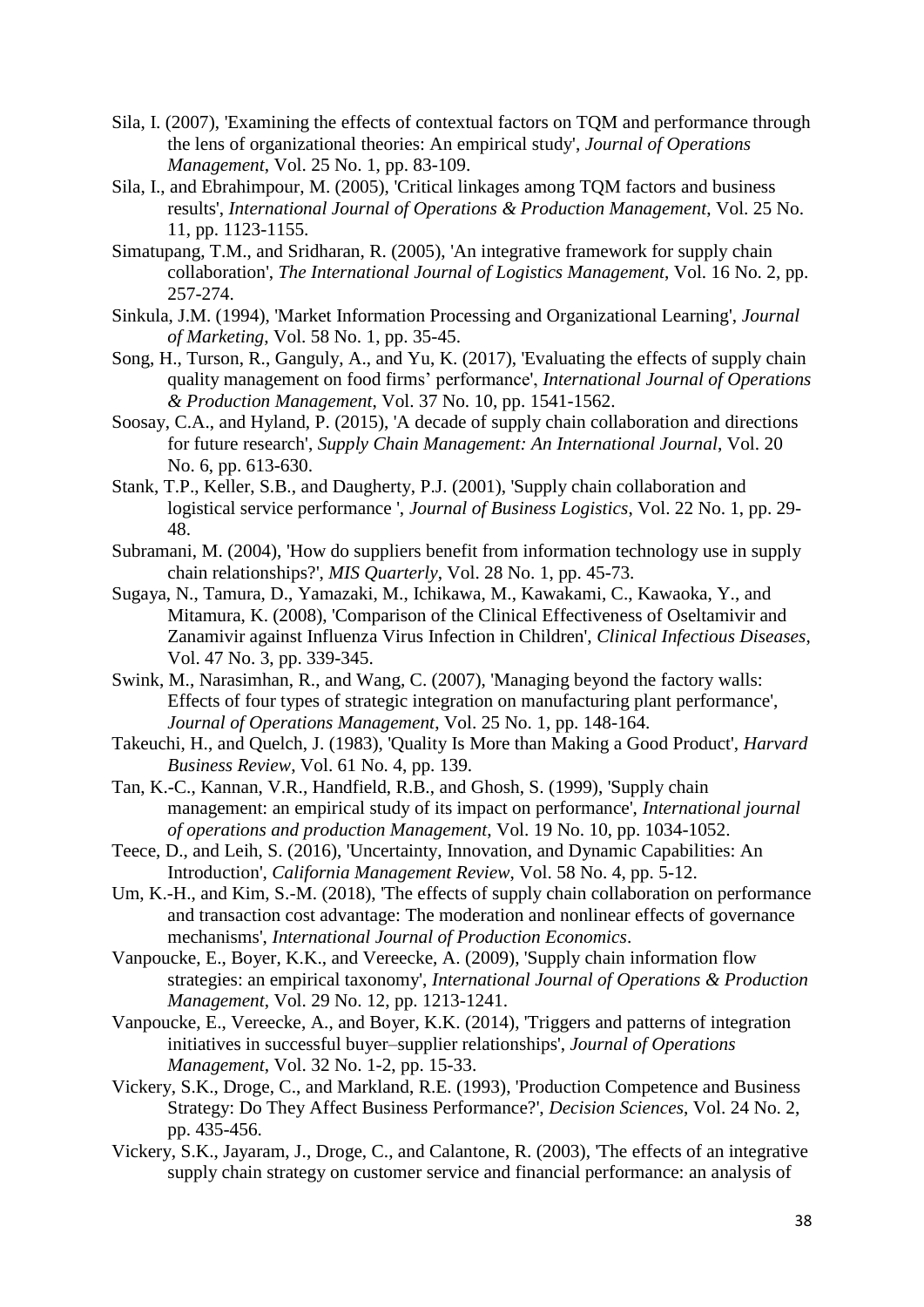direct versus indirect relationships', *Journal of Operations Management*, Vol. 21 No. 5, pp. 523-539.

- Vijayasarathy, L.R., and Robey, D. (1997), 'The effect of EDI on market channel relationships in retailing', *Information & Management*, Vol. 33 No. 2, pp. 73-86.
- Villena, V.H., Revilla, E., and Choi, T.Y. (2011), 'The dark side of buyer–supplier relationships: A social capital perspective', *Journal of Operations Management*, Vol. 29 No. 6, pp. 561-576.
- von Hippel, E. (1994), '"Sticky Information" and the Locus of Problem Solving: Implications for Innovation', *Management Science*, Vol. 40 No. 4, pp. 429-439.
- Wacker, J., Yang, C., and Sheu, C. (2016), 'A transaction cost economics model for estimating performance effectiveness of relational and contractual governance', *International Journal of Operations & Production Management*, Vol. 36 No. 11, pp. 1551-1575.
- Ward, P.T., and Duray, R. (2000), 'Manufacturing strategy in context: environment, competitive strategy and manufacturing strategy', *Journal of Operations Management*, Vol. 18 No. 2, pp. 123-138.
- Ward, P.T., McCreery, J.K., Ritzman, L.P., and Sharma, D. (1998), 'Competitive Priorities in Operations Management', *Decision Sciences*, Vol. 29 No. 4, pp. 1035-1046.
- Williams, A.R.T., Van Der Wiele, A., and Dale, B.G. (1999), 'Quality costing: a management review', *International Journal of Management Reviews*, Vol. 1 No. 4, pp. 441-460.
- Williamson, J.C., and Pegram, P.S. (2000), 'Respiratory distress associated with zanamivir', *New England Journal of Medicine*, Vol. 342 No. 9, pp. 661-662.
- Williamson, O.E. (1977), 'Markets and Hierarchies', *Challenge*, Vol. 20 No. 1, pp. 70-72. ———. (1979), 'Transaction-Cost Economics: The Governance of Contractual Relations', *The Journal of Law and Economics*, Vol. 22 No. 2, pp. 233-261.
- ———. (1999), 'Strategy research: governance and competence perspectives', *Strategic Management Journal*, Vol. 20 No. 12, pp. 1087-1108.
- ———. (2008), 'Outsourcing: Transaction cost economics and supply chain management\*', *Journal of Supply Chain Management*, Vol. 44 No. 2, pp. 5-16.
- Wong, C., Skipworth, H., Godsell, J., and Achimugu, N. (2012), 'Towards a theory of supply chain alignment enablers: a systematic literature review', *Supply Chain Management: An International Journal*, Vol. 17 No. 4, pp. 419-437.
- Wu, F., Yeniyurt, S., Kim, D., and Cavusgil, S.T. (2006), 'The impact of information technology on supply chain capabilities and firm performance: A resource-based view', *Industrial Marketing Management*, Vol. 35 No. 4, pp. 493-504.
- Wu, I.-L., and Chang, C.-H. (2012), 'Using the balanced scorecard in assessing the performance of e-SCM diffusion: A multi-stage perspective', *Decision Support Systems*, Vol. 52 No. 2, pp. 474-485.
- Wu, I.-L., Chuang, C.-H., and Hsu, C.-H. (2014), 'Information sharing and collaborative behaviors in enabling supply chain performance: A social exchange perspective', *International Journal of Production Economics*, Vol. 148, pp. 122-132.
- Yan, T., and Kull, T.J. (2015), 'Supplier Opportunism in Buyer–Supplier New Product Development: A China‐U.S. Study of Antecedents, Consequences, and Cultural/Institutional Contexts', *Decision Sciences*, Vol. 46 No. 2, pp. 403-445.
- Yeung, A.C.L. (2008), 'Strategic supply management, quality initiatives, and organizational performance', *Journal of Operations Management*, Vol. 26 No. 4, pp. 490-502.
- Yigitbasioglu, O.M. (2010), 'Information sharing with key suppliers: a transaction cost theory perspective', *International Journal of Physical Distribution & Logistics Management*, Vol. 40 No. 7, pp. 550-578.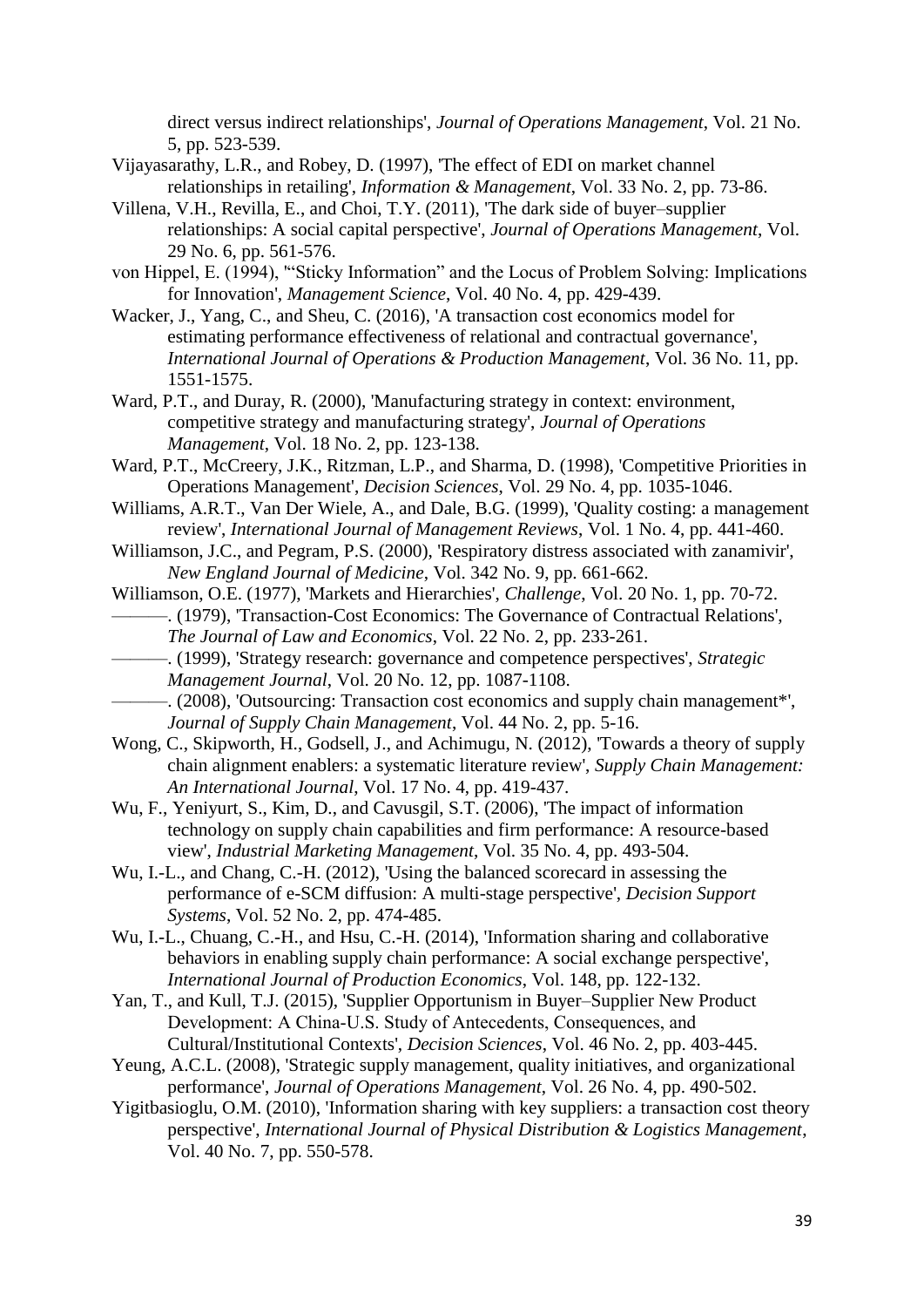- Young, S. (2005), 'Assessing the quality of evidence in empirical management accounting research: The case of survey studies', *Accounting, Organizations and Society*, Vol. 30 No. 7,8, pp. 655-684.
- Yu, W., Jacobs, M.A., Salisbury, W.D., and Enns, H. (2013), 'The effects of supply chain integration on customer satisfaction and financial performance: An organizational learning perspective', *International Journal of Production Economics*, Vol. 146 No. 1, pp. 346-358.
- Yunis, M., Jung, J., and Chen, S. (2013), 'TQM, strategy, and performance: a firm-level analysis', *International Journal of Quality & Reliability Management*, Vol. 30 No. 6, pp. 690-714.
- Zeithaml, V. (1988), 'Consumer perceptions of price, quality, and value: a means-end model and synthesis of evidence', *Journal of Marketing*, Vol. 52 No. 3, pp. 2.
- Zeng, J., Phan, C., and Matsui, Y. (2013), 'Supply chain quality management practices and performance: An empirical study', *Advancing Practice through Theory*, Vol. 6 No. 1, pp. 19-31.
- Zhao, X., Huo, B., Flynn, B.B., and Yeung, J.H.Y. (2008), 'The impact of power and relationship commitment on the integration between manufacturers and customers in a supply chain', *Journal of Operations Management*, Vol. 26 No. 3, pp. 368-388.
- Zhao, X., Lynch, John g., and Chen, Q. (2010), 'Reconsidering Baron and Kenny: Myths and Truths about Mediation Analysis', *Journal of Consumer Research*, Vol. 37 No. 2, pp. 197-206.
- Zhou, H., and Benton, W.C. (2007), 'Supply chain practice and information sharing', *Journal of Operations Management*, Vol. 25 No. 6, pp. 1348-1365.
- Zhou, H., Shou, Y., Zhai, X., Li, L., Wood, C., and Wu, X. (2014), 'Supply chain practice and information quality: A supply chain strategy study', *International Journal of Production Economics*, Vol. 147, pp. 624-633.
- Zhou, K.Z., Zhang, Q., Sheng, S., Xie, E., and Bao, Y. (2014), 'Are relational ties always good for knowledge acquisition? Buyer–supplier exchanges in China', *Journal of Operations Management*, Vol. 32 No. 3, pp. 88-98.
- Zimmerman, J.L. (2001), 'Conjectures regarding empirical managerial accounting research', *Journal of Accounting and Economics*, Vol. 32 No. 1, pp. 411-427.

#### **Appendix A**

| Construct | Item | Code | <b>Definition</b> | <b>Survey items based</b> |
|-----------|------|------|-------------------|---------------------------|
|           |      |      |                   | on                        |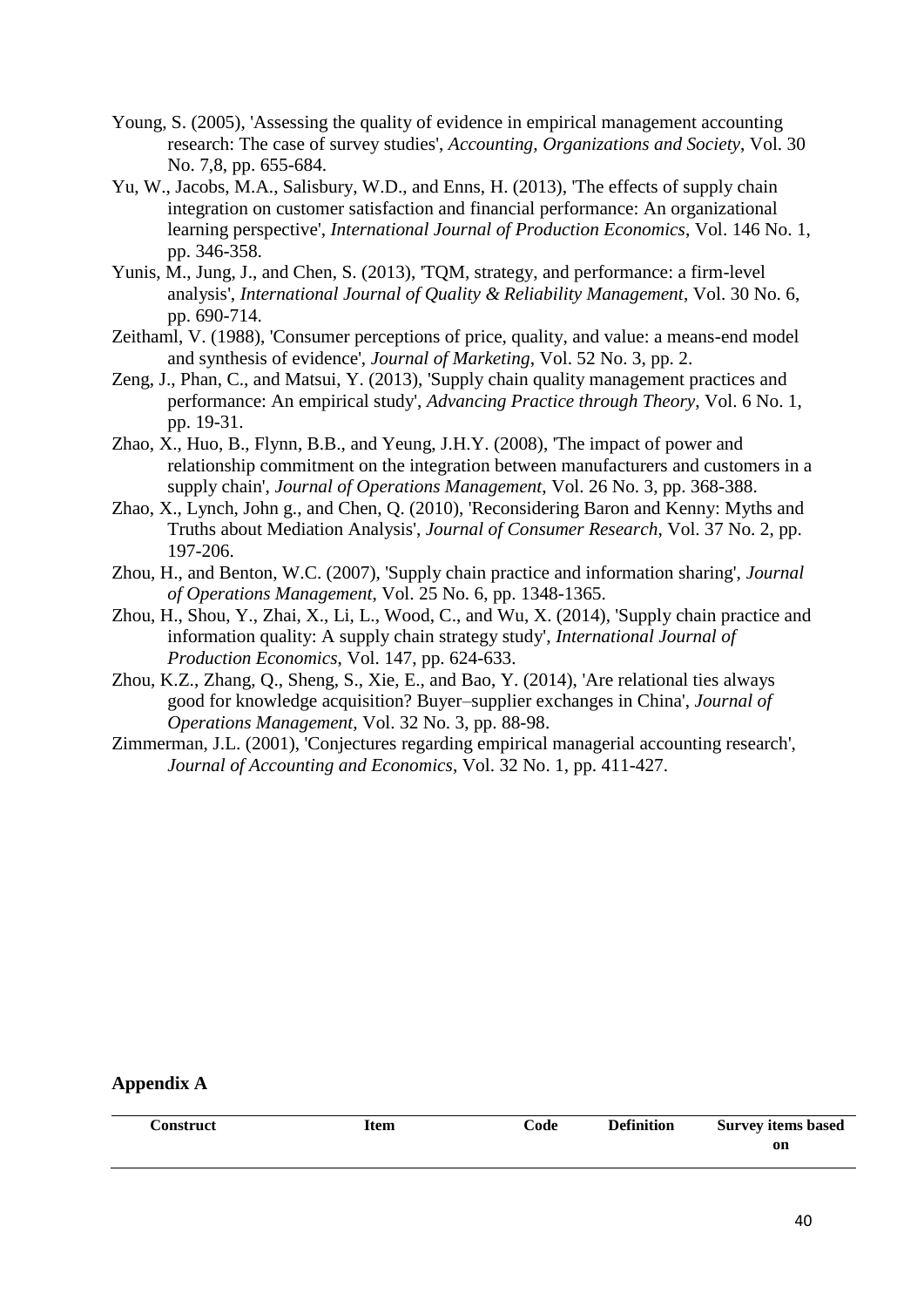In the last three years, to what extent do you agree or disagree with the following statements regarding your firm's collaboration with this supply chain partner?

Our firm and supply chain partner...

|                        | exchange relevant information     | $IS1*$          | "[T] he extent to<br>which critical and          | (Cao and Zhang)<br>2011; Cao et al.                               |
|------------------------|-----------------------------------|-----------------|--------------------------------------------------|-------------------------------------------------------------------|
|                        | exchange timely information       | IS2             | proprietary<br>information is<br>communicated to | 2010; Angeles and<br>Nath 2001; Li, Ragu-<br>Nathan, et al. 2006; |
|                        | exchange accurate information     | IS <sub>3</sub> | one's supply<br>chain partner"                   | Simatupang and<br>Sridharan 2005;                                 |
| Information<br>sharing | exchange complete information     | IS <sub>4</sub> | (Mohr and<br>Spekman 1994:<br>139)               | Vijayasarathy and<br>Robey 1997; Zhou<br>and Benton 2007;         |
|                        | exchange confidential information | IS <sub>5</sub> |                                                  | Zhou, Shou, et al.<br>2014; Li et al. 2005)                       |

In the last three years, to what extent do you agree or disagree with the following statements regarding your firm's collaboration with this supply chain partner, when comparing with industry norms?

By working with this supplier, our firm has achieved...

| Quality | higher product performance quality<br>(i.e., a product's primary operating<br>characteristics)<br>higher product durability (i.e., the<br>amount of time or use before the<br>product breaks down and<br>replacement is preferred to continued<br>repair) | CCPQ1<br>CCPQ2*           | "[A]<br>manufacturer's<br>capability to<br>consistently<br>achieve<br>conformance to<br>specifications,<br>fitness for use"<br>(Kristal, Huang,<br>and Roth 2010:<br>426) |                                                         |
|---------|-----------------------------------------------------------------------------------------------------------------------------------------------------------------------------------------------------------------------------------------------------------|---------------------------|---------------------------------------------------------------------------------------------------------------------------------------------------------------------------|---------------------------------------------------------|
|         | higher product conformance quality<br>(i.e., the degree to which a product<br>meets established design standards)                                                                                                                                         | CCPQ3                     |                                                                                                                                                                           |                                                         |
|         | higher product reliability (i.e., the<br>probability of a product<br>malfunctioning or failing within a<br>specified time period)                                                                                                                         | CCPQ4                     |                                                                                                                                                                           |                                                         |
|         | a reduction in number of<br>defectives/recalls                                                                                                                                                                                                            | CCPQ5                     |                                                                                                                                                                           | (Miller and Roth<br>1994; Rosenzweig,<br>Roth, and Dean |
|         | reduced production costs<br>reduced costs by increasing<br>productivity                                                                                                                                                                                   | $CP1*$<br>CP <sub>2</sub> | "[A]<br>manufacturer's<br>capability to<br>compete on cost"<br>(Kristal, Huang,                                                                                           | 2003; Kristal,<br>Huang, and Roth<br>2010; Ward et al.  |